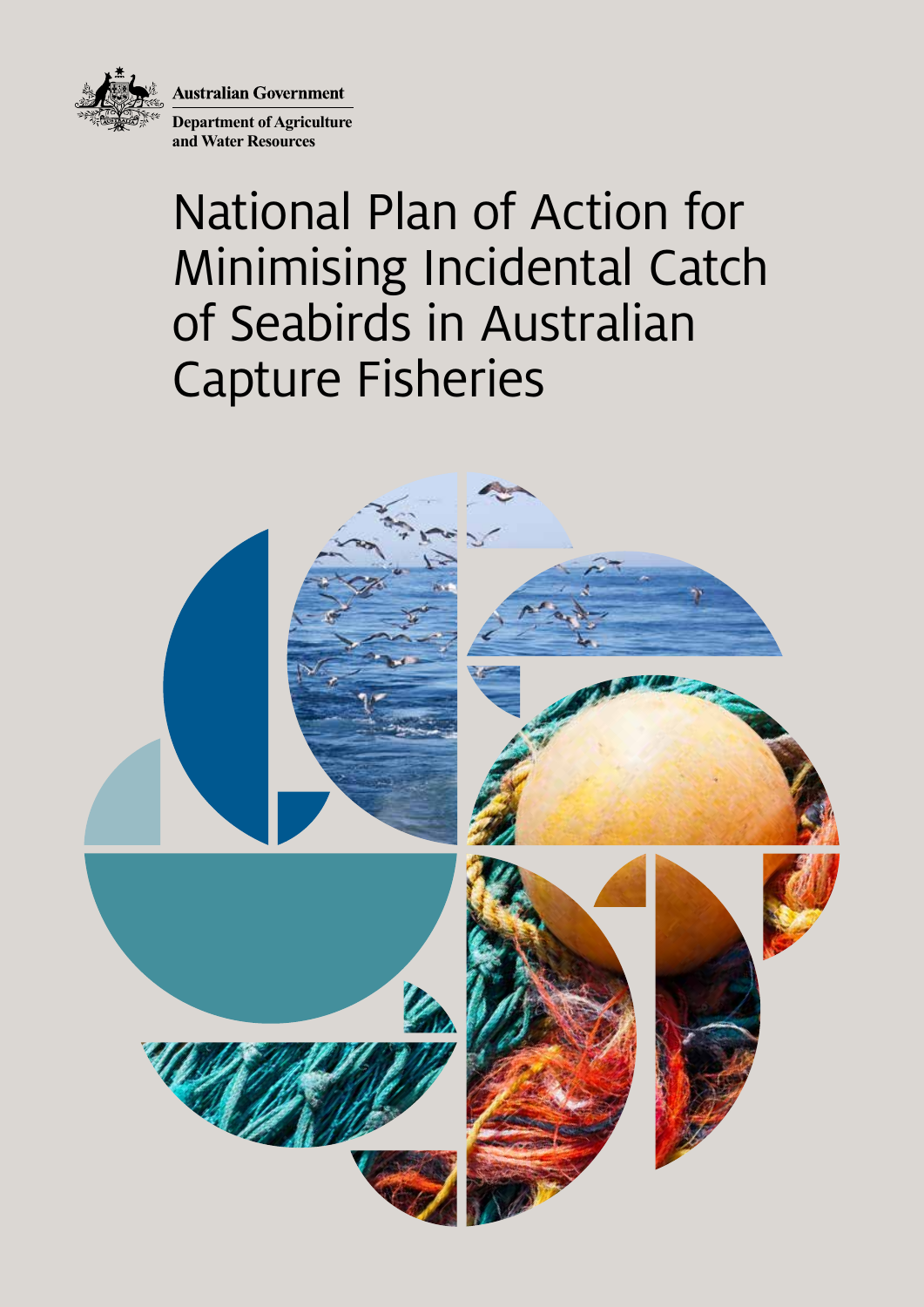© Commonwealth of Australia 2018

#### **Ownership of intellectual property rights**

Unless otherwise noted, copyright (and any other intellectual property rights, if any) in this publication is owned by the Commonwealth of Australia (referred to as the Commonwealth).

#### **Creative Commons licence**

All material in this publication is licensed under a Creative Commons Attribution 4.0 Australia Licence, save for content supplied by third parties, logos and the Commonwealth Coat of Arms.



Creative Commons Attribution 4.0 Australia Licence is a standard form licence agreement that allows you to copy, distribute, transmit and adapt this publication provided you attribute the work. A summary of the licence terms is available from creativecommons.org/ licenses/by/4.0. The full licence terms are available from creativecommons.org/licenses/by/4.0/legalcode.

#### **Cataloguing data**

This publication (and any material sourced from it) should be attributed as: Department of Agriculture and Water Resources 2018, *National Plan of Action for Minimising Incidental Catch of Seabirds in Australian Capture Fisheries*, Canberra, July. CC BY 4.0.

ISBN: 978-1-76003-182-4

#### **Internet**

This publication is available at [agriculture.gov.au/](http://agriculture.gov.au/publications) [publications](http://agriculture.gov.au/publications).

#### **Contact**

Department of Agriculture and Water Resources Postal address GPO Box 858 Canberra ACT 2601<br>Telephone 1800 900 090 Telephone<br>Web agriculture.gov.au

The Australian Government acting through the Department of Agriculture and Water Resources has exercised due care and skill in preparing and compiling the information and data in this publication. Notwithstanding, the Department of Agriculture and Water Resources, its employees and advisers disclaim all liability, including liability for negligence and for any loss, damage, injury, expense or cost incurred by any person as a result of accessing, using or relying on any of the information or data in this publication to the maximum extent permitted by law.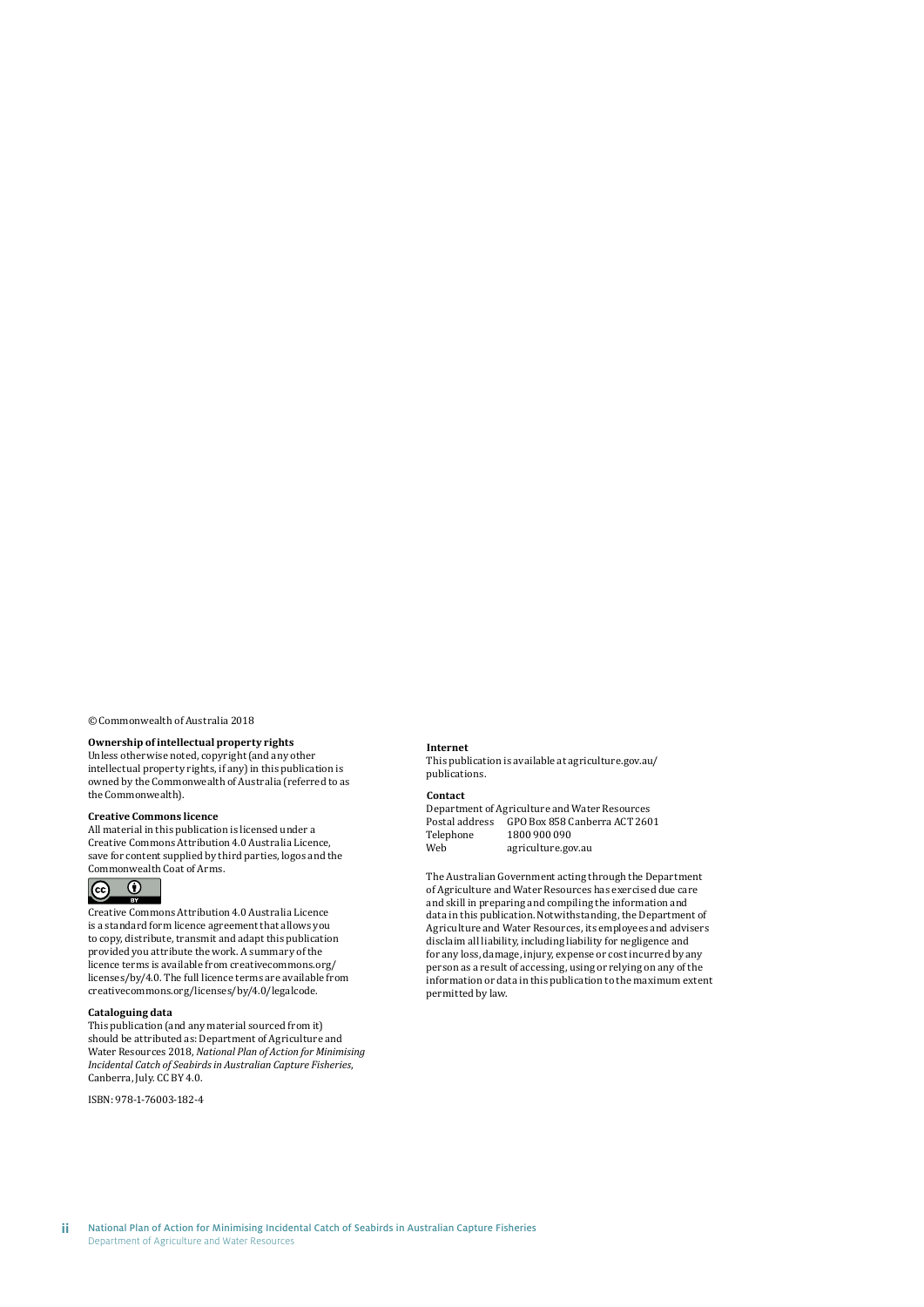## Foreword

Australian fisheries are among the best managed in the world. The Australian Government is working hard to keep them this way. An important part of this is ensuring that our fisheries resources continue to be managed sustainably and to minimise impacts of fishing activities on the marine environment.

I am pleased to release Australia's *National Plan of Action for Minimising Incidental Catch of Seabirds in Australian Capture Fisheries* (NPOA–Seabirds) which provides a national approach to mitigating the impact of fishing on seabirds.

Australia recognises the need to address the impact of fishing on seabirds. This action plan provides guidance on best-practice mitigation, monitoring and reporting of seabird interactions for all fishing activities. It will reduce duplication, target responses to areas that need it most and result in more uniform, efficient and cost-effective seabird bycatch management. Establishing minimum reporting standards will enable us to better understand the extent of seabird interactions across all Australia's capture fisheries.

NPOA–Seabirds demonstrates Australia's commitment to sustainable fishing practices internationally. It also fulfils our obligation to Food and Agriculture Organization (FAO) of the United Nations by aligning our national efforts with those of the FAO's [International Plan of Action for Reducing Incidental Catch of Seabirds in Longline](http://www.fao.org/fishery/ipoa-seabirds/legal-text/en)  [Fisheries](http://www.fao.org/fishery/ipoa-seabirds/legal-text/en) (IPOA–Seabirds).

NPOA-seabirds will enhance the reputation of Australia's sustainable seafood industry, particularly in high-value export markets, and help strengthen our international seafood brand.

Most importantly, it will build trust among Australians and international consumers that our fisheries are managed under a sustainable and environmentally responsible fisheries management regime.



Kild Colark

**Senator the Hon. Richard Colbeck** Assistant Minister for Agriculture and Water Resources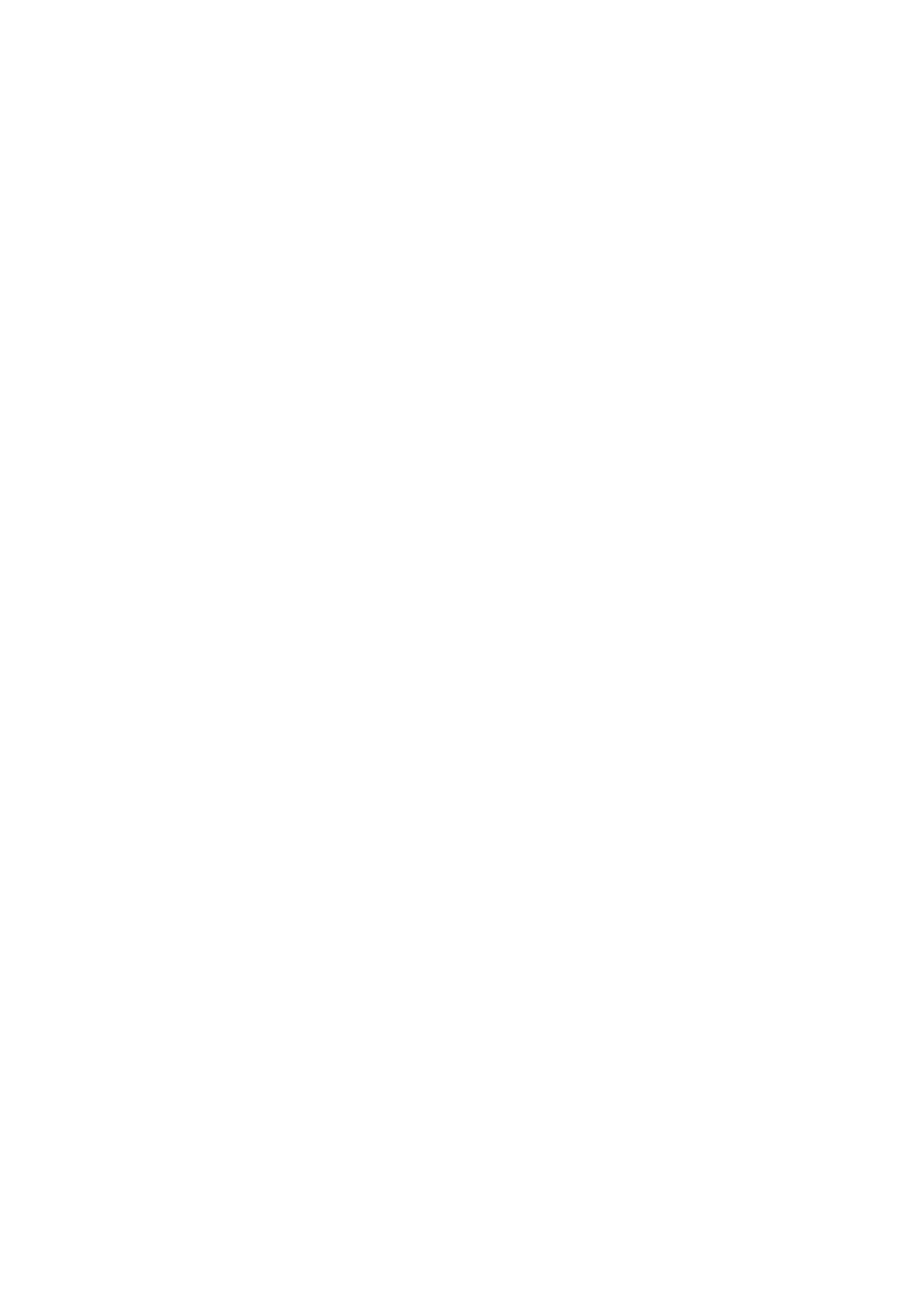## **Contents**

|                       | Foreword                                                                                                                                                                                                                                                                                                                                                                                                                                                                                                                                                                                         |                                              |
|-----------------------|--------------------------------------------------------------------------------------------------------------------------------------------------------------------------------------------------------------------------------------------------------------------------------------------------------------------------------------------------------------------------------------------------------------------------------------------------------------------------------------------------------------------------------------------------------------------------------------------------|----------------------------------------------|
| 1<br>$\overline{2}$   | <b>Introduction</b><br>Commercial longline fisheries<br>Impact of fishing on Australian seabird populations<br>Commercial trawl fisheries<br>Commercial gillnet and entanglement net fisheries<br>Recreational and customary fishing<br><b>Rationale</b>                                                                                                                                                                                                                                                                                                                                         | 3<br>5<br>5<br>6<br>6<br>$\overline{7}$<br>8 |
| 3.                    | Scope                                                                                                                                                                                                                                                                                                                                                                                                                                                                                                                                                                                            | 9                                            |
| 4                     | <b>Objectives</b>                                                                                                                                                                                                                                                                                                                                                                                                                                                                                                                                                                                | 10                                           |
| 5                     | Framework for achieving NPOA-Seabirds objectives<br>Objective 1 Understand the extent of the incidental catch of seabirds<br>Objective 2 Implement best-practice seabird bycatch mitigation in capture fisheries<br>Objective 3 Promote development of innovative mitigation procedures and technologies that are<br>feasible, effective and efficient<br>Objective 4 Increase awareness and understanding of the incidental catch of seabirds and<br>best-practice mitigation<br>Objective 5 Promote adoption of effective mitigation measures in regional fisheries and<br>conservation bodies | 11<br>11<br>12<br>15<br>16<br>16             |
| 6                     | <b>Government subcommittee</b><br>Implementation<br>Roles and responsibilities<br>Resourcing                                                                                                                                                                                                                                                                                                                                                                                                                                                                                                     | 17<br>17<br>18<br>18                         |
| 7                     | <b>Evaluation and review</b>                                                                                                                                                                                                                                                                                                                                                                                                                                                                                                                                                                     | 19                                           |
|                       | <b>Appendixes</b>                                                                                                                                                                                                                                                                                                                                                                                                                                                                                                                                                                                |                                              |
| Α<br>B<br>C<br>D<br>E | Data collection categories<br>Minimum standards for collecting seabird interaction data<br>ACAP recommended best-practice approaches for longline and trawl fisheries<br>Principles for recreational fishing codes of practice<br>Voluntary implementation actions                                                                                                                                                                                                                                                                                                                               | 20<br>21<br>29<br>34<br>36                   |
|                       | Glossary                                                                                                                                                                                                                                                                                                                                                                                                                                                                                                                                                                                         | 40                                           |
|                       | <b>References</b>                                                                                                                                                                                                                                                                                                                                                                                                                                                                                                                                                                                | 41                                           |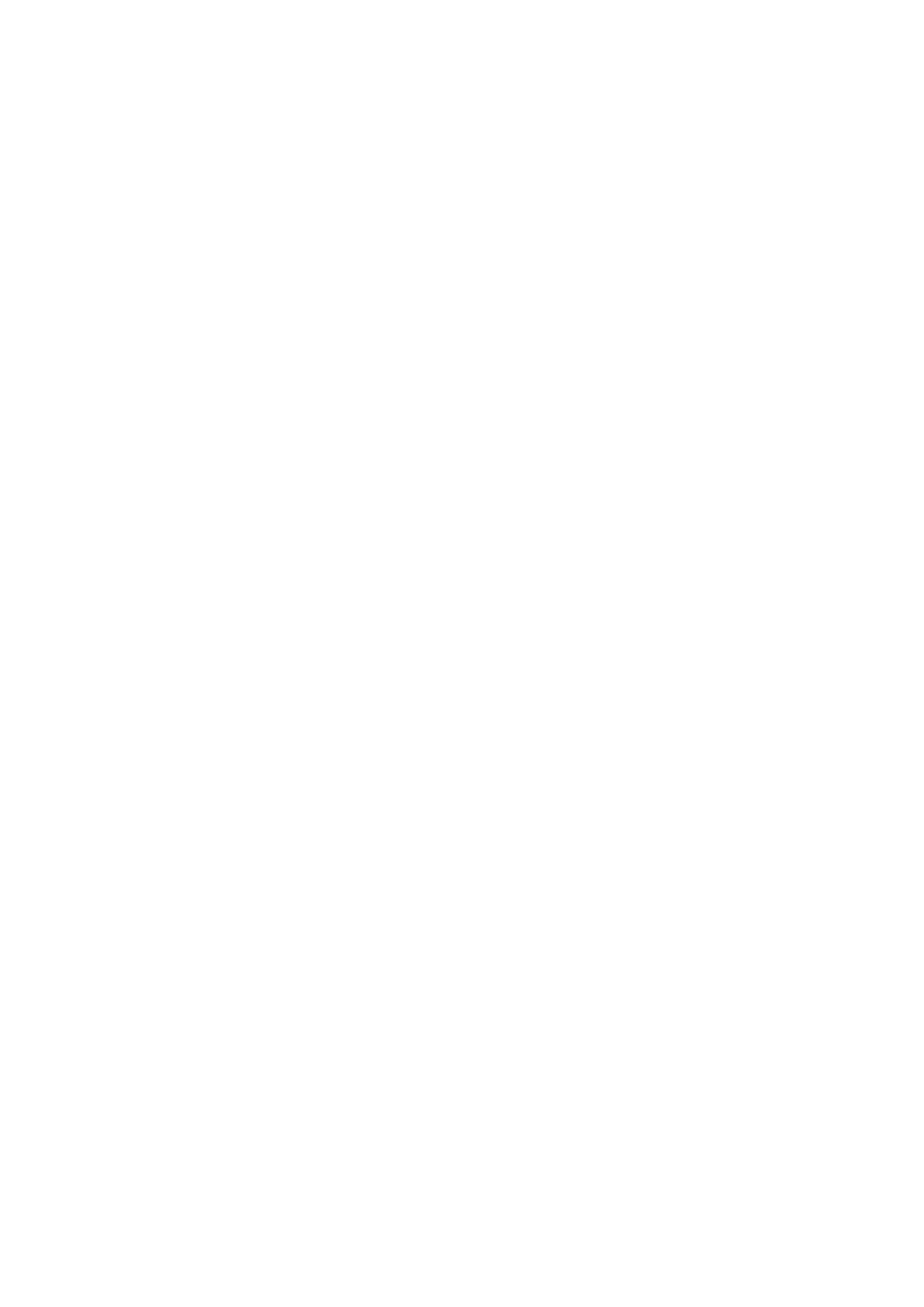## <span id="page-6-0"></span>Introduction

Fishing represents a substantial threat to some seabird populations. Most seabirds are primarily surface feeders, taking their prey from the top few metres of the water column (Harper, Croxall & Cooper 1985). Many species are at-sea scavengers, preying on dead fish, squid and other marine life found floating on the surface. The negative effects of fishing practices occur most often when fishing and seabird foraging behaviour overlap (Alexander, Robertson & Gales 1997; Baker et al. 2002; Birdlife International 1995; Croxall 1998; Croxall et al. 2012; Gales 1998). Scavenging seabirds supplement their diet by feeding on discards from vessels and baited hooks, and from fisheries catch as it is being hauled (Baker et al. 2002).

The incidental catch of seabirds in capture fisheries has been of international concern since the 1980s (Brothers 1991; Gales 1998). Studies highlighting the number of seabirds killed annually by fishing operations include Anderson et al. 2011; Brothers 1991; Brothers, Gales & Reid 1998; Gales 1998; Gales, Brothers and Reid 1998, Zydelis, Small & French 2013.

Each Australian jurisdiction has its own regulatory approach to addressing seabird interactions. Australia's 200-plus seabird species are protected under the Australian Government's *Environment Protection and Biodiversity Conservation Act 1999*  (EPBC Act). In accordance with the legislation, it is illegal to kill, injure, take, trade, keep or move these species in Commonwealth waters without a permit. Some species, such as albatrosses, petrels and shearwaters, are granted greater protection under the EPBC Act due to their 'threatened' species status. The [Commonwealth Fisheries Bycatch](http://www.agriculture.gov.au/fisheries/environment/bycatch/review)  [Policy](http://www.agriculture.gov.au/fisheries/environment/bycatch/review) sets out a framework for minimising bycatch of species including seabirds that may be killed or injured as a result of interacting with fishing equipment. Protection of seabirds in state and Northern Territory waters is subject to the legislation and policies of those jurisdictions.

In 1999 the Food and Agriculture Organization of the United Nations (FAO) adopted the [International Plan of Action for Reducing Incidental Catch of Seabirds in Longline](http://www.fao.org/fishery/ipoa-seabirds/legal-text/en)  [Fisheries](http://www.fao.org/fishery/ipoa-seabirds/legal-text/en) (IPOA–Seabirds) (FAO 1999). IPOA–Seabirds is a voluntary instrument within the framework of the FAO Code of Conduct for Responsible Fisheries. It sets out principles and international standards of behaviour for responsible fishing practices. In 2009 the FAO expanded the plan to cover interactions between seabirds and all types of fishing gear used by industrial, recreational and customary fishers.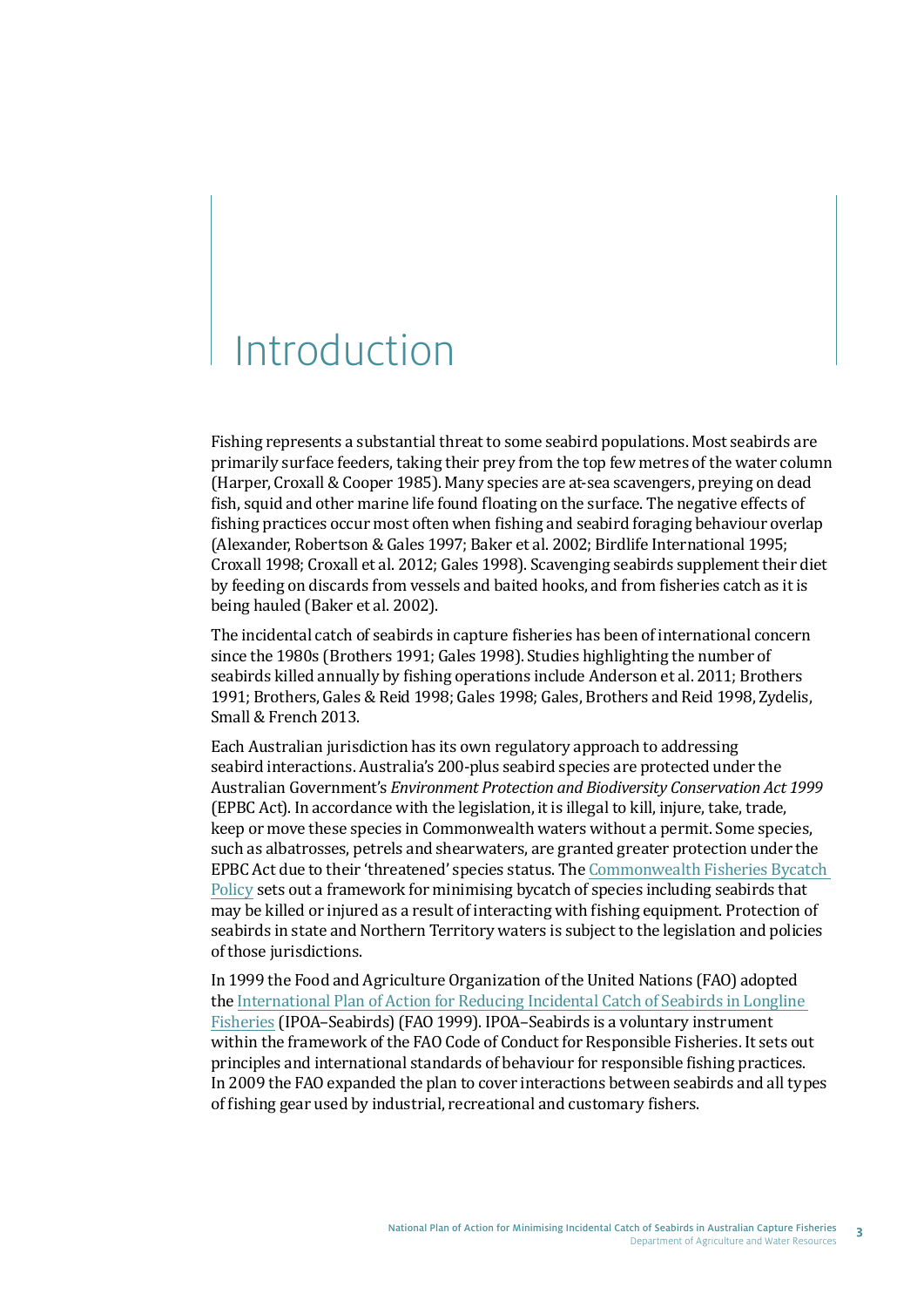Development and implementation of this *National Plan of Action for Minimising Incidental Catch of Seabirds in Australian Capture Fisheries* (NPOA–Seabirds) fulfils Australia's voluntary commitment to the FAO. NPOA–Seabirds has been developed in line with the FAO's best-practice guidelines for reducing incidental catch of seabirds in capture fisheries ([Box 1\)](#page-7-0). It also incorporates findings of a 2013 national assessment (Baker & Finley 2013). The assessment recommended that the plan focus on collecting and analysing data to improve knowledge of seabird–fishery interactions and assess mitigation performance. This process would be a precursor to implementation of further mitigation measures. NPOA–Seabirds promotes national coordination to better understand and mitigate impacts of fishing activities on seabirds across jurisdictions, recognising that the state, Northern Territory and Australian governments have separate regulatory authority in their own jurisdictions and are best placed to determine what mitigation measures are needed.

### <span id="page-7-0"></span>**Box 1** FAO best-practice guidelines for reducing incidental catch of seabirds in capture fisheries

- 1. Address incidental catch of seabirds in all capture fisheries.
- 2. Advocate seabird bycatch mitigation in regional fisheries and conservation bodies.
- 3. Identify extent of seabird bycatch in capture fisheries.
- 4. Implement mitigation measures.
- 5. Conduct mitigation research and development.
- 6. Provide education, training and outreach.
- 7. Conduct independent monitoring.
- 8. Establish objectives to avoid and minimise incidental catch of seabirds.
- 9. Implement monitoring and reporting arrangements.

Source: FAO 2009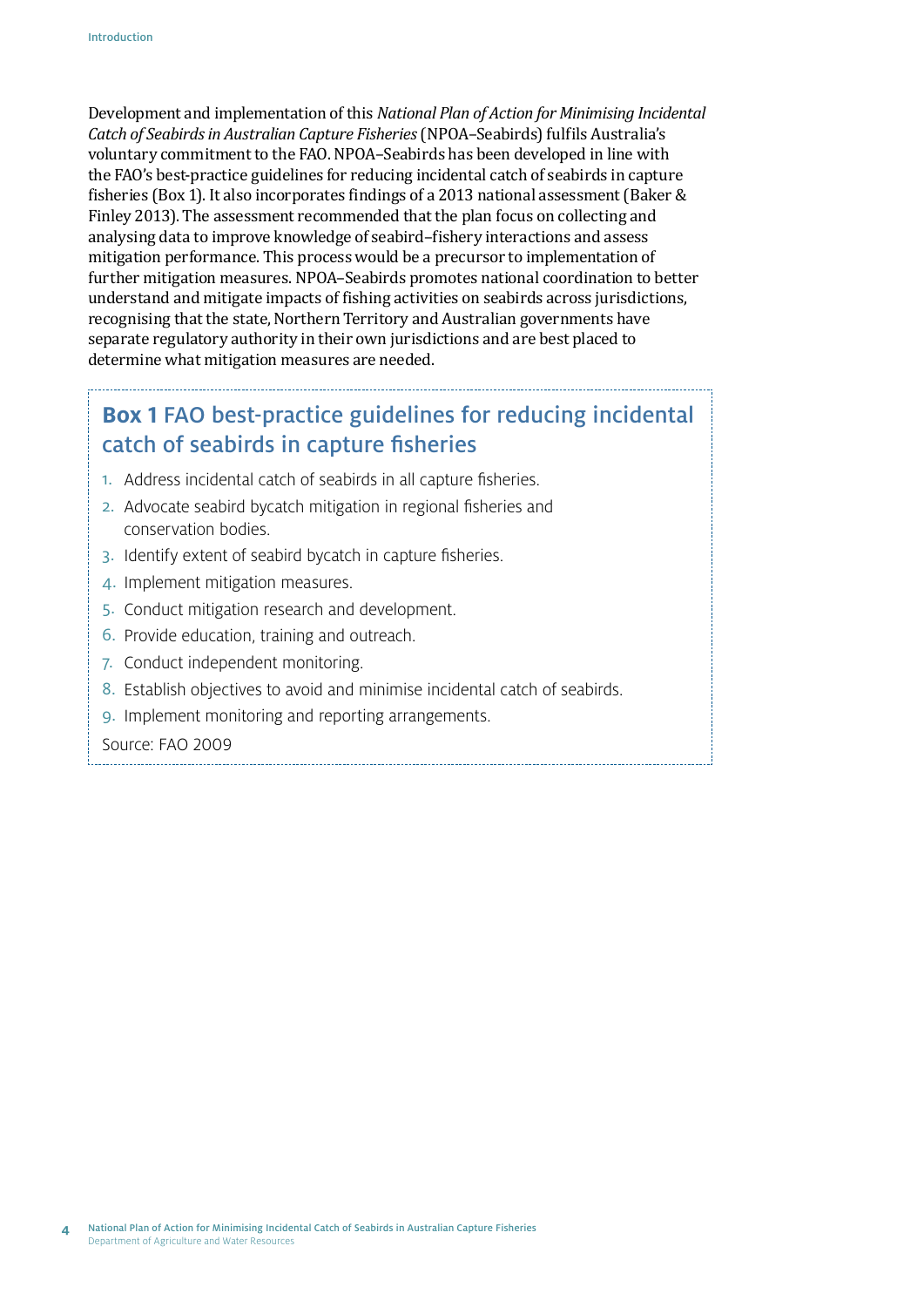## <span id="page-8-0"></span>Chapter 1 Impact of fishing on Australian seabird populations

The impact of fishing on Australian seabird species differs depending on the method of fishing and the foraging behaviour of each bird species. Seabirds are known to follow fishing vessels in search of discarded fish scraps, unused baits (offal) and bait that is accessible when fishing gear is set, hauled or in the water. As a result, many seabirds are injured or die after becoming entangled or hooked in fishing gear.

Our understanding of the extent of fishing impacts on seabird populations in Australian capture fisheries is limited by a lack of reliable data on interactions and species behaviour. Baker & Finley (2010) found that risks to seabirds are evident from fishing activities, particularly south of 30° latitude.

Longline, trawl and net fishing methods are likely to have an impact on seabird populations. Incidental catch of seabirds primarily occurs during setting and hauling, when baits or nets are close to the surface.

Recreational and Indigenous fishing can result in the incidental injury or death of seabirds (Campbell 2013; McPhee, Leadbitter & Skilleter 2002). Recreational fishing activities are widespread along Australia's east coast and may become more prevalent as coastal communities continue to expand.

### **Commercial longline fisheries**

The incidental catch of seabirds during longline fishing and its impact on populations internationally is well documented (Anderson et al. 2011). Australia already has measures in place to reduce the incidental catch of seabirds during longline fishing. In 1992 incidental catch of seabirds during oceanic longline fishing operations was nominated and subsequently listed under the EPBC Act as a key threat to seabirds. As a result the *Threat Abatement Plan for the incidental catch (or bycatch) of seabirds during oceanic longline fishing operations* (TAP–Seabirds) was developed in 1998. TAP–Seabirds sets out mandatory mitigation requirements for longline fishing operations in Commonwealth waters (Commonwealth of Australia 2014). The plan has been reviewed three times since its release (2006, 2014 and 2017). The reviews have found that the TAP has been successful in significantly reducing the impact of longline fishing on seabird species in Commonwealth-managed fisheries (Commonwealth of Australia 2014).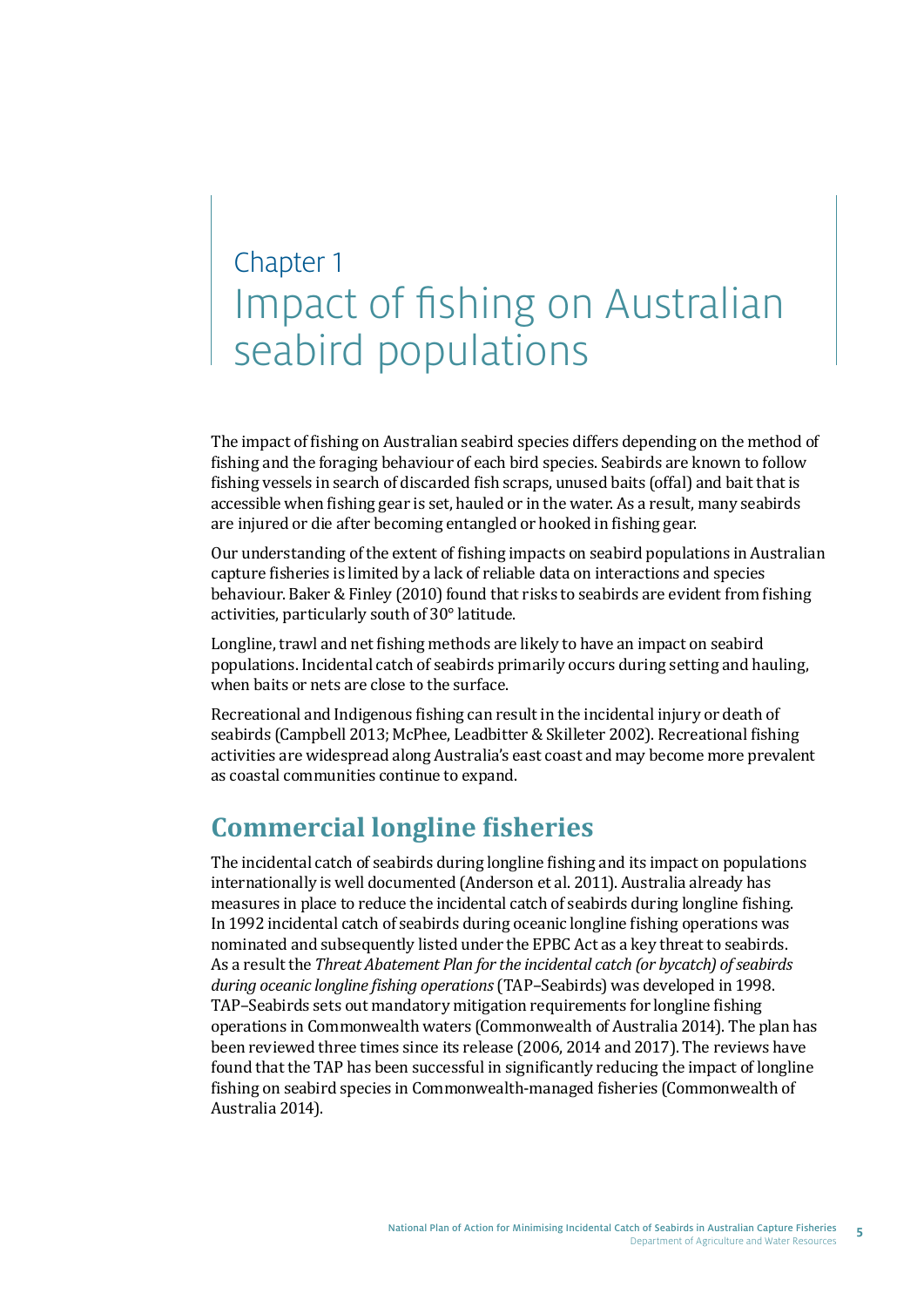<span id="page-9-0"></span>In addition to requirements under TAP–Seabirds, best-practice measures have been adopted by Commonwealth commercial fishers to prevent interactions with seabirds. These include not discharging offal while setting and bringing in lines, the use of tori line devices when setting gear, only setting lines at night and using sinkers to ensure baited hooks sink quickly.

In 2008 a national assessment of the extent of seabird bycatch in longline fisheries highlighted a lack of reliable data on seabird interactions with fishers outside Commonwealth jurisdiction, who aren't subject to the requirements of TAP–Seabirds (Baker & Finley 2010). Improved national data collection would provide a better understanding of the impacts of longline fishing on seabirds across all Australian fisheries, and help ensure national consistency in management and reporting.

### **Commercial trawl fisheries**

The impact of trawl fishing on seabird populations internationally is well documented (Bartle 1991; González-Zevallos & Yorio 2006; Sullivan, Reid & Bugoni 2006; Weimerskirch, Capdeville & Duhamel 2000).

The impact of trawl fishing on seabird populations in Australia is difficult to gauge. Until recently, limited research was available and fishers were not required to keep extensive records of interactions. This was partly due to the difficulty of observing and recording interactions and related mortalities. The collection of seabird interaction data is now recognised as a priority for the management of bycatch in Commonwealth trawl fisheries. These fisheries are required to report all seabird interactions and are subject to electronic monitoring and/or observer coverage. This has significantly improved availability of bycatch data for these fisheries. Since 1 May 2017 Commonwealth trawl fishers have also been required to have one of three approved mitigation techniques in place:

- Warp deflectors (pinkie buoys)—these must sit alongside the trawl gear as a visual deterrent and physical barrier between birds and fishing gear, and may be used in combination with zero offal discharge while fishing; recent research shows that pinkie buoys reduce seabird interactions with warp wires by 75 per cent.
- Bird bafflers—a form of modified tori line .
- Seabird sprayers—the two booms, which extend beyond the stern and over the warps, pump water through nozzles to create a curtain of water around each warp.

Operators in some Commonwealth fisheries also continue to trial new mitigation devices to further reduce interactions. A better understanding of national seabird impacts from trawl fishing would help fisheries managers design tailored mitigation actions.

### **Commercial gillnet and entanglement net fisheries**

International evidence suggests that gillnet fisheries contribute to high levels of seabird incidental mortality (Anderson et al. 2011; Zydelis, Small & French 2013). Diving seabird species, such as penguins, shearwaters, cormorants and gannets, are particularly susceptible to entanglement in net fisheries.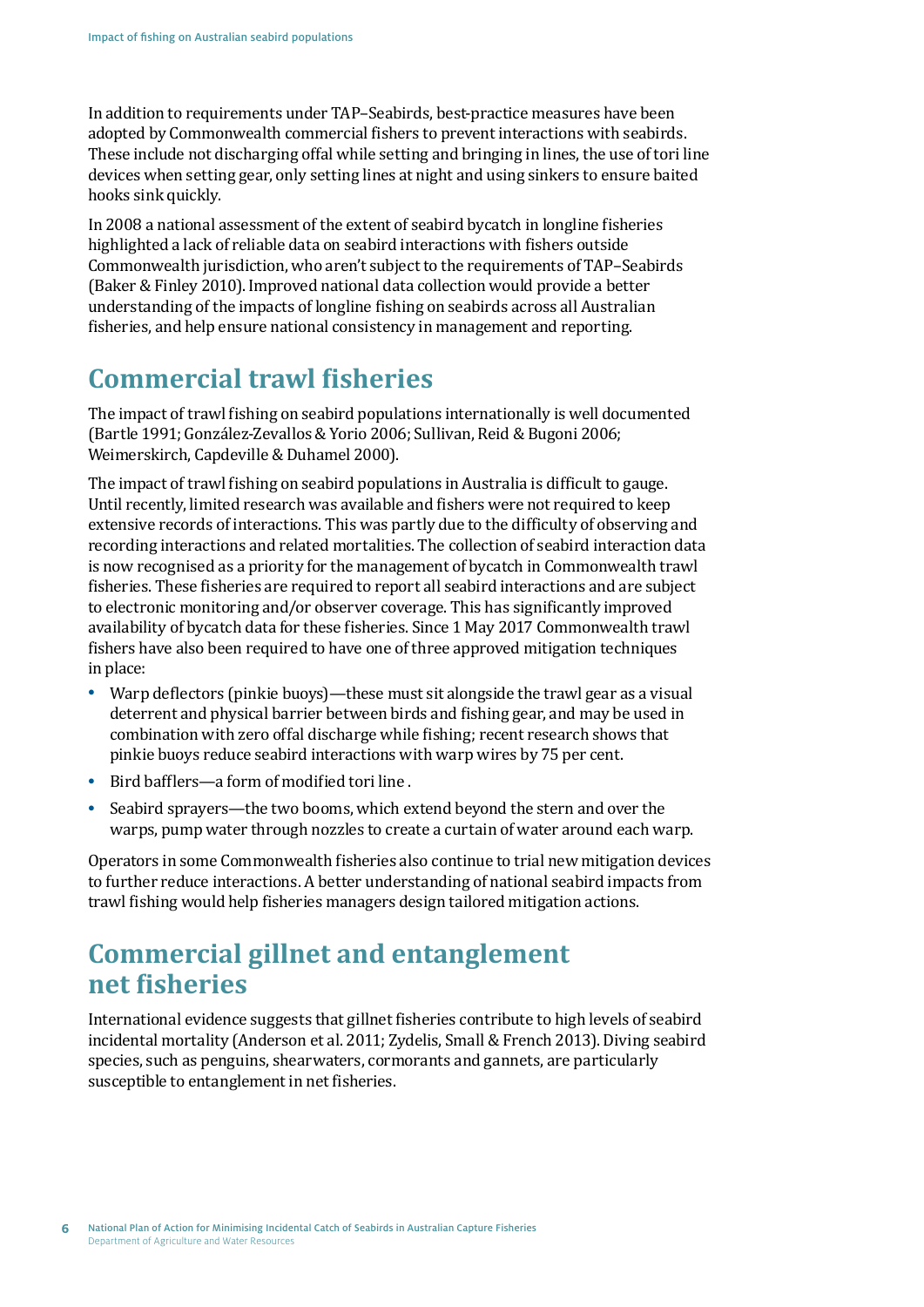<span id="page-10-0"></span>Limited information is available on seabird bycatch levels in Australian net fisheries. This is because many net fisheries do not require or enforce logbook recordings of seabird interactions. Without data on specific fisheries, it is difficult to determine the level of interaction or the impact net fisheries may have on seabirds. Data limitations have also restricted the validity of research on developing best-practice seabird mitigation measures for net fisheries. However, since 2014 the Commonwealth gillnet fishing fleet has been subject to electronic monitoring, allowing collection of crucial data on seabird interactions.

Improving reporting requirements and setting minimum data standards across Australian net fisheries will have several benefits. It will increase understanding of the impacts of seabird interactions and drive fishery managers and industry to implement actions to mitigate interactions.

### **Recreational and customary fishing**

Recreational (including commercial game and charter) and customary fishing can result in the injury or death of seabirds that ingest baited hooks and fishing line or get entangled in crab pots (McPhee, Leadbitter & Skilleter 2002). Most seabird interactions with recreational and customary fishers are unrecorded because fishers are not required to formally report incidents in the coastal waters where most recreational fishing occurs. Estimates of interactions are based on data collected from seabird rescue groups.

The Australian Government has supported the development of the National Recreational Fishing Code of Practice, which was most recently revised by the Australian Recreational Fishing Foundation in 2016. The code sets standards that seek to improve recreational fisher stewardship of the marine environment, including through sustainable fishing practices and responsible use of aquatic resources.

### **Case study 1** Understanding the impact of recreational fishing on seabirds

According to a southern Queensland rescue group, in 2012 more than 1,000 seabirds were rescued in the waters between the Sunshine Coast and Redcliffe Peninsula (Campbell 2013).

The majority of birds rescued were Australian pelicans and white ibises that had been injured in interactions with discarded fishing tackle. Significant numbers of white-faced herons, pied cormorants, wood ducks and silver gulls were also rescued. Over 60 per cent of birds rescued had wing or foot injuries. Most were released after less than two weeks. However, around 6 per cent died or had to be euthanased and 30 per cent required long-term treatment for beak or internal injuries.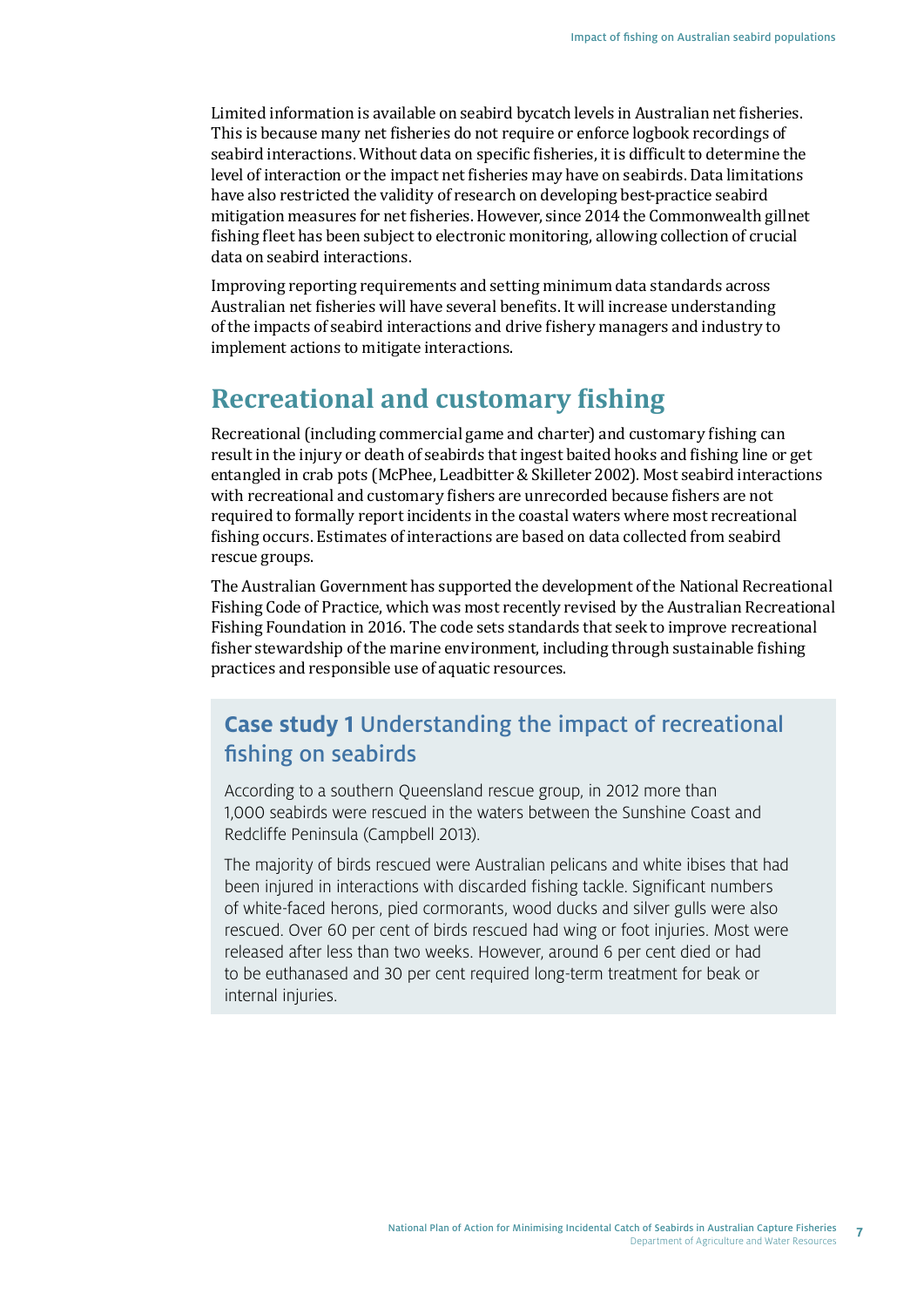## <span id="page-11-0"></span>Chapter 2 Rationale

Internationally, fishing has been identified as a threat to seabird populations. Following the release of IPOA–Seabirds in 1999, the Australian Government prepared an assessment report on the extent and nature of incidental seabird catch in longline fisheries (Commonwealth of Australia 2003). The report concluded that TAP–Seabirds was largely fulfilling the role of a national plan for longline fisheries.

Past national assessments of seabird bycatch across Australian fisheries have found that little information is available on the impact of other fishing methods on seabird populations (Baker & Finley 2010; Commonwealth of Australia 2003). The assessments identified a need to improve reporting standards nationally to better understand the extent of seabird interactions. NPOA–Seabirds addresses the need for national coordination and consistency to better understand and mitigate the impacts of fishing activities on seabirds.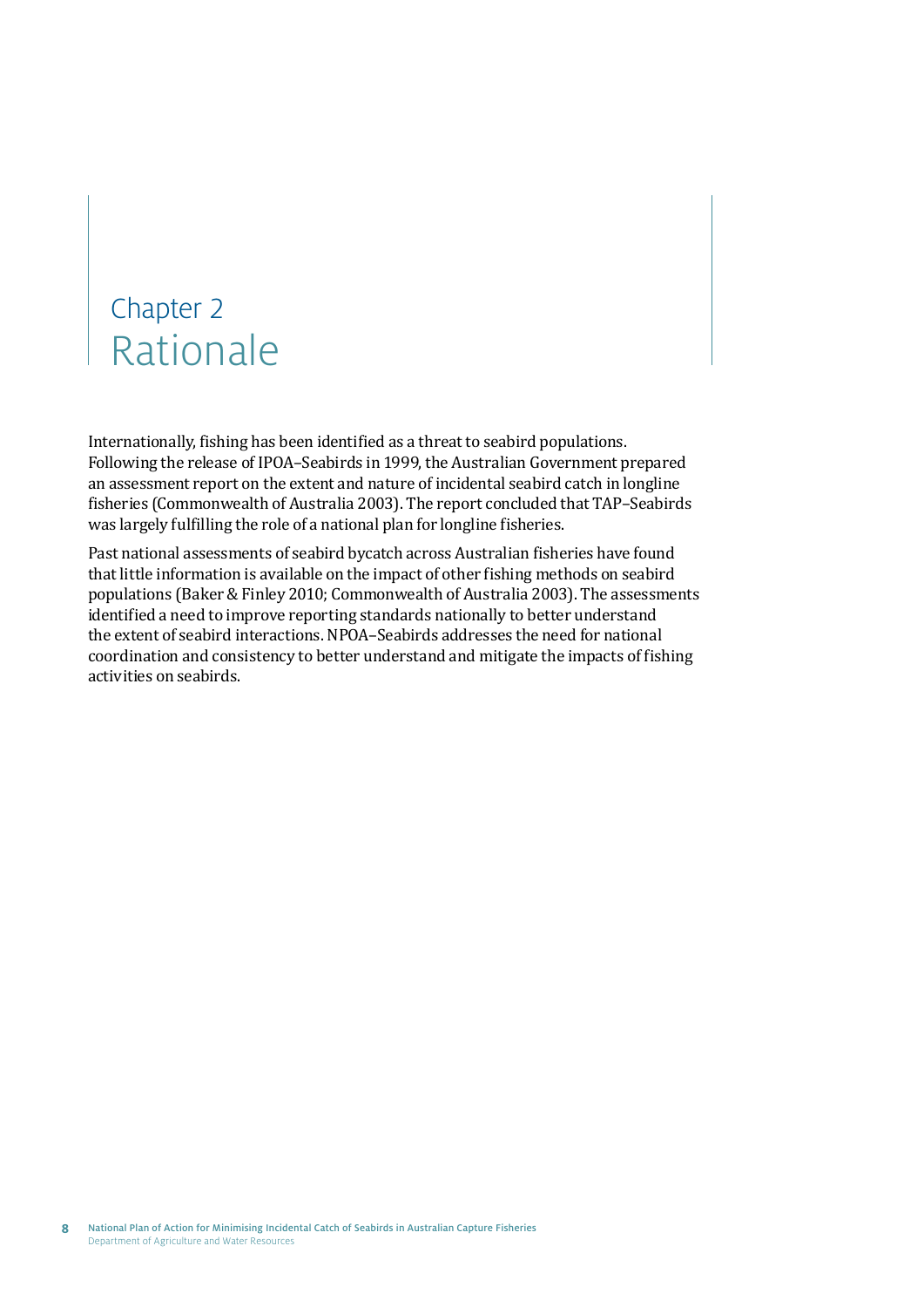## <span id="page-12-0"></span>Chapter 3 Scope

Implementation of NPOA–Seabirds will contribute towards achieving and maintaining a favourable conservation status for seabirds (Box 2) by providing a comprehensive and consistent approach to reducing the impact of fishing on these species. The scope of this plan covers:

- all species of birds that occur naturally in Australian marine areas, including migratory and threatened seabird species listed under the EPBC Act
- all commercial, recreational, customary and other relevant capture fisheries
- all waters under the jurisdiction of Commonwealth, state and Northern Territory fisheries
- all fishing undertaken by Australian-flagged fishing vessels on the high seas, including areas governed by regional fisheries and conservation bodies.

NPOA–Seabirds does not include those general actions for reducing threats to the conservation status of a species that are not directly related to fishing activity, such as threats to seabird breeding sites or from marine debris. These issues are addressed through other environmental actions and measures, including recovery plans established under the EPBC Act.

#### **Box 2** Favourable conservation status

'Conservation status' means the sum of the influences acting on seabird species that may affect their long-term distribution and abundance. Conservation status is considered favourable when any of these conditions are met:

- distribution and abundance of the species approach historic coverage and levels to the extent that potentially suitable ecosystems exist and are consistent with wise wildlife management
- population dynamics data indicate that the species is maintaining itself long term
- the range of the species is neither currently being reduced nor likely to be reduced long term
- sufficient habitat exists and will continue to exist in the foreseeable future to maintain the population of the species long term.
- Conservation status is considered unfavourable when any of these conditions are not met.

Source: FAO 2009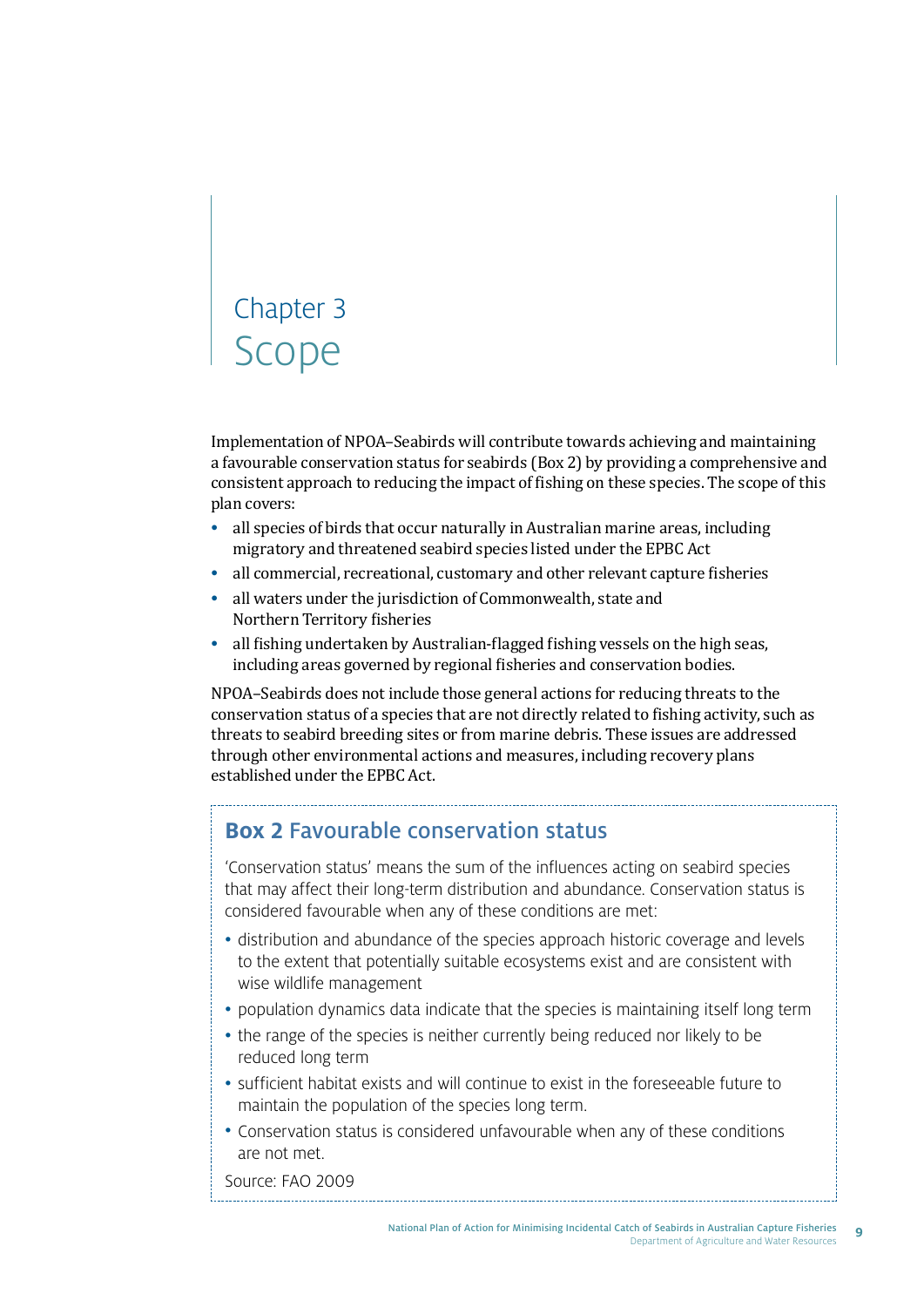## <span id="page-13-0"></span>Chapter 4 **Objectives**

NPOA–Seabirds is a voluntary measure. It is not a regulatory instrument. It provides guidance for regulators on best-practice mitigation and reporting of seabird interactions across all fishing operations in Australian waters.

NPOA–Seabirds aims to establish a nationally coordinated approach to avoiding or minimising seabird deaths or injuries resulting from capture fishing activities. Implementation of the plan by jurisdictions is voluntary. Jurisdictions are encouraged to implement consistent measures to address data limitations. This will ensure that sufficient information is available to undertake a comprehensive national assessment of the impact of fishing activities on seabirds.

The goal of Australia's NPOA–Seabirds is to minimise and, where practicable, eliminate the incidental catch of seabirds in capture fisheries. To achieve this, NPOA–Seabirds has five objectives:

- **Objective 1** Understand the extent of the incidental catch of seabirds.
- **Objective 2** Implement best-practice seabird bycatch mitigation in capture fisheries to
	- minimise or, where practicable, eliminate the incidental catch of seabirds
	- contribute towards achieving and maintaining a favourable conservation status for seabirds.
- **Objective 3** Promote development of innovative mitigation procedures and technologies that are feasible, effective and efficient.
- **Objective 4** Increase awareness and understanding of the incidental catch of seabirds and best-practice mitigation.
- **Objective 5** Promote adoption of effective mitigation measures in regional fisheries and conservation bodies.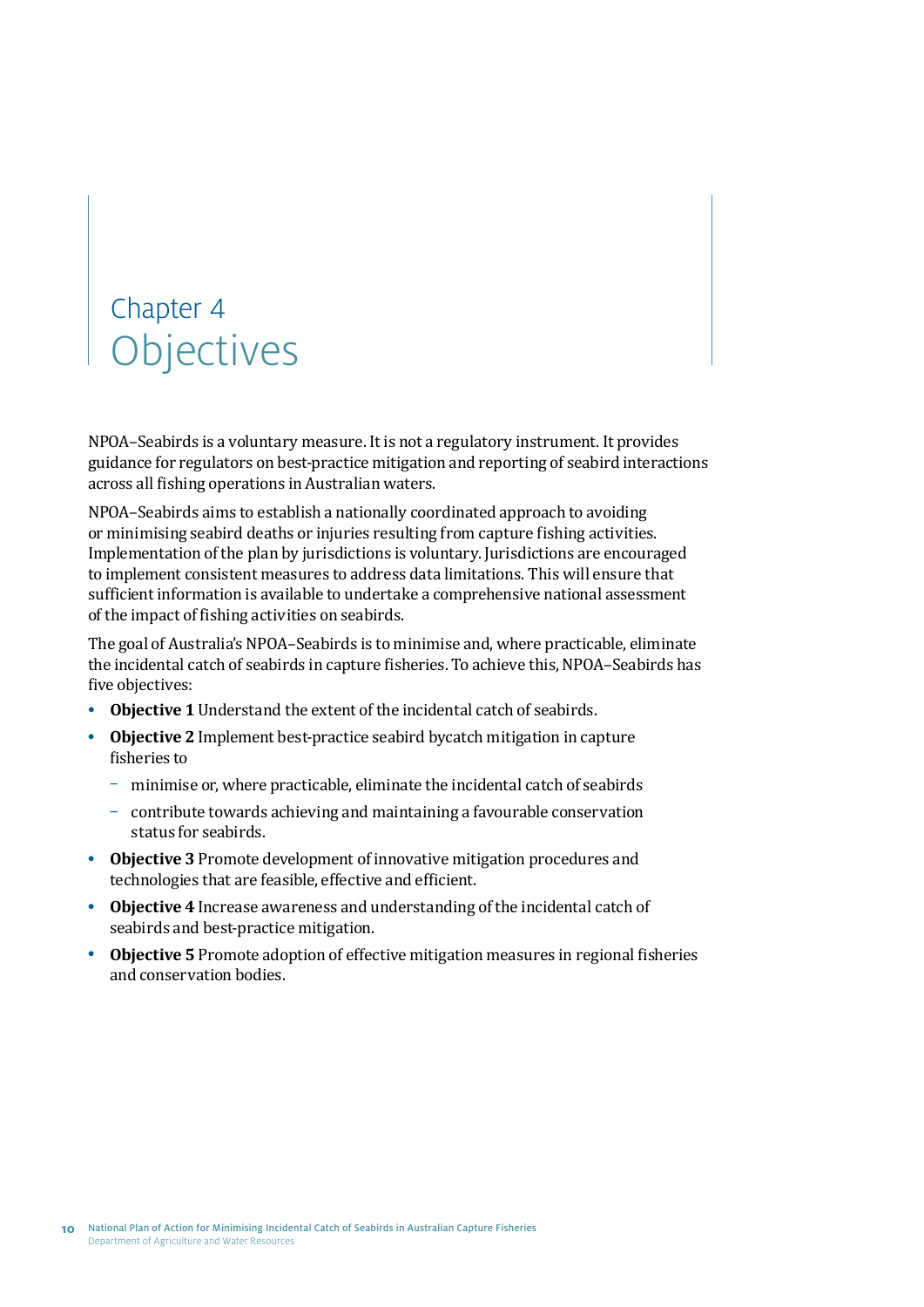## <span id="page-14-0"></span>Chapter 5 Framework for achieving NPOA–Seabirds objectives

### **Objective 1 Understand the extent of the incidental catch of seabirds**

Australia has a well-developed understanding of the extent of the incidental catch of seabirds in longline fisheries. However, many other fisheries in Australia are small-scale, low-value enterprises with limited capacity to support expensive monitoring programs. As a result, data on seabird interaction in these fisheries is limited. Action is needed to increase our understanding of the effects of different fishing gear types on seabirds in Australian fisheries.

To understand and manage the incidental catch of seabirds in capture fisheries across jurisdictions, fisheries managers need to:

- review available data about the incidental catch of seabirds
- validate data sources and, where appropriate, conduct more detailed investigations
- determine whether a problem exists based on
	- magnitude of seabird bycatch (rate or number)
	- species that are incidentally caught and their conservation status
	- spatial and temporal overlap of fishing effort
	- existing mitigation measures and their effectiveness
	- existing seabird monitoring programs and their effectiveness
- adopt a precautionary approach when information is lacking or unclear.

Fisheries managers should undertake risk assessments to determine the risk to seabirds from fishing operations. Where the risk is identified as high, managers should ensure appropriate management measures are in place. Managers can use a range of input, output and educational measures to reduce fishing-related mortalities. Measures can be targeted based on the identified risk.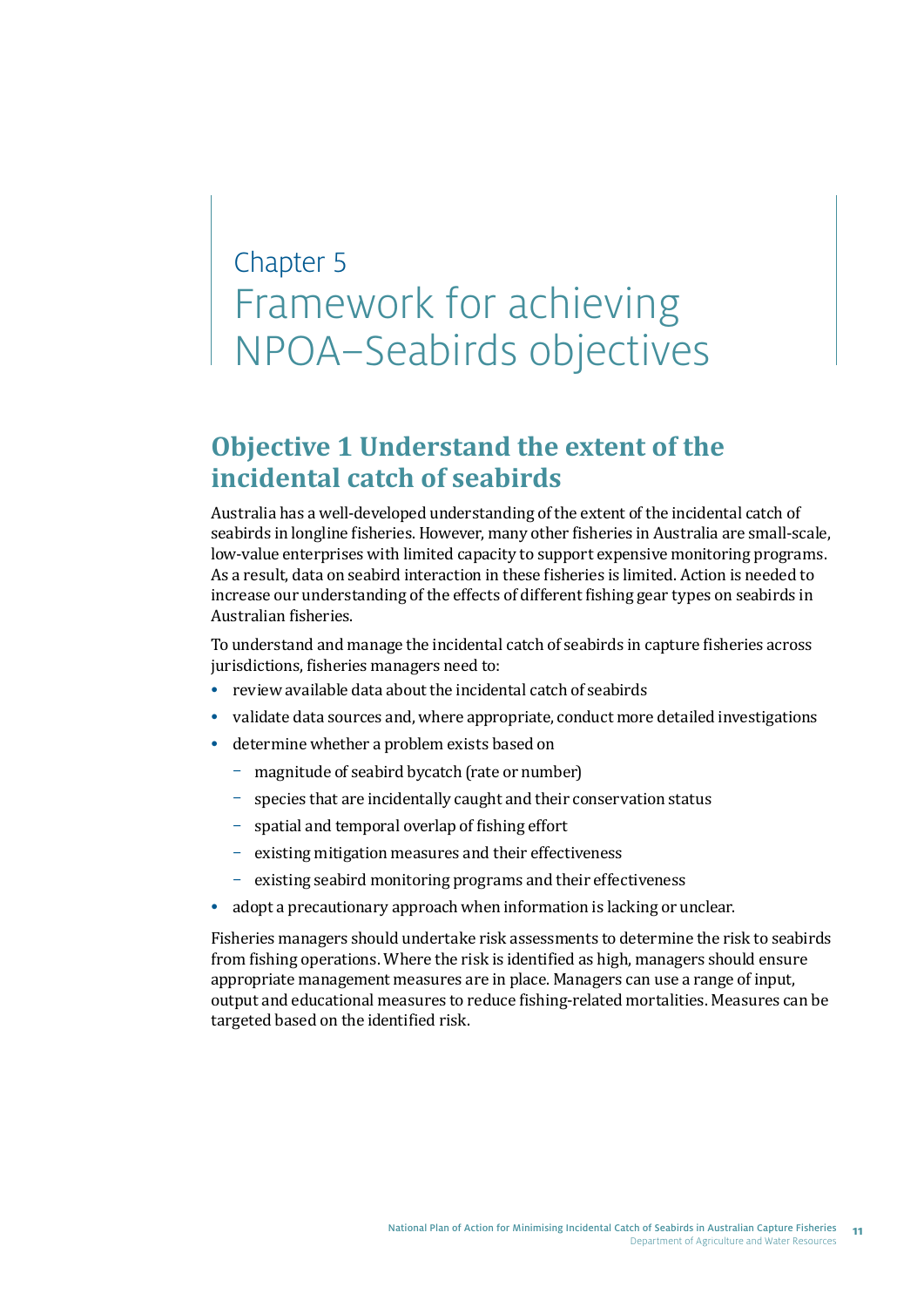<span id="page-15-0"></span>Data collection and reporting programs, such as logbook reporting, e-monitoring and observer programs, should be designed to provide representative data on the incidental catch of seabirds, and be regularly reviewed. The size of the fishery and likelihood of interactions with seabirds should be considered when developing programs. Where possible, logbooks should be standardised to ensure information is collected and recorded consistently across jurisdictions and time. See Appendix A for a list of data categories that regulators should consider requiring fishers to collect. Suggested data fields for each category are provided at Appendix B.

If evidence indicates an incidental seabird catch problem, regulators should consider developing and implementing targeted programs to better understand or mitigate the impacts. Some government environmental agencies obtain data on seabird mortalities in coastal waters from seabird rescue groups.

Day-to-day monitoring will not always capture the information required to understand the extent of seabird incidental catch in a fishery. Jurisdictions may choose to undertake research or monitoring programs that focus on high risk and provide transparent and statistically robust estimates of seabird injury and mortality.

Under the EPBC Act, it is an offence to kill, take, trade, keep or move a listed species in a Commonwealth area, including Commonwealth waters, without a permit. Sometimes interactions with listed species are unavoidable. Under the EPBC Act, fishers must report such interactions to the Australian Government Department of the Environment and Energy within seven days of the incident occurring or face a fine. Fishers who promptly report interactions are meeting their legal obligations and helping the Australian Government protect marine species.

### **Objective 2 Implement best-practice seabird bycatch mitigation in capture fisheries**

Feasible, effective and efficient seabird bycatch mitigation measures should be implemented in all capture fisheries where there is a risk of incidental catch of seabirds.

Seabird bycatch mitigation measures are 'a modification to fishing practices and/or equipment that reduces the likelihood of seabird incidental catch' (Brothers, Cooper & Løkkeborg 1999; Løkkeborg 2008, 2011). Measures can take many forms, including the use of bird-scaring devices, fishing gear modifications (for example, line weighting), temporal and seasonal restrictions and alignment with international best practice fisheries management (such as cleaning of nets or offal management).

Australia is a signatory to the international [Agreement on the Conservation of](https://acap.aq/)  [Albatrosses and Petrels](https://acap.aq/) (ACAP), which coordinates international activity to mitigate known threats to these bird populations. ACAP develops best-practice advice for longline and trawl fisheries that jurisdictions can consider when regulating these types of fisheries (see summary in Appendix C). ACAP criteria for developing advice are summarised in Box 3.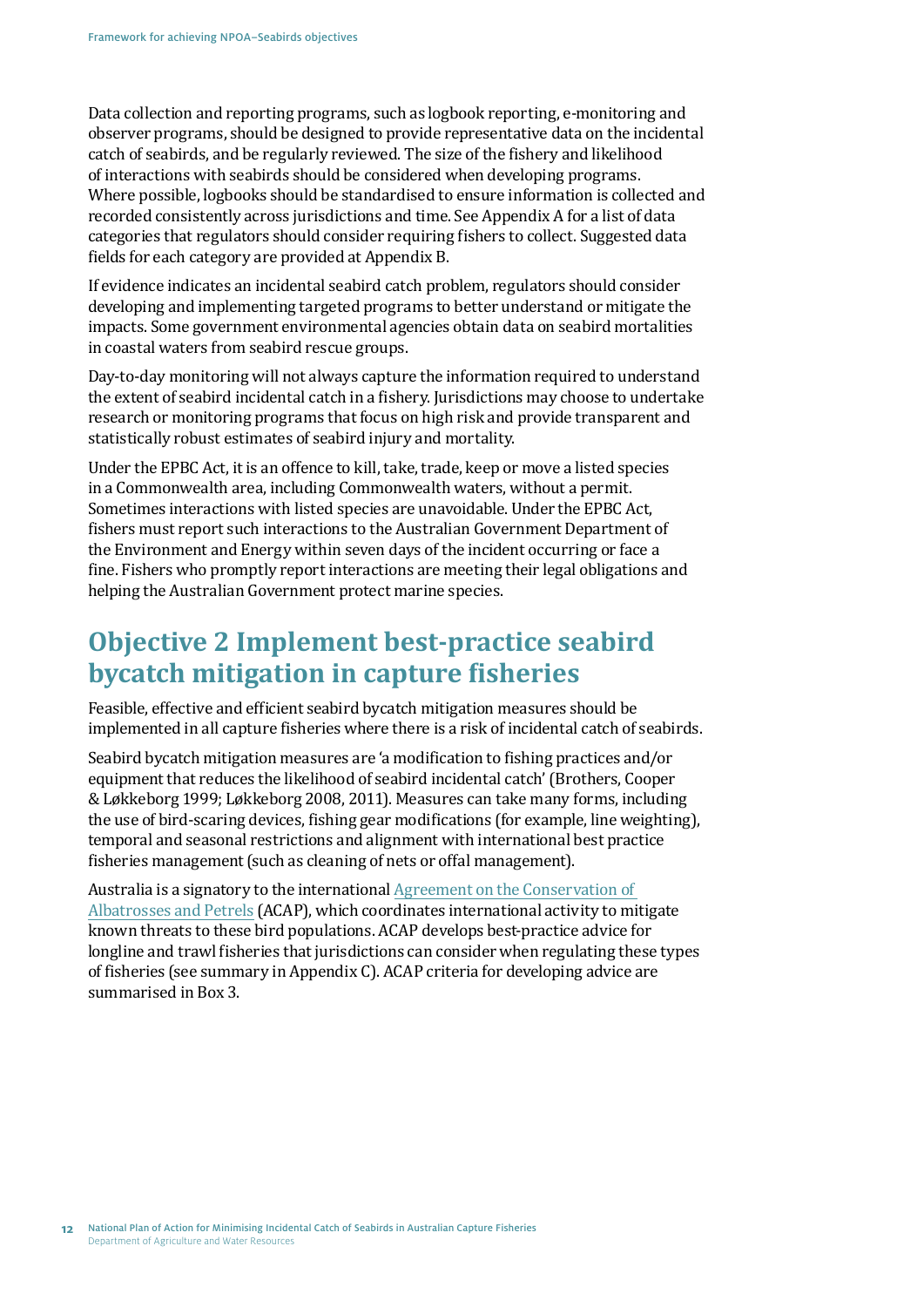Australia's current TAP–Seabirds prescribes actions that fisheries managers and longline fishing operators must take in Commonwealth waters to reduce incidental seabird catch. Requirements under the plan are consistent with ACAP best-practice advice. TAP–Seabirds was implemented in 1998. Since implementation, incidental bycatch rates for several Commonwealth longline fisheries have dropped well below the maximum permissible levels of 0.01 or 0.05 birds per 1,000 hooks. For fisheries that score above this rate, an investigation into their operators occurs which can lead to fisheries managers imposing additional measures on the fishing operators to ensure the rate does not rise. TAP–Seabirds will remain in place, independent of NPOA–Seabirds.

International best-practice advice for gillnet fisheries is still being developed. In the interim, ACAP has pointed to research demonstrating that increasing the visibility of the net can reduce seabird bycatch (Bull 2007), as a particle measure fisheries managers could regulate.

Wherever possible, fisheries managers and operators should adopt data-driven solutions—supported by in-fishery trials—that effectively manage seabird bycatch by meeting or exceeding international standards. However, guidance on international best practice should not override tailored approaches that accommodate the unique features of particular fisheries. Similarly, international best-practice guidelines should not constrain the pursuit of continuous improvement in the mitigation of seabird interactions.

Several Australian fisheries have introduced measures that extend beyond international best practice. These initiatives provide a model of adaptive management for other fisheries.

### **Box 3** Agreement on the Conservation of Albatrosses and Petrels—best-practice seabird bycatch mitigation criteria

- 1. Individual fishing technologies and techniques should be selected from those shown by experimental research to significantly reduce [statistically] the rate of seabird incidental mortality to the lowest achievable levels.
- 2. Fishing technologies and techniques, or a combination of the two, should have clear and proven specifications and minimum performance standards for their deployment and use.
- 3. Fishing technologies and techniques should be demonstrated to be practical, cost-effective and widely available.
- 4. Fishing technologies and techniques should, to the extent practicable, maintain catch rates of target species.
- 5. Fishing technologies and techniques should, to the extent practicable, not increase the bycatch of other taxa.
- 6. Minimum performance standards and methods of ensuring compliance should be provided for fisheries technologies and techniques, and should be clearly specified in fishery regulations.

A significant reduction in incidental seabird mortality can be determined by either a direct reduction in mortality or a reduction in seabird attack rates.

Source: [Agreement on the Conservation of Albatrosses and Petrels](https://acap.aq/)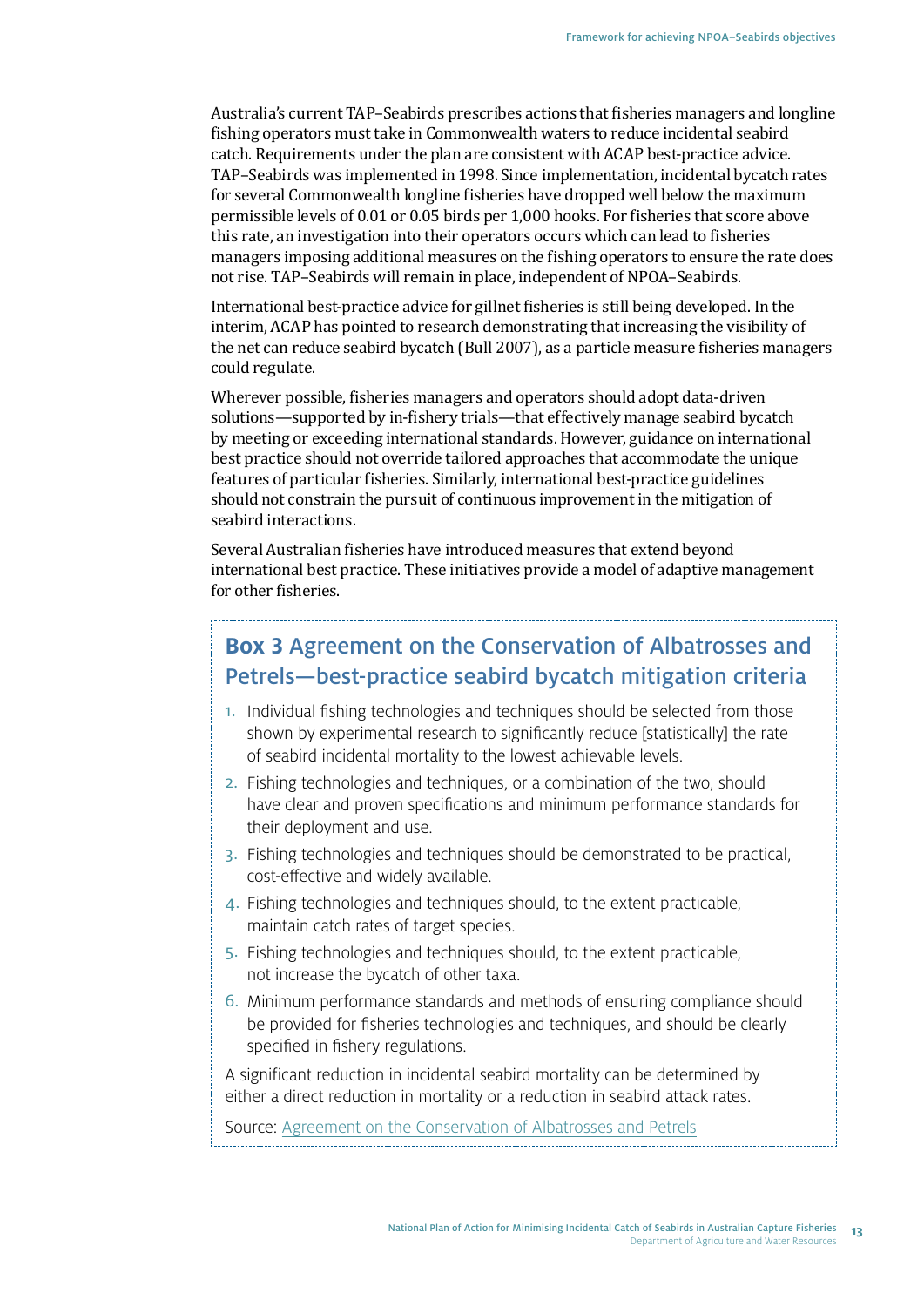NPOA–Seabirds seeks to ensure that affected capture fisheries employ proven technical and operational seabird mitigation measures to prevent interactions. Measures adopted should be tailored for the type of fishery and individual fishing operations.

Regulators of recreational, customary and small-scale fisheries should consider lower-cost management measures. These could include education and extension programs such as implementing a code of practice. Appendix D lists principles for developing recreational fishing codes of practice. To ensure the application of best practice in seabird bycatch mitigation, jurisdictions should maintain a focus on strong stakeholder engagement throughout implementation. Jurisdictions should share information and provide opportunities for support and technical assistance, particularly for fishers at a regional level.

### **Case study 2** Sliding lead-weight technology—new seabird bycatch mitigation device for longline fisheries

Correct use of line-weighting in longline fisheries is an effective method of minimising seabird bycatch because it sinks fishing gear rapidly. However, many fishers are reluctant to adopt the method, partly because of safety concerns. If a line breaks during hauling, traditional leaded swivels can cause serious injury or fatality if they fly back towards the crew.

Sliding lead weights may be a solution to this problem. The device was developed in consultation with the Australian Fisheries Management Authority, the Australian Antarctic Division and the East Coast Tuna and Billfish Fishery. The device places a sliding lead at or near the hook. The lead slides down the line when fish bite. When a hook is pulled from the fish's mouth, on or near the surface, the lead slides down the line and dampens the energy of the recoiling line and hook, reducing the likelihood of fly-back.

Findings indicate that sliding lead-weighting configurations increase hook sink rates and result in a reduction in seabird mortalities, without reducing the target catch. Members of the Queensland tuna industry have voluntarily adopted sliding lead weights.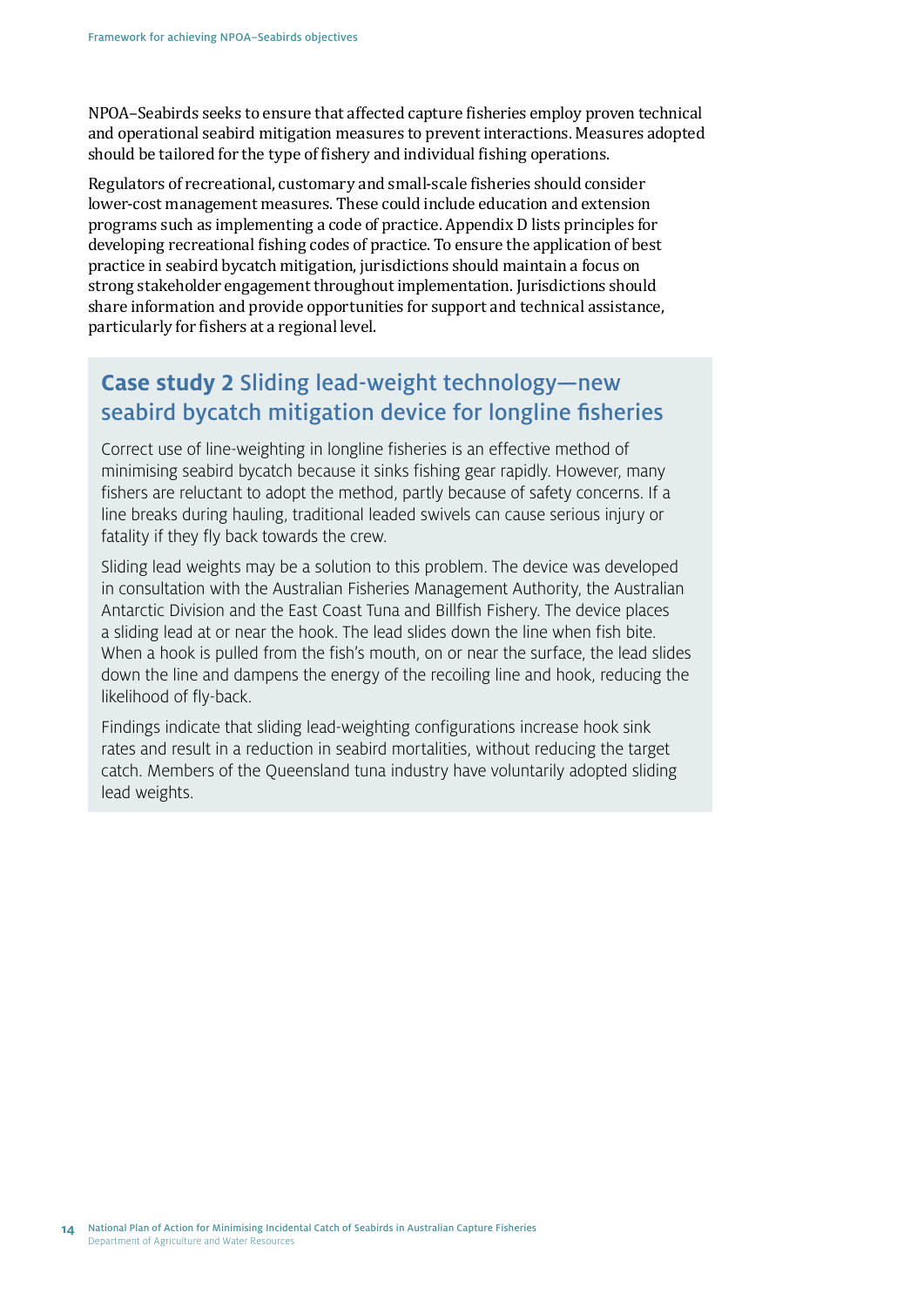### <span id="page-18-0"></span>**Objective 3 Promote development of innovative mitigation procedures and technologies that are feasible, effective and efficient**

New or improved technical measures for seabird mitigation can significantly reduce seabird bycatch. International best-practice guidelines provide a benchmark, but this should not preclude development of better approaches for local situations.

Incentives to trial new and improved technical measures will help ensure that new procedures and technologies are feasible, effective and efficient. Jurisdictions have a role in supporting and encouraging stakeholder and industry-led research and testing. This includes working with stakeholders to mitigate risks and providing advice on experimental design. Jurisdictions also have a role in effectively converting the results of studies into fleet-based uptake of measures.

#### **Case study 3** Industry–science collaboration reduces seabird interactions with trawl fisheries

As a condition of their fishing permit all trawlers in the South East Trawl Fishery must follow the directions of an approved seabird management plan at all times. This plan directs each vessel to manage offal in a particular way and deploy an approved physical mitigation device when fishing in daylight hours.

With Australian Government support, the South East Trawl Fishing Industry Association and the Great Australian Bight Fishing Industry Association have developed and trialled two effective seabird bycatch mitigation devices for trawl fisheries: the sprayer and the bird baffler.

The sprayer device sprays seawater at high pressure where the warp enters the water, deterring seabirds from the area. Trials recorded a 92 per cent reduction in warp–seabird interactions.

The bird baffler device prevents birds from accessing the area between the stern of the vessel and where the warp enters the water. It comprises two booms that extend perpendicular to the side of the vessel. The booms have droppers that hang down to the water line and act as a curtain. Trials indicate that bird bafflers reduce bird and warp interactions by 96 per cent.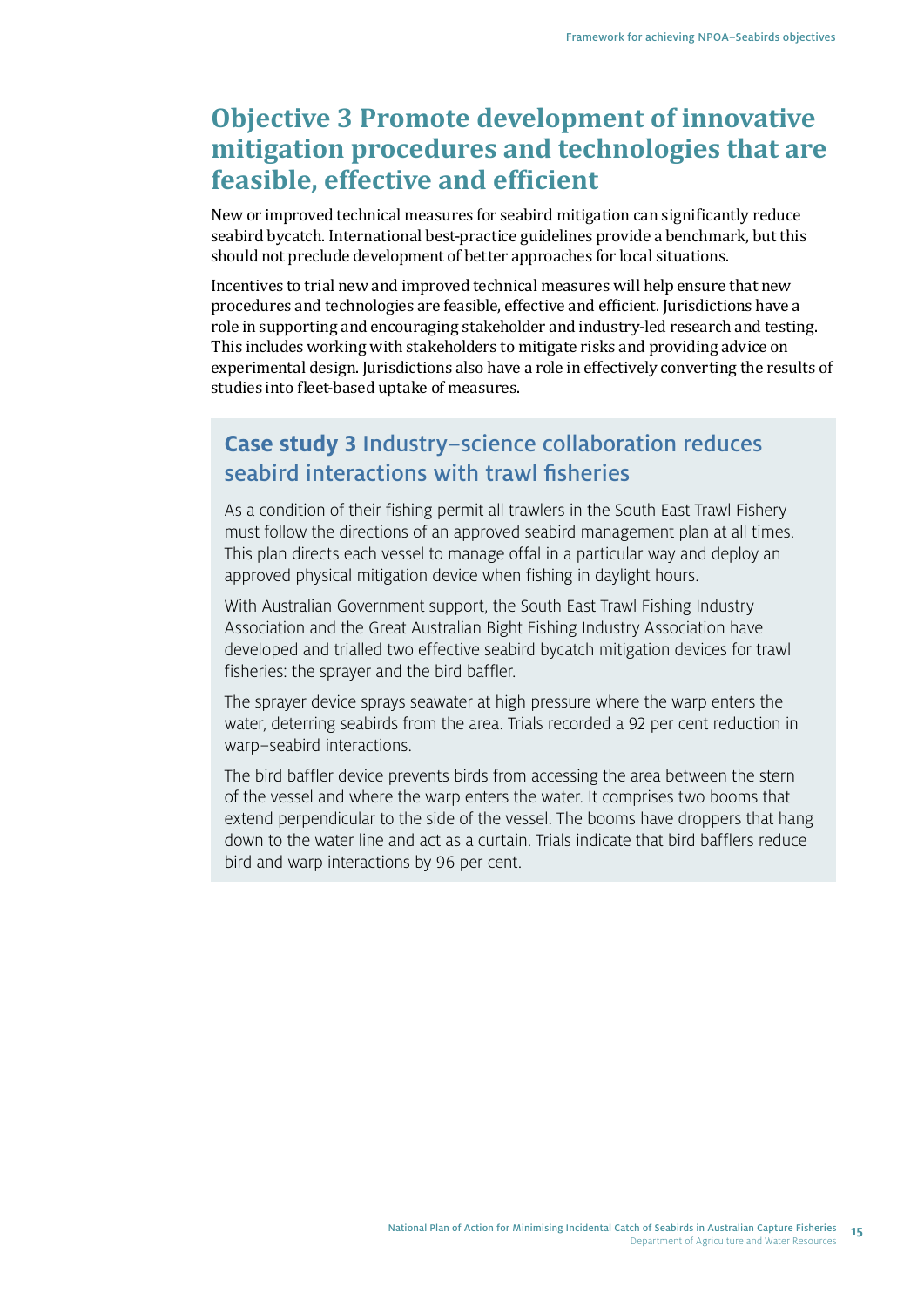### <span id="page-19-0"></span>**Objective 4 Increase awareness and understanding of the incidental catch of seabirds and best-practice mitigation**

Education, training, incentives and outreach programs can reduce seabird bycatch by driving changes in behaviour and practices. The commercial fishing industry and recreational and customary fishing sectors should be encouraged to share experiences and exchange skills through existing networks and jurisdictions.

All jurisdictions and fishing sectors should consider the use of training and extension programs for fishers, and the production of best-practice seabird identification and seabird handling guides. Education and extension activities are particularly important for recreational fisheries where regulatory oversight of fishing practices is limited.

#### **Case study 4** Education and outreach programs to reduce seabird bycatch: OceanWatch TAngler bins

The OceanWatch TAngler bins project encourages recreational fishers to dispose of fishing line and tackle responsibly. Associated education programs help recreational fishers understand that keeping their fishing spots tidy and free of lost and littered fishing line will help preserve their fishing spots and local wildlife.

More than 300 TAngler bins have been installed across Victoria, New South Wales and Queensland, resulting in the collection of more than 10 tons of discarded fishing line.

This project is a partnership between OceanWatch, local and state governments, land managers and volunteer groups who join the TAngler Bin Network.

### **Objective 5 Promote adoption of effective mitigation measures in regional fisheries and conservation bodies**

NPOA–Seabirds applies to Australian-flagged fishing vessels operating on the high seas and in areas managed by a Regional Fisheries Management Organisation.

Seabirds cross national boundaries and can spend most of their lives migrating and foraging in waters distant from their breeding grounds. As a result, mitigating risk to seabird populations requires regional and international cooperation driven by action undertaken by regional fisheries management organisations and regional conservation bodies.

Australia will continue to pursue stringent and effective seabird bycatch mitigation measures through engagement in regional fisheries management organisations, regional conservation bodies and ACAP.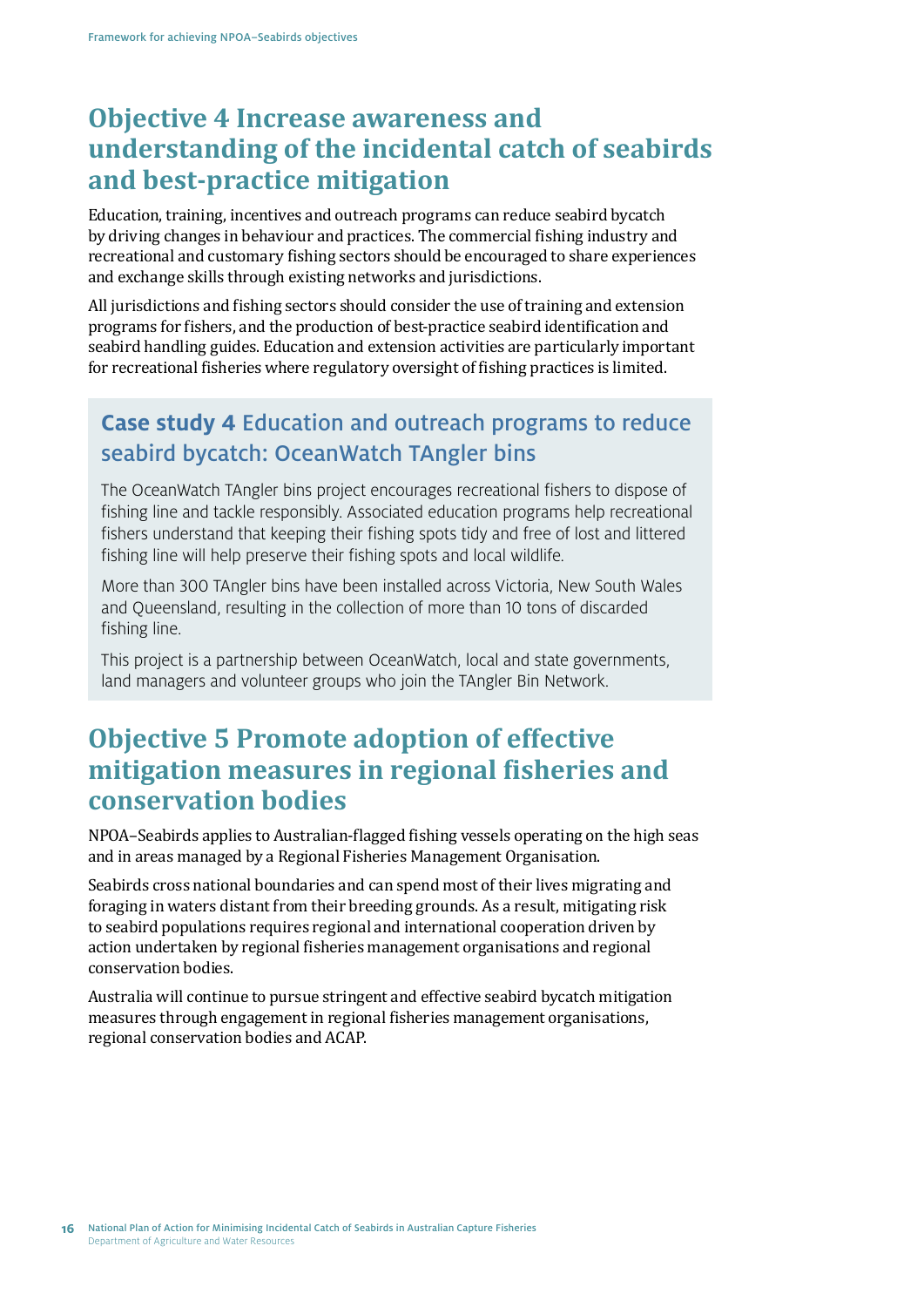## <span id="page-20-0"></span>Chapter 6 Implementation

NPOA–Seabirds seeks to ensure a nationally coordinated approach to addressing the incidental catch of seabirds in all Australian capture fisheries. Actions to implement NPOA–Seabirds are detailed in Appendix E. These actions are not intended to be prescriptive, as it is recognised that the level of incidental catch of seabirds is likely to vary significantly across jurisdictions due to geographic location and extent of fishing operations. When prioritising the actions, jurisdictions will take into account factors including the nature and size of their fisheries and the seabird interaction risks. Implementation of these actions is subject to available funding and resources.

Implementation is expected to take four years and should recognise existing practices and management arrangements for Australian capture fisheries.

### **Government subcommittee**

Implementation of NPOA–Seabirds will be overseen by the existing fisheries management subcommittee of the Australian Fisheries Management Forum (AFMF). The committee will review the progress of implementation and consider current and emerging issues related to the impact of fishing activities on seabirds.

Fisheries management agencies will prepare reports for the subcommittee annually. Content of the reports will be stipulated by the subcommittee and should identify what implementation actions have been undertaken. Where agencies have not implemented actions proposed under NPOA–Seabirds, reports should provide relevant justification. The subcommittee can request further information from agencies where warranted. The Department of Agriculture and Water Resources will be responsible for collating annual reporting and making it available on the NPOA–Seabirds page of the department's website.

The subcommittee will also consider the benefits of holding periodic or ad hoc workshops to enable stakeholders to share experiences and exchange skills and knowledge.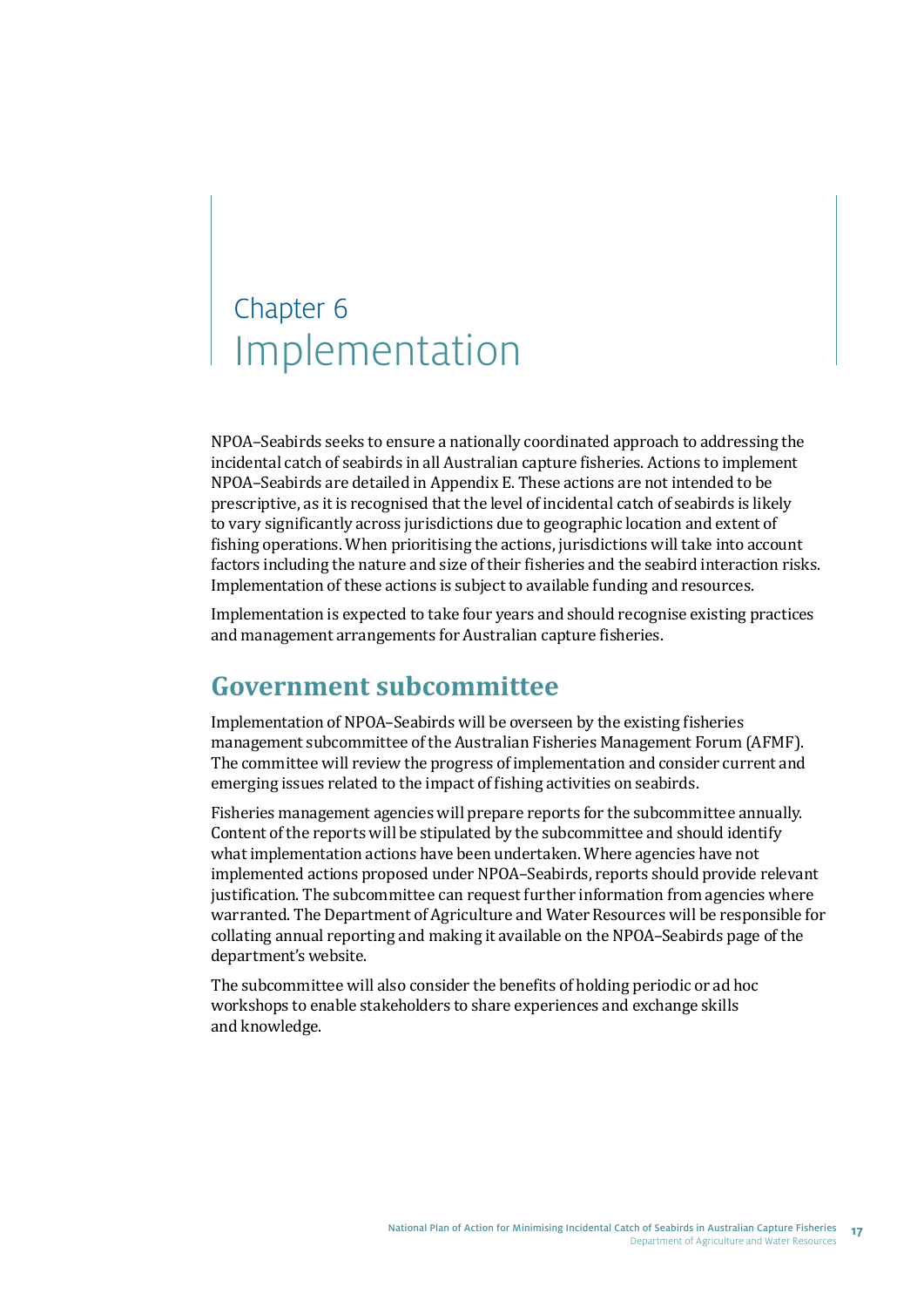## <span id="page-21-0"></span>**Roles and responsibilities**

#### **Australian Government**

The Australian Government will provide national policy leadership and help implement NPOA–Seabirds by providing impetus for whole-of-government approaches, coordinating the AFMF subcommittee, facilitating and encouraging research activities, and overseeing implementation of actions for fisheries managed by the Australian Government.

The Department of Agriculture and Water Resources will report to the FAO on the progress of developing and implementing NPOA–Seabirds as part of its biennial reporting on the FAO Code of Conduct for Responsible Fisheries. The Department of the Environment and Energy will report to ACAP.

#### **State and Northern Territory governments**

State and Northern Territory fisheries and government environment agencies will be responsible for overseeing implementation of actions in capture fisheries under their respective jurisdictions. Each jurisdiction will determine how best to do this. In some cases, current practices may already be consistent with the objectives of NPOA–Seabirds. Jurisdictions will provide input to the Department of Agriculture and Water Resources for annual reporting to the AFMF subcommittee.

#### **Commercial, recreational and customary fishing sectors**

The commercial, recreational and customary fishing sectors have a significant role to play in achieving and ensuring that the fishing practices of their stakeholders are ecologically sustainable and the objectives of NPOA–Seabirds are realised. Where possible, these sectors are encouraged to facilitate development and trialling of innovative mitigation measures and drive educational and outreach activities that promote best practice approaches to the mitigation of seabird interaction. Successful pursuit of ecologically sustainable practices by these sectors, in partnership with government agencies, will ensure that community support for fishing activities continues into the future.

#### **Non-government sectors**

Conservation groups, researchers, other interested organisations and members of the public can contribute to implementation of NPOA–Seabirds through on-ground activities and engagement with research, education and awareness programs.

### **Resourcing**

Implementation of NPOA–Seabirds will require resourcing from all jurisdictions and fishing sectors, including financial in-kind commitments. Voluntary commitments from relevant stakeholders will help minimise the incidental catch of seabirds. However, resourcing remains the responsibility of anyone accessing or managing community-owned fisheries. Implementation of the plan recognises existing practices and management arrangements for Australian capture fisheries. This will help minimise resourcing pressures on stakeholders identified as delivering actions under the plan.

Issues and actions outlined in this plan will help responsible agencies guide and prioritise their own actions to minimise the incidental catch of seabirds in Australian capture fisheries.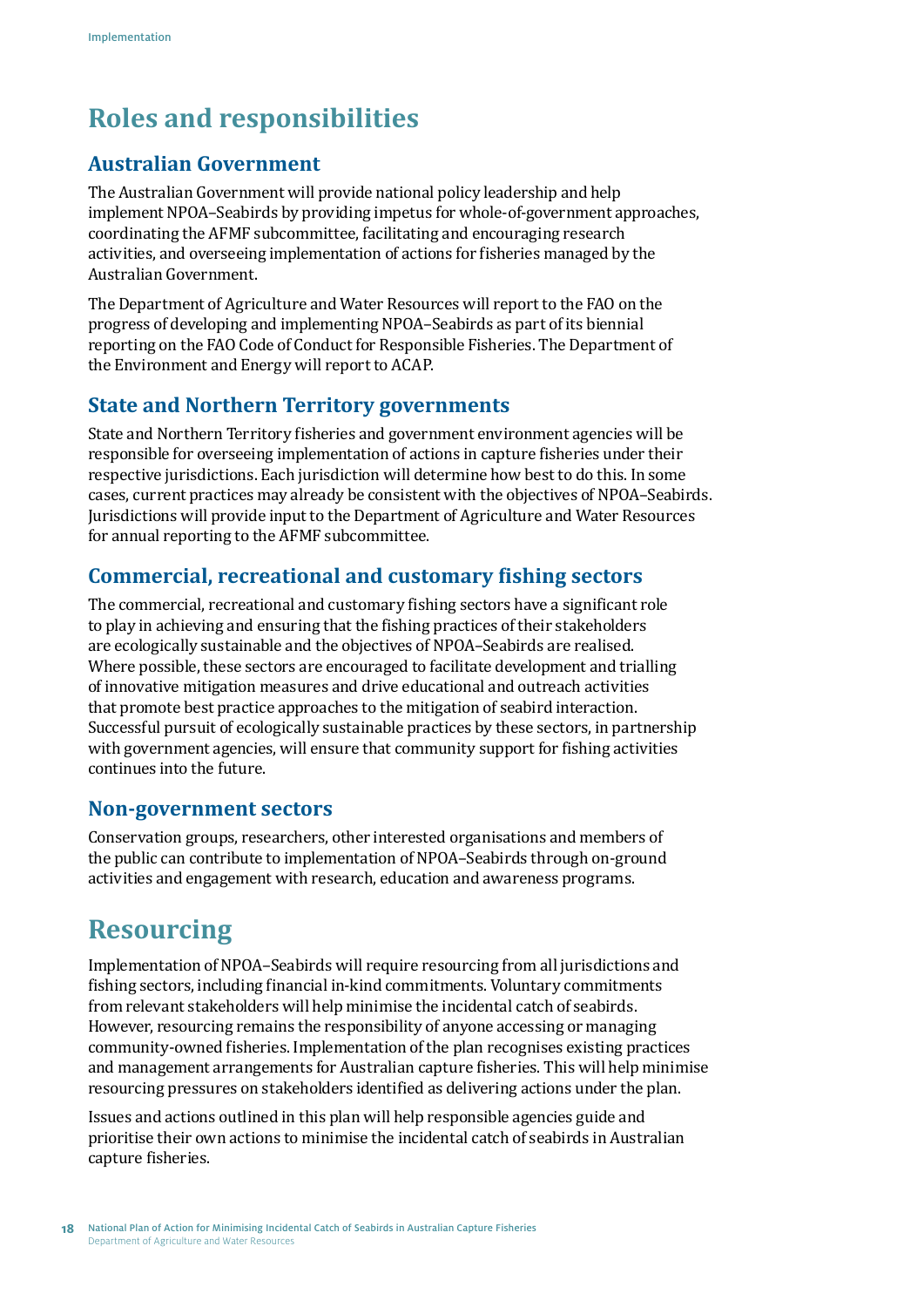## <span id="page-22-0"></span>Chapter 7 Evaluation and review

NPOA–Seabirds will be reviewed four years after its release. The Department of Agriculture and Water Resources will coordinate the review and communicate the outcomes.

The review will consider the effectiveness of the plan and any positive and negative effects of implementation. It will assess the extent to which NPOA–Seabirds objectives have been met and whether they have contributed to reducing seabird mortalities in capture fisheries. When evaluating the plan, the department will consider the effectiveness of other measures put in place to mitigate seabird bycatch, including TAP–Seabirds and state-specific measures. The review may make recommendations about developing and implementing a revised NPOA–Seabirds.

Ongoing evaluation and the four-year review will provide recommendations for improvements and future work, including any necessary changes to the plan. Consultation with key stakeholders will be central to the review.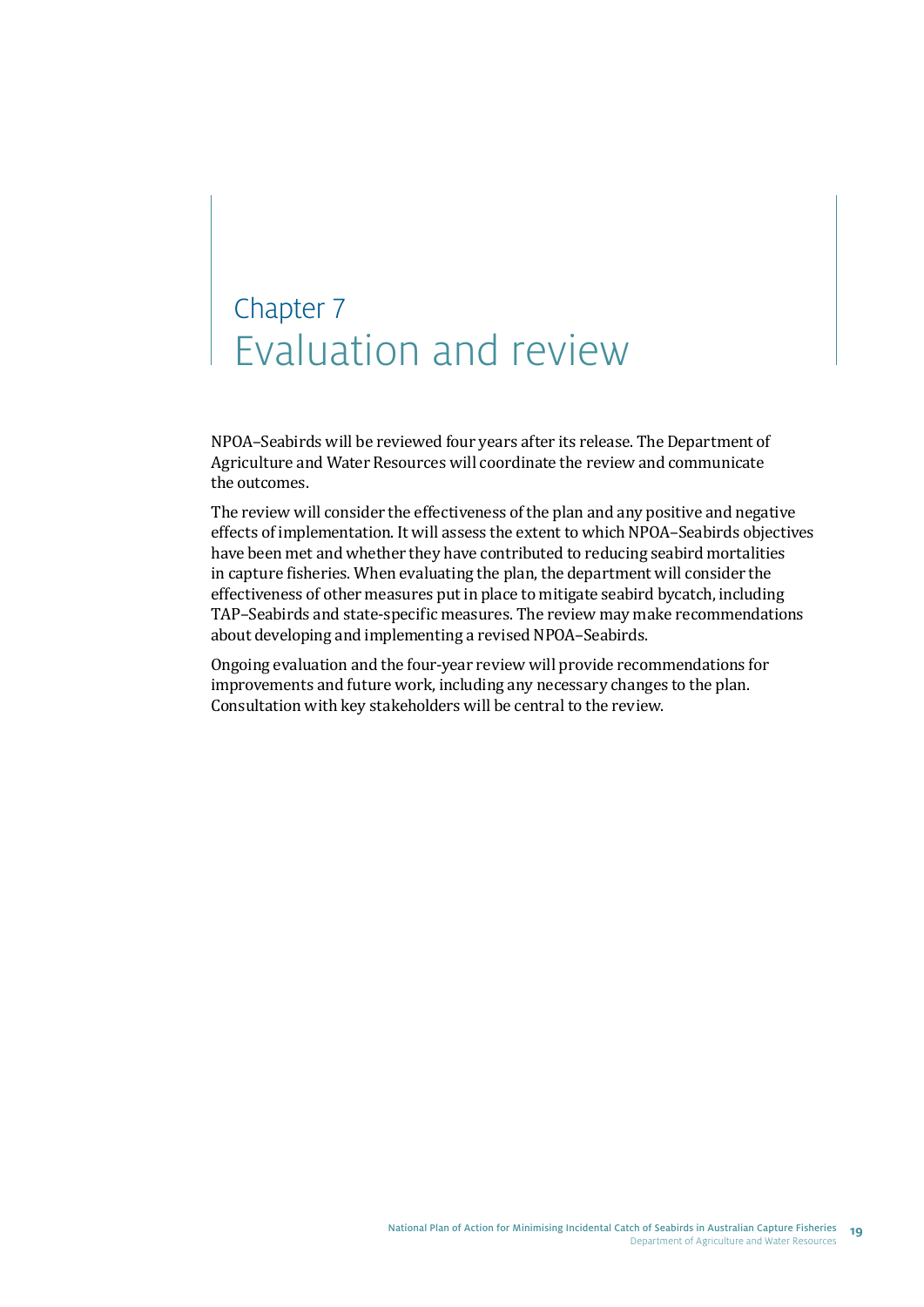## <span id="page-23-0"></span>Appendix A Data collection categories

ABARES recommends using these data categories for recording interactions in fisheries logbooks and during observer programs.

| Data category             | Minimum data fields                                                                                                                                                                          | Data use                                                                                                                                                        |
|---------------------------|----------------------------------------------------------------------------------------------------------------------------------------------------------------------------------------------|-----------------------------------------------------------------------------------------------------------------------------------------------------------------|
| Vessel<br>specification   | Vessel length, vessel type, gross<br>registered tonnes, fishing master/<br>skipper, number of crew, gear types                                                                               | For covariates for standardising<br>interaction rates and analyses<br>of the implementation<br>and effectiveness<br>of mitigation measures                      |
| Fishing effort            | Fishing time, spatial location and fishing<br>method, number of hooks set, hours<br>trawled, fishing conditions (weather),<br>offal discharged                                               | For analyses to determine<br>frequency of interactions by<br>gear, location and time of day                                                                     |
| Mitigation<br>measures    | Mitigation technique, time of<br>deployment, where on vessel deployed,<br>whether mitigation operated according<br>to specifications or was deployed<br>unsuccessfully (including partially) | To standardise description<br>of which and how mitigation<br>measures were deployed<br>to analyse implementation<br>and effectiveness<br>of mitigation measures |
| Interaction details       | Number of interactions, how birds<br>interact with the gear and on which part<br>of the gear/vessel the interactions occur                                                                   | For analyses of general and<br>specific interactions                                                                                                            |
| Fate details              | Condition of the seabird (alive, dead<br>or injured)                                                                                                                                         | For partitioning analyses<br>to estimate mortalities and<br>encounters                                                                                          |
| Seabird<br>identification | Species identification or evidence for<br>its identification                                                                                                                                 | For species-specific analyses                                                                                                                                   |
| Seabird biologicals       | Seabird size, evidence of maturity,<br>counts, behaviour, tissue samples,<br>handling methods                                                                                                | For covariate inclusion in<br>analyses (for example, maturity<br>status or bird density)                                                                        |

#### TABLE A1 Minimum data categories and fields

Source: ABARES (forthcoming)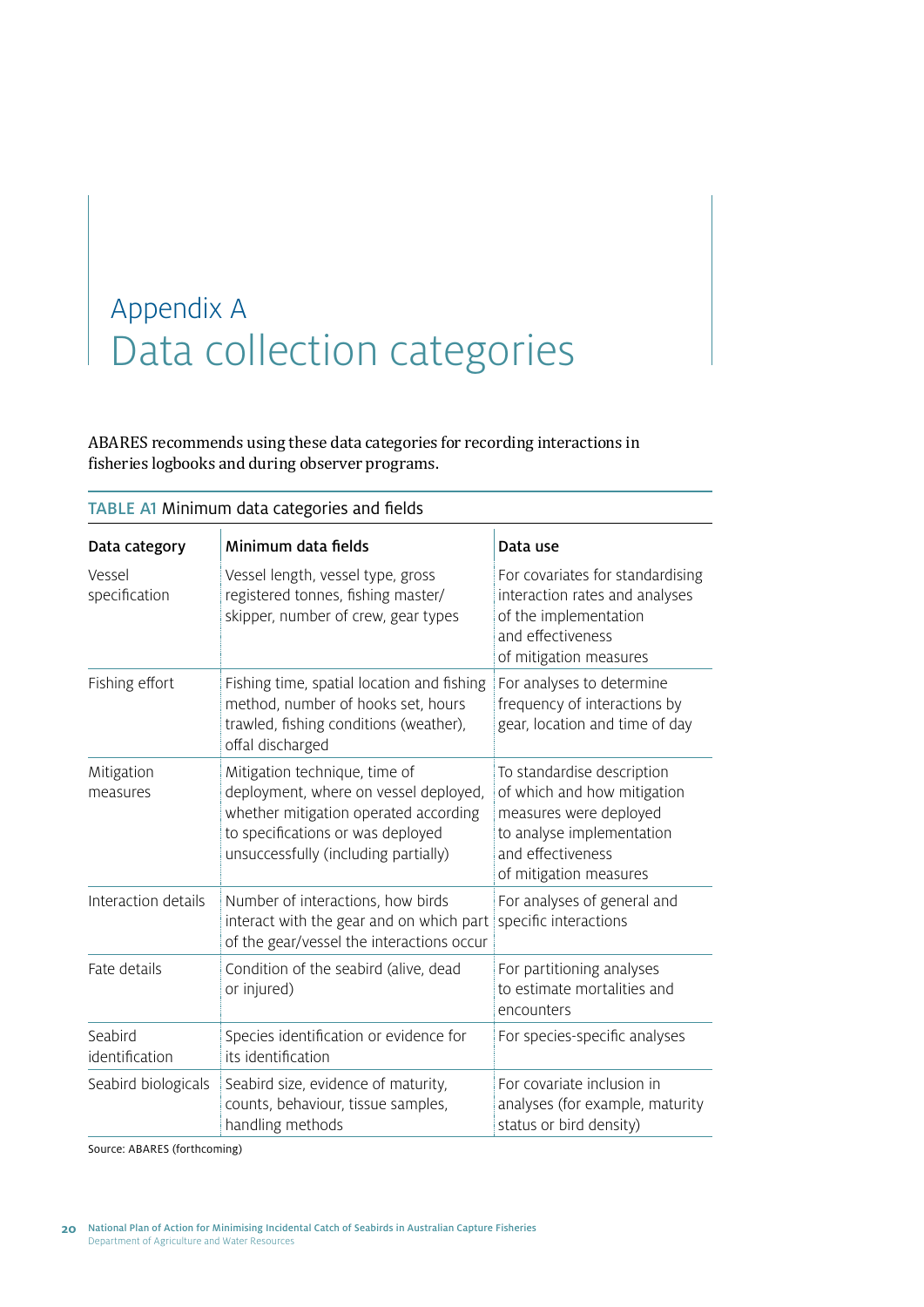## <span id="page-24-0"></span>Appendix B Minimum standards for collecting seabird interaction data

ABARES recommends that managers implement minimum data standards for recording interactions in fisheries logbooks and during observer programs.

| Data field and instructions                                  | Observations to be recorded                                                                                                                                               |  |
|--------------------------------------------------------------|---------------------------------------------------------------------------------------------------------------------------------------------------------------------------|--|
| Gear                                                         | Gear used [insert details]                                                                                                                                                |  |
| Date and UTC time                                            | Fishing started on [insert DD/MM/YYYY] and ended on<br>[insert DD/MM/YYYY]                                                                                                |  |
|                                                              | Setting started on [insert DD/MM/YYYY, HH:MM UTC]<br>and ended [insert DD/MM/YYYY, HH:MM UTC]                                                                             |  |
|                                                              | Hauling started on [insert DD/MM/YYYY, HH:MM UTC]<br>and ended on [insert DD/MM/YYYY, HH:MM UTC]                                                                          |  |
| Latitude and longitude                                       | Fishing started at latitude [insert DD, N for north and<br>S for south], latitude [insert MM], longitude [insert DD,<br>E for east and W for west], longitude [insert MM] |  |
|                                                              | Fishing ended at latitude [insert DD, N for north and<br>S for south], latitude [insert MM], longitude [insert DD,<br>E for east and W for west], longitude [insert MM]   |  |
| Marine seabirds caught                                       | Marine seabirds caught [select Yes/No]                                                                                                                                    |  |
|                                                              | For each species:                                                                                                                                                         |  |
|                                                              | Species name [insert name and species code]<br>Alive, unharmed [insert number]<br>Alive, harmed [insert number]<br>Dead [insert number]                                   |  |
| Mitigation method used [insert details]<br>Mitigation method |                                                                                                                                                                           |  |

#### TABLE B1 Minimum data standards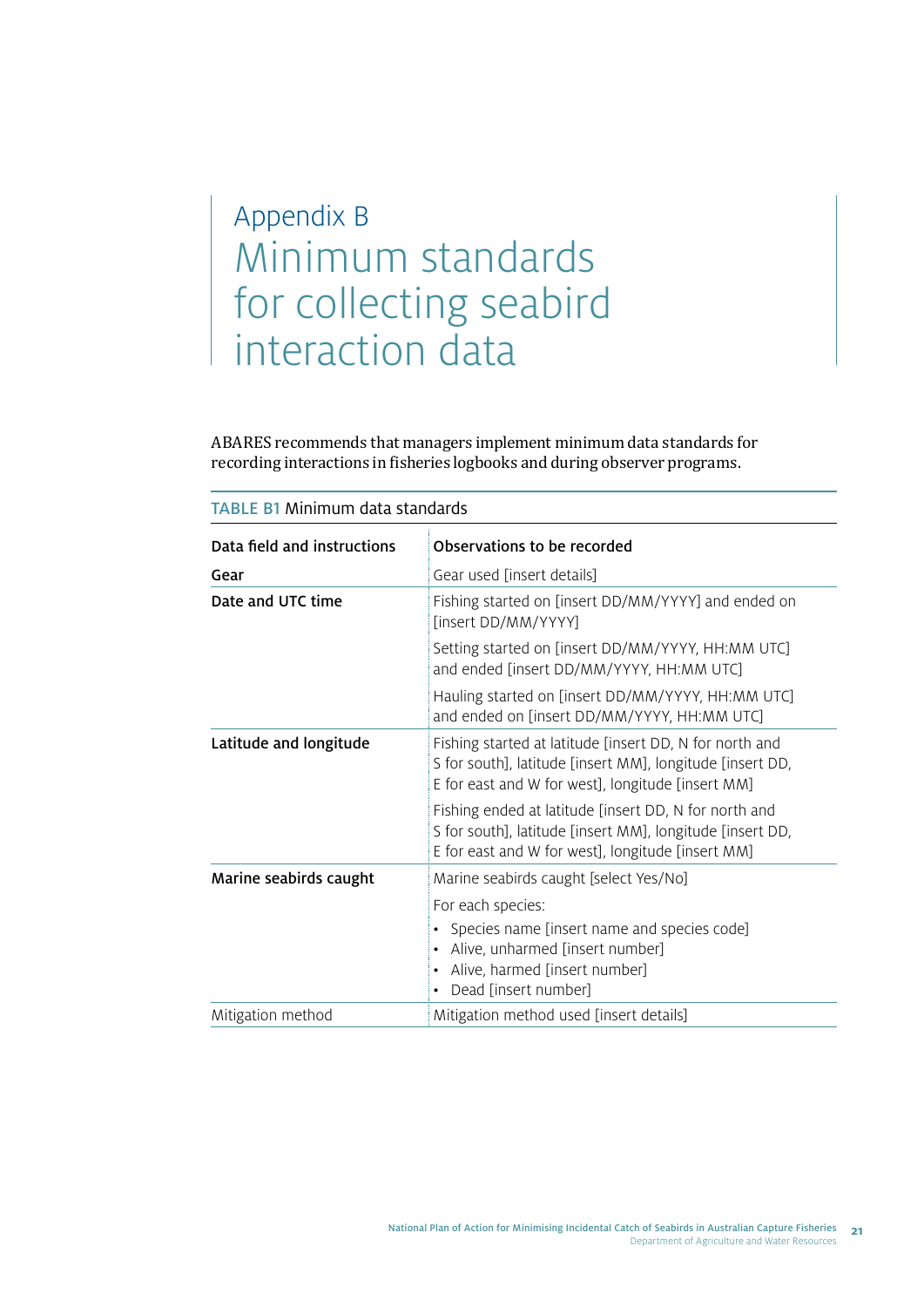| Data field and instructions     | <b>Observations recorded</b>                                                                                                                                                                |  |  |
|---------------------------------|---------------------------------------------------------------------------------------------------------------------------------------------------------------------------------------------|--|--|
| <b>Trawl fishing activities</b> |                                                                                                                                                                                             |  |  |
| Observer details                | Observer name [insert family name first]                                                                                                                                                    |  |  |
|                                 | Observation period start date[insert DD/MM/YYYY], end date [insert DD/MM/YYYY]                                                                                                              |  |  |
| <b>Gear details</b>             | Net ID [insert number]                                                                                                                                                                      |  |  |
|                                 | Net type [insert ISSFCV]                                                                                                                                                                    |  |  |
|                                 | Head rope length [insert metres]                                                                                                                                                            |  |  |
|                                 | Ground rope length [insert metres]                                                                                                                                                          |  |  |
|                                 | Bobbin diameter [insert centimetres]                                                                                                                                                        |  |  |
|                                 | Otter board to wing length [insert metres]                                                                                                                                                  |  |  |
|                                 | Horizontal opening [insert metres]                                                                                                                                                          |  |  |
|                                 | Vertical opening [insert metres]                                                                                                                                                            |  |  |
| Codend mesh                     | Mesh size [insert centimetres]                                                                                                                                                              |  |  |
|                                 | Codend circumference [insert centimetres]                                                                                                                                                   |  |  |
|                                 | Orientation [select Diamond/Square]                                                                                                                                                         |  |  |
| Otter board                     | Board type [insert type], weight [insert kilograms]                                                                                                                                         |  |  |
| Net design                      | Make [insert details]                                                                                                                                                                       |  |  |
|                                 | Model [insert number]                                                                                                                                                                       |  |  |
|                                 | Other features [insert details]                                                                                                                                                             |  |  |
| <b>Trawl details</b>            | Trawl ID [insert number]                                                                                                                                                                    |  |  |
|                                 | Trawl type [select Research/Commercial]                                                                                                                                                     |  |  |
|                                 | Observed [select Yes/No]                                                                                                                                                                    |  |  |
|                                 | Gear [insert type]                                                                                                                                                                          |  |  |
|                                 | Target species [insert FAO species code]                                                                                                                                                    |  |  |
| Start and end fishing           | Trawl started [insert DD/MM/YYYY] at latitude [insert DD, N for north and S for<br>south], latitude [insert MM], longitude [insert DD, E for east and W for west],<br>longitude [insert MM] |  |  |
|                                 | Trawl ended [insert DD/MM/YYYY] at latitude [insert DD, N for north and S for south],<br>latitude [insert MM], longitude [insert DD, E for east and W for west], longitude<br>[insert MM]   |  |  |
|                                 | Trawl depth [insert metres]                                                                                                                                                                 |  |  |
|                                 | Bottom depth [insert metres]                                                                                                                                                                |  |  |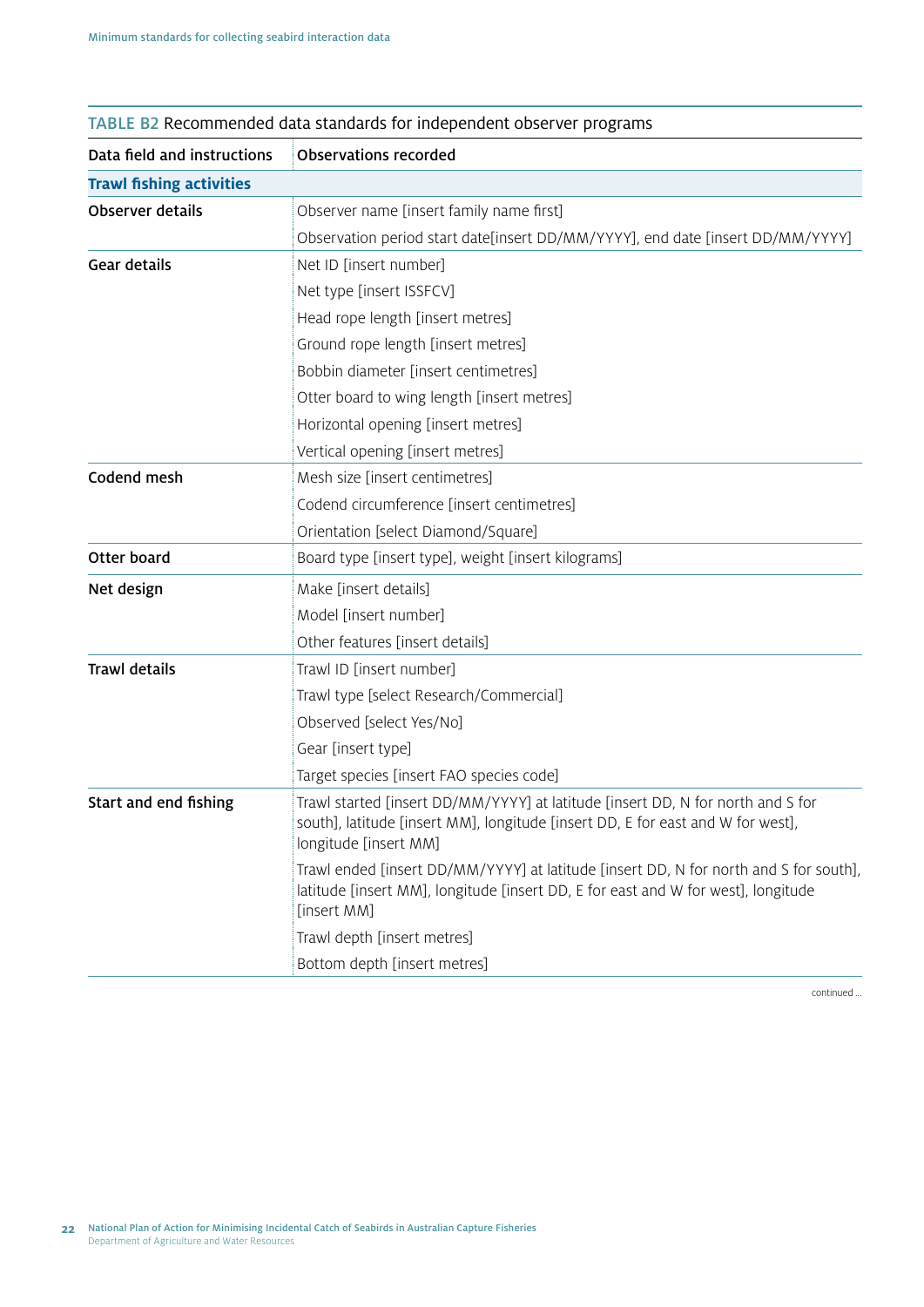| Data field and instructions                    | <b>Observations recorded</b>                                                                                                                                                                                                                                                                                                                                                                                           |  |
|------------------------------------------------|------------------------------------------------------------------------------------------------------------------------------------------------------------------------------------------------------------------------------------------------------------------------------------------------------------------------------------------------------------------------------------------------------------------------|--|
| <b>Seabird interactions</b>                    | Marine seabirds caught [select Yes/No]                                                                                                                                                                                                                                                                                                                                                                                 |  |
|                                                | For each species:<br>Species name [insert name and species code]<br>Alive, unharmed [insert number]<br>Alive, harmed [insert number]<br>Dead [insert number<br>Bycatch mitigation measures employed [insert details]<br>Bird-scaring (tori) lines in use [select Yes/No]<br>Aerial extent of bird-scarer lines consistently extended at least 10 metres beyond<br>point of entry of warps into the sea [select Yes/No] |  |
|                                                | Bird bafflers in use [select Yes/No]                                                                                                                                                                                                                                                                                                                                                                                   |  |
| Trawl warp strike<br>(monitored for 15 minutes | Mandatory 15 min monitoring started at [insert HH:MM UTC] and ended at<br>[insert HH:MM UTC]                                                                                                                                                                                                                                                                                                                           |  |
| immediately after net                          | Marine seabirds caught [select Yes/No]                                                                                                                                                                                                                                                                                                                                                                                 |  |
| is deployed)                                   | Heavy warp strikes for each species:                                                                                                                                                                                                                                                                                                                                                                                   |  |
|                                                | Species name [insert name and species code]<br>Alive, unharmed [insert number and select strike type Air/Water/Sinker]<br>Alive, harmed [insert number and select strike type Air/Water/Sinker]<br>Dead [insert number]Albatross [insert number and select strike type]                                                                                                                                                |  |
| Offal management                               | Offal dumping position [select Port/Starboard/Stern]                                                                                                                                                                                                                                                                                                                                                                   |  |
|                                                | Offal dumping during shooting [select Never/Occasionally/Always]                                                                                                                                                                                                                                                                                                                                                       |  |
|                                                | Offal dumping during hauling [select Never/Occasionally/Always]                                                                                                                                                                                                                                                                                                                                                        |  |
| Seabird abundance                              | Seabirds present in observation area [select Yes/No, insert name and species code]                                                                                                                                                                                                                                                                                                                                     |  |
| observation                                    | Estimated numbers [insert number]                                                                                                                                                                                                                                                                                                                                                                                      |  |
| Other                                          | Trawl speed [insert knots]                                                                                                                                                                                                                                                                                                                                                                                             |  |
|                                                | Horizontal opening [insert metres]                                                                                                                                                                                                                                                                                                                                                                                     |  |
|                                                | Total catch [insert kilograms]                                                                                                                                                                                                                                                                                                                                                                                         |  |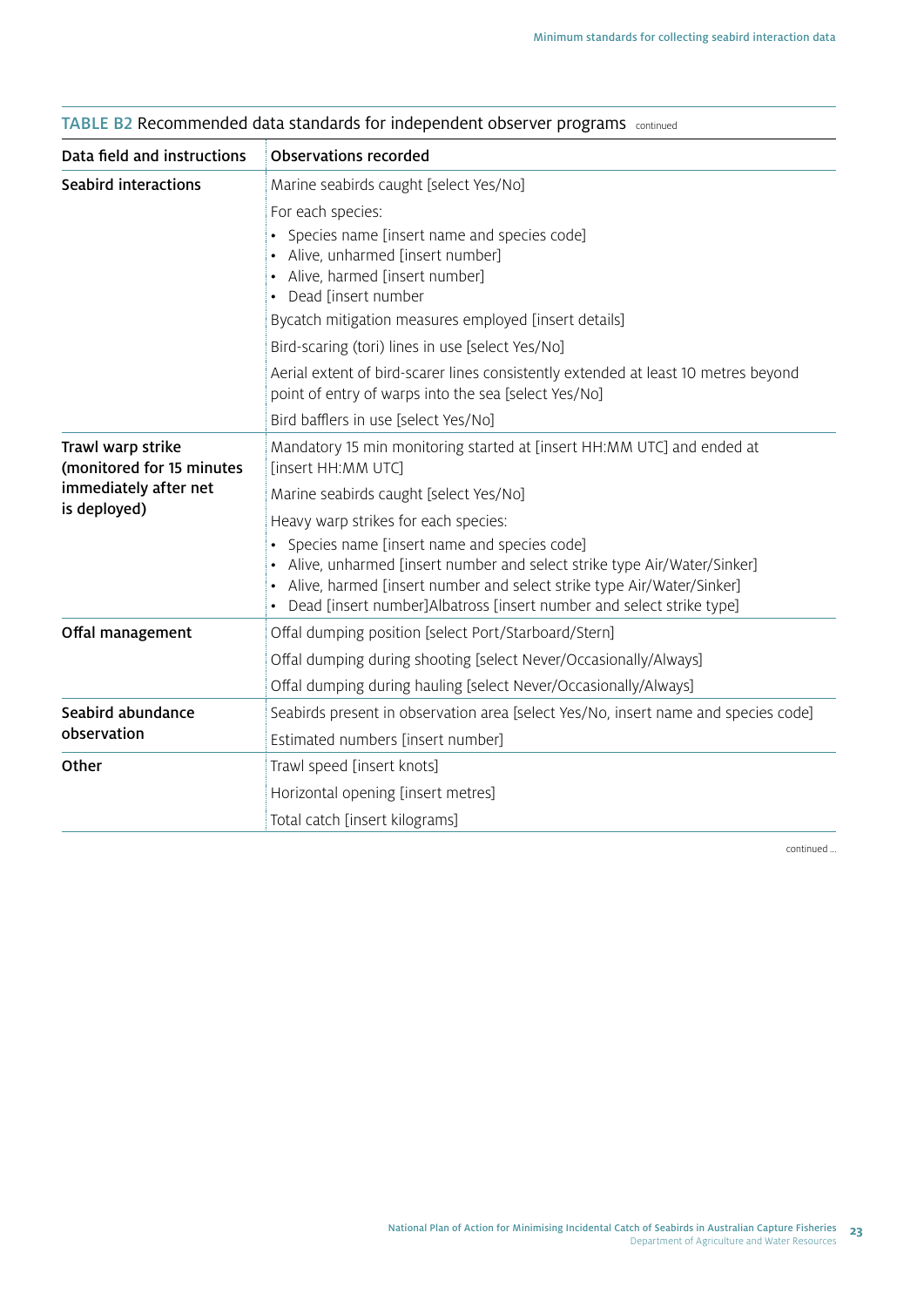| Data field and instructions          | <b>Observations recorded</b>                                                                                                                                                                                                                                                                                                                                                                                                                                                                                |  |
|--------------------------------------|-------------------------------------------------------------------------------------------------------------------------------------------------------------------------------------------------------------------------------------------------------------------------------------------------------------------------------------------------------------------------------------------------------------------------------------------------------------------------------------------------------------|--|
| <b>Longline fishing activities</b>   |                                                                                                                                                                                                                                                                                                                                                                                                                                                                                                             |  |
| Observer details                     | Observer name [insert family name first]                                                                                                                                                                                                                                                                                                                                                                                                                                                                    |  |
|                                      | Observation period start date[insert DD/MM/YYYY], end date [insert DD/MM/YYYY]                                                                                                                                                                                                                                                                                                                                                                                                                              |  |
| Longline description                 | Longline type [insert FFSSCV],                                                                                                                                                                                                                                                                                                                                                                                                                                                                              |  |
|                                      | Period when gear was used start date[insert DD/MM/YYYY], end date<br>[insert DD/MM/YYYY]                                                                                                                                                                                                                                                                                                                                                                                                                    |  |
|                                      | Target species [insert FAO species code]                                                                                                                                                                                                                                                                                                                                                                                                                                                                    |  |
|                                      | Main line: Material diameter [insert millimetres]                                                                                                                                                                                                                                                                                                                                                                                                                                                           |  |
|                                      | Integrated weight [insert grams]                                                                                                                                                                                                                                                                                                                                                                                                                                                                            |  |
|                                      | Branch lines: material [insert type]                                                                                                                                                                                                                                                                                                                                                                                                                                                                        |  |
|                                      | Length [insert metres]                                                                                                                                                                                                                                                                                                                                                                                                                                                                                      |  |
|                                      | Spacing [insert metres]                                                                                                                                                                                                                                                                                                                                                                                                                                                                                     |  |
|                                      | Hooks: Type [insert details], make [insert details], total length [insert millimetres],<br>shank[insert millimetres], gape [insert millimetres], throat[insert millimetres],<br>front length [insert millimetres], usual setting position [insert position], line off<br>bottom [insert metres], hooks off bottom [insert millimetres], baiting method<br>[select Manual/Automatic], automatic baiting equipment [insert make and model]                                                                    |  |
| <b>Hook sinkers</b>                  | Size [insert grams], position from hook [insert millimetres], longline setting position<br>[select Port/Starboard/Stern], propeller rotation direction [select Clockwise/Anti-<br>clockwise]                                                                                                                                                                                                                                                                                                                |  |
|                                      | Longline system: [select system single/double/trotline]                                                                                                                                                                                                                                                                                                                                                                                                                                                     |  |
|                                      | • if single (auto) line [insert kilograms per metre]                                                                                                                                                                                                                                                                                                                                                                                                                                                        |  |
|                                      | if double (Spanish) line [insert kilograms per metre]                                                                                                                                                                                                                                                                                                                                                                                                                                                       |  |
|                                      | if trotline (vertical droppers/trots attached to a mainline)<br>[insert kilograms per metre]                                                                                                                                                                                                                                                                                                                                                                                                                |  |
| General streamer line<br>description | Vessel equipped with streamer line [select Yes/No], Streamer line regularly set<br>[insert number], Streamer line position [select Port/Starboard/Stern], Streamer line<br>length [insert metres], Streamer length min/max [insert metres], Attached height<br>above water [insert metres], Distance between streamers [insert metres]<br>Streamers [insert number], Streamer design [select Single/Paired], Aerial extent of line<br>[insert metres], Method used to assess aerial extent [insert details] |  |
|                                      | Streamer material [insert details], Streamer line diameter [insert millimetres],<br>Streamer colours [insert details]                                                                                                                                                                                                                                                                                                                                                                                       |  |
|                                      | Streamer line over bait entry position? [select Yes/No], Distance from stern to bait<br>entry point [insert metres], towed object [select Yes/No], Horizontal distance from<br>bait entry point to streamer line [insert metres]                                                                                                                                                                                                                                                                            |  |
| Daily setting observations           | Sets (as per catch and effort log entries) [insert number], Set type [select Research/<br>Commercial], Longline type code [insert FSSCV], Trotline cetacean exclusion device<br>used [select Yes/No]                                                                                                                                                                                                                                                                                                        |  |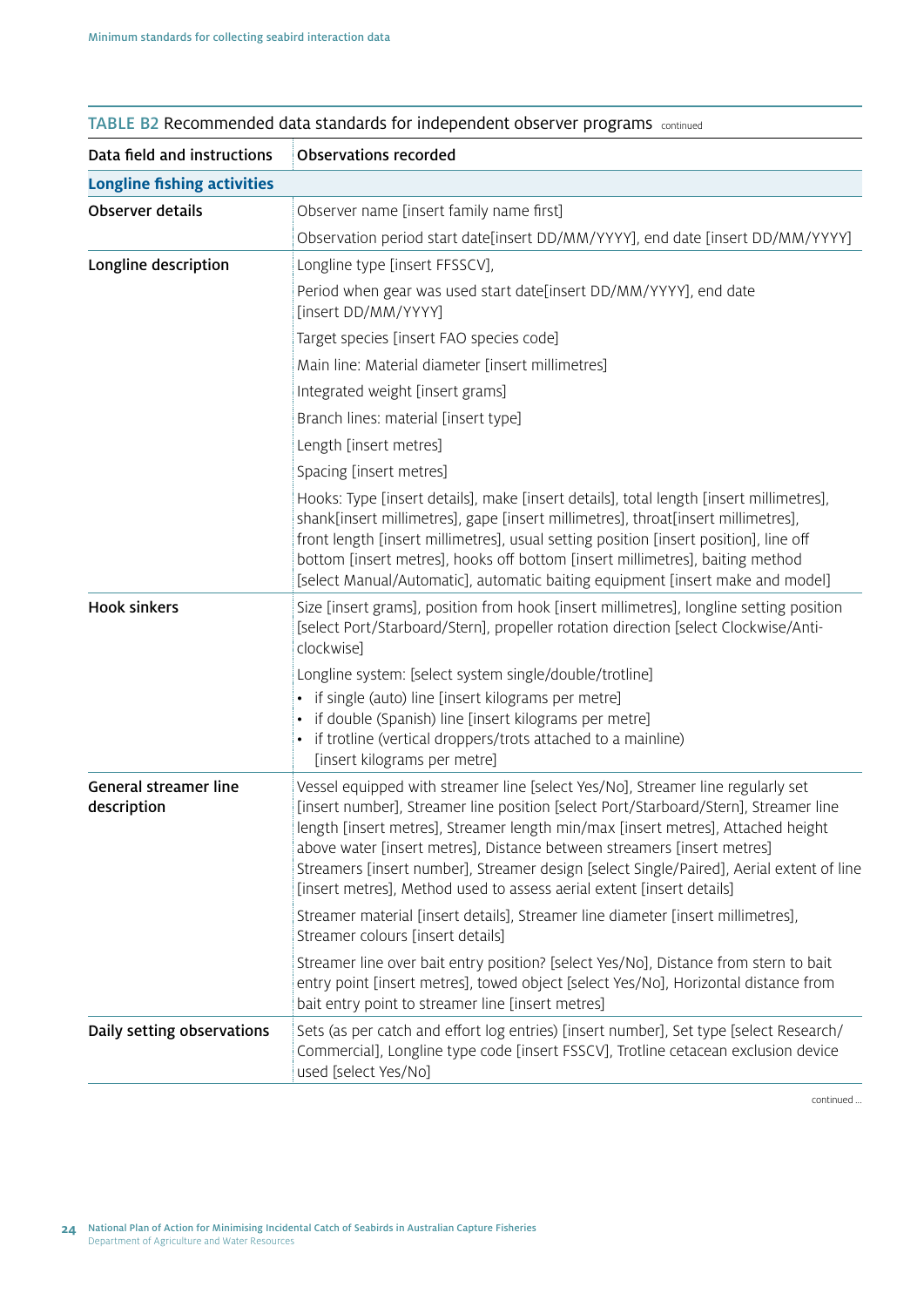| Data field and instructions | <b>Observations recorded</b>                                                                                                                                                                                                                                                                                                                                                                                                                                                                                                                                                                                                   |  |
|-----------------------------|--------------------------------------------------------------------------------------------------------------------------------------------------------------------------------------------------------------------------------------------------------------------------------------------------------------------------------------------------------------------------------------------------------------------------------------------------------------------------------------------------------------------------------------------------------------------------------------------------------------------------------|--|
| Setting information         | Must be collected the same day as hauling information is.                                                                                                                                                                                                                                                                                                                                                                                                                                                                                                                                                                      |  |
|                             | Observation started on [insert DD/MM/YYYY], at [insert HH:MM UTC] and ended<br>on [insert DD/MM/YYYY], at [insert HH:MM UTC]Vessel setting speed [insert knots],<br>Sets unobserved since last set [insert number]                                                                                                                                                                                                                                                                                                                                                                                                             |  |
|                             | Setting started at [insert HH:MM UTC], at latitude degrees [insert DD, N for north and<br>S for south], latitude minutes [insert MM], longitude degrees [insert DD, E for east<br>and W for west], longitude minutes [insert MM]                                                                                                                                                                                                                                                                                                                                                                                               |  |
|                             | Setting ended at [insert HH:MM UTC], at latitude degrees [insert DD, N for north and<br>S for south], latitude minutes [insert MM], longitude degrees [insert DD, E for east<br>and W for west], longitude minutes [insert MM]                                                                                                                                                                                                                                                                                                                                                                                                 |  |
|                             | Setting information, Bottom depth [insert metres], total length of longline set [insert<br>kilometres], hooks set [insert number]                                                                                                                                                                                                                                                                                                                                                                                                                                                                                              |  |
| Details of longline setting | Main line length [insert metres], Hooks set [insert number], Baskets/magazines set<br>[insert number], Hooks per basket/magazine [insert number], Hooks baited [insert<br>percentage], Distance between branches [insert millimetres], Distance of hooks off<br>bottom [insert millimetres], Bait species [insert FAO species code], Deck lights during<br>setting [select On/Off], Streamer lines used [select Yes/No], Number of streamer lines<br>used [insert number], Aerial extent of bird scarer lines consistently achieved at least<br>100 metres? [select Yes/No], Bait entry position [select Port/Starboard/Stern] |  |
| Daily hauling observations  | Sets [insert number]                                                                                                                                                                                                                                                                                                                                                                                                                                                                                                                                                                                                           |  |
| Hauling information         | Must be collected the same day as setting information is.                                                                                                                                                                                                                                                                                                                                                                                                                                                                                                                                                                      |  |
|                             | Observation date[insert DD/MM/YYYY], Hooks observed (tally period) [insert<br>number], Gear lost [insert number], Sections lost [insert number], Hooks lost that<br>were attached to lost sections of the longline [insert number], Other hooks lost<br>(excluding hooks attached to lost sections) [insert number]                                                                                                                                                                                                                                                                                                            |  |
|                             | Observed catch composition   Haul was observed for fish/invertebrate bycatch [select Yes/No], If yes, estimated<br>percentage of haul observed for bycatch [insert percentage]                                                                                                                                                                                                                                                                                                                                                                                                                                                 |  |
| Offal management            | Offal dumping position [select Port/Starboard/Stern], Offal dumping during setting<br>[select Never/Occasionally/Always], Offal dumping during hauling [select Never/<br>Occasionally/Always]                                                                                                                                                                                                                                                                                                                                                                                                                                  |  |
| Seabird interactions        | Marine seabirds caught [select Yes/No]                                                                                                                                                                                                                                                                                                                                                                                                                                                                                                                                                                                         |  |
|                             | For each species: Species name [insert name and species code], Alive, unharmed<br>[insert number], Alive, harmed [insert number], Dead [insert number]                                                                                                                                                                                                                                                                                                                                                                                                                                                                         |  |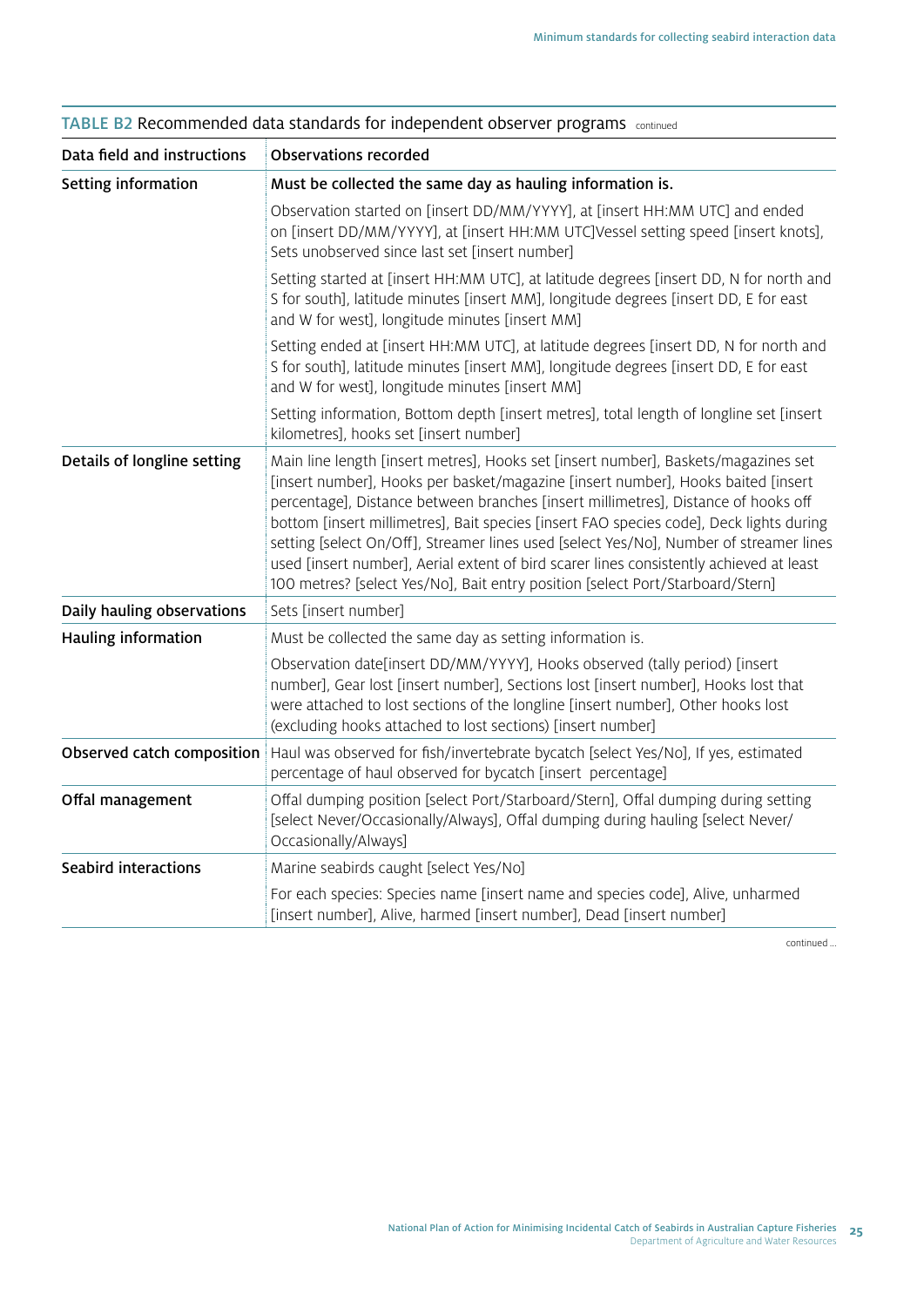| Data field and instructions                                                                                                                                                                                    | <b>Observations recorded</b>                                                                                                                                                                                                                                                                                                                            |  |  |
|----------------------------------------------------------------------------------------------------------------------------------------------------------------------------------------------------------------|---------------------------------------------------------------------------------------------------------------------------------------------------------------------------------------------------------------------------------------------------------------------------------------------------------------------------------------------------------|--|--|
| <b>Trapping/potting fishing activities</b>                                                                                                                                                                     |                                                                                                                                                                                                                                                                                                                                                         |  |  |
| Observer details                                                                                                                                                                                               | Observer name [insert family name first], Observation period start date<br>[insert DD/MM/YYYY], end date [insert DD/MM/YYYY]                                                                                                                                                                                                                            |  |  |
| Gear type                                                                                                                                                                                                      | Pot type [insert type], Mesh size [insert millimetres]                                                                                                                                                                                                                                                                                                  |  |  |
| <b>Funnel position</b>                                                                                                                                                                                         | Orientation [insert details], Aperture [insert centimetres], Chambers [insert number],<br>Escape port present [select Yes/No], Dimensions of escape port [insert centimetres]                                                                                                                                                                           |  |  |
| Processing details and<br>conversion factors                                                                                                                                                                   | Haul number [insert number], Observer name [insert family name first],<br>Target species code [insert FAO species code], Processing code [insert number],<br>Length range individuals [insert min and max length], Live weight [insert kilograms]<br>Processed weight [insert kilograms], Grade [insert details], Conversion factor<br>[insert details] |  |  |
| Set and haul details                                                                                                                                                                                           | Observation date [insert DD/MM/YYYY], Set number [insert number], Set type<br>[select Research/Commercial], Target species [insert FAO species code]]                                                                                                                                                                                                   |  |  |
|                                                                                                                                                                                                                | Set start time [insert HH:MM UTC], latitude [insert DD; N for north and S for South],<br>latitude [insert MM.mm], longitude [insert DD; E for east and W for west], longitude<br>[insert MM.mm], bottom depth [insert metres]                                                                                                                           |  |  |
|                                                                                                                                                                                                                | Set end time [insert HH:MM UTC], latitude [insert DD; N for north and S for South],<br>latitude [insert MM.mm], longitude [insert DD; E for east and W for west], longitude<br>[insert MM.mm], bottom depth [insert metres]                                                                                                                             |  |  |
|                                                                                                                                                                                                                | Haul Start time [insert HH:MM UTC], latitude [insert DD; N for north and S for South],<br>latitude [insert MM.mm], longitude [insert DD; E for east and W for west], longitude<br>[insert MM.mm], bottom depth [insert metres]                                                                                                                          |  |  |
|                                                                                                                                                                                                                | Haul end time [insert HH:MM UTC], latitude [insert DD; N for north and S for South],<br>latitude [insert MM.mm], longitude [insert DD; E for east and W for west], longitude<br>[insert MM.mm], bottom depth [insert metres]                                                                                                                            |  |  |
| <b>Gear details</b>                                                                                                                                                                                            | Length of line [insert metres], type of line [insert line description], Pot spacing<br>[insert metres], bait [insert type]                                                                                                                                                                                                                              |  |  |
|                                                                                                                                                                                                                | Setting : Pots set [insert number], pots observed [insert number]                                                                                                                                                                                                                                                                                       |  |  |
|                                                                                                                                                                                                                | Hauling: Pots hauled [insert number], pots observed [insert number]                                                                                                                                                                                                                                                                                     |  |  |
| <b>Observed interactions</b>                                                                                                                                                                                   | Marine species observed [list FAO species code]                                                                                                                                                                                                                                                                                                         |  |  |
| with birds or marine<br>mammals                                                                                                                                                                                | Setting: Species abundance (within 500 metre radius) [insert number for each<br>observed species], gear interaction [select Yes/No]                                                                                                                                                                                                                     |  |  |
|                                                                                                                                                                                                                | Hauling: Species abundance (500 metre radius) [insert number for each observed<br>species], gear interaction [select Yes/No]                                                                                                                                                                                                                            |  |  |
| Offal management<br>Offal dumping position [select Port/Starboard/Stern]<br>Offal dumping during setting [select Never/Occasionally/Always]<br>Offal dumping during hauling [select Never/Occasionally/Always] |                                                                                                                                                                                                                                                                                                                                                         |  |  |
| Seabird interactions                                                                                                                                                                                           | Marine seabirds caught [select Yes/No]                                                                                                                                                                                                                                                                                                                  |  |  |
|                                                                                                                                                                                                                | For each species: Species name [insert name and species code], Alive, unharmed<br>[insert number], Alive, harmed [insert number], Dead [insert number]                                                                                                                                                                                                  |  |  |
| Seabird abundance                                                                                                                                                                                              | Seabirds present in observation area [select Yes/No]                                                                                                                                                                                                                                                                                                    |  |  |
| observation                                                                                                                                                                                                    | Estimated numbers of abundance [insert number by species]                                                                                                                                                                                                                                                                                               |  |  |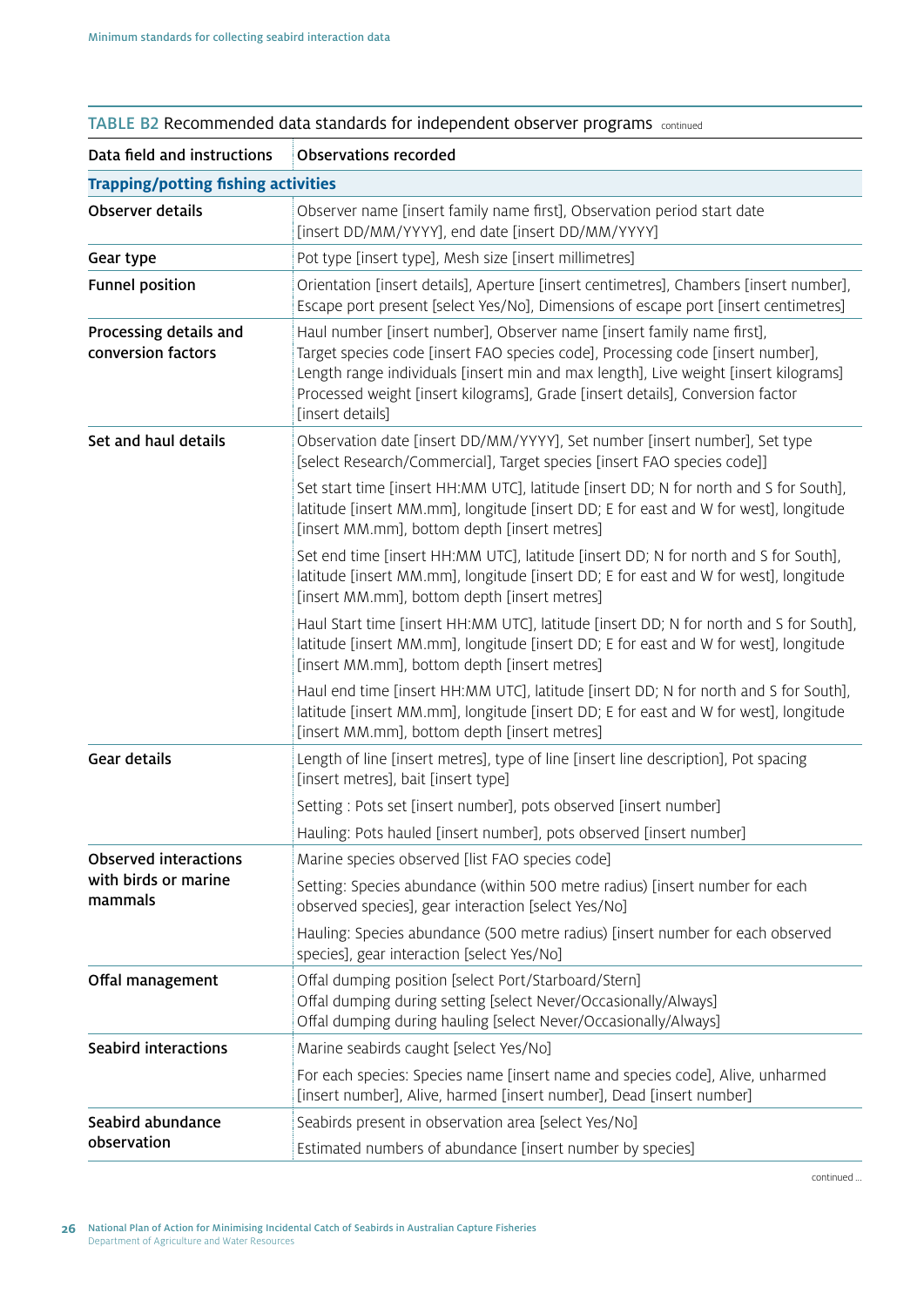| Data field and instructions                 | <b>Observations recorded</b>                                                                                                                                                                                                |  |  |
|---------------------------------------------|-----------------------------------------------------------------------------------------------------------------------------------------------------------------------------------------------------------------------------|--|--|
| <b>Dahn/dropline fishing activity</b>       |                                                                                                                                                                                                                             |  |  |
| Observer details                            | Observer name [insert family name first], Observation period start<br>date[insert DD/MM/YYYY], end date [insert DD/MM/YYYY]                                                                                                 |  |  |
| Dahn/dropline description                   | Line type [insert description], Period when gear was used, start date<br>[insert DD/MM/YYYY], end date [insert DD/MM/YYYY],                                                                                                 |  |  |
|                                             | Target species [insert FAO species code]                                                                                                                                                                                    |  |  |
| Main line                                   | Line material [insert description]                                                                                                                                                                                          |  |  |
|                                             | Line diameter [insert mm], Integrated line weight [insert gm]                                                                                                                                                               |  |  |
| <b>Hooks</b>                                | Hook type[insert description], Hook make[insert description], Total length<br>[insert millimetres], shank [insert millimetres], gape [insert millimetres]<br>throat [insert millimetres], Front length [insert millimetres] |  |  |
| Setting position                            | Line off bottom [insert metres], Hooks off bottom [insert metres], Baiting method<br>[select Manual/Automatic], Automatic baiting equipment [insert make and model]                                                         |  |  |
| Offal management                            | Offal dumping position [select Port/Starboard/Stern], Offal dumping during<br>hauling [select Never/Occasionally/Always], Propeller rotation direction<br>[select Clockwise/Anti-clockwise]                                 |  |  |
| <b>General streamer line</b><br>description | Vessel equipped with streamer line [select Yes/No], Streamer lines regularly set [insert<br>number], Streamer line position [select Port/Starboard/Stern], Streamer line length<br>[insert metres]                          |  |  |
|                                             | Streamer length min/max [insert metres], Attached height above water [insert metres]                                                                                                                                        |  |  |
|                                             | Distance between streamers [insert metres], Number of streamers [insert number],<br>Streamer design [select Single/Paired], Ariel extent of line [insert metres],<br>Method used to assess aerial extent [insert details]   |  |  |
|                                             | Streamer material [insert details], Streamer line diameter [insert millimetres],<br>Streamer colours [insert details]                                                                                                       |  |  |
|                                             | Streamer line over bait entry position [select Yes/No], Distance from stern to bait<br>entry point [insert metres], Horizontal distance from bait entry point to streamer line<br>[insert metres]                           |  |  |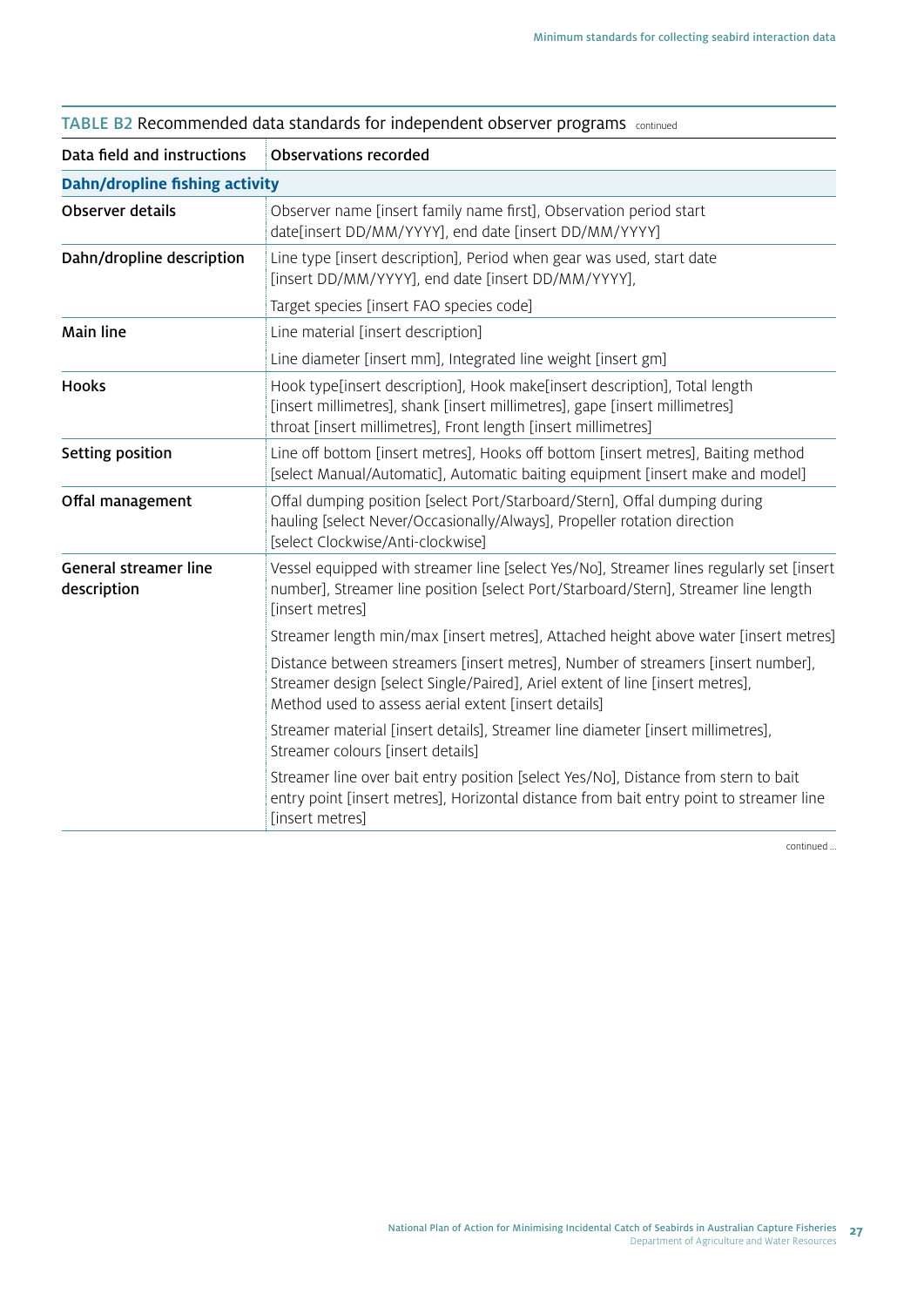| <b>Observations recorded</b><br>Data field and instructions |                                                                                                                                                                                                                                |  |
|-------------------------------------------------------------|--------------------------------------------------------------------------------------------------------------------------------------------------------------------------------------------------------------------------------|--|
| Details of dahn/<br>dropline setting                        | Main line length [insert metres], Hooks set [insert number], Hooks baited [insert<br>percentage]                                                                                                                               |  |
|                                                             | Distance between branches/snoods [insert metres], Distance of hooks off bottom<br>[insert metres]                                                                                                                              |  |
|                                                             | Bait species [insert species], Bait size [insert size mm], Bait proportion [insert details],<br>Deck lights during setting [select On/Off]                                                                                     |  |
|                                                             | Streamer lines used [select Yes/No], streamer lines used [insert number], Daylight<br>period - Moonlight, bait entry position [select Port/Starboard/Stern], Vessel setting<br>speed [insert knots]                            |  |
|                                                             | Set start time [insert HH:MM UTC], latitude [insert DD; N for north and S for South],<br>latitude [insert MM.mm], longitude [insert DD; E for east and W for west], longitude<br>[insert MM.mm], bottom depth [insert metres]  |  |
|                                                             | Set end time [insert HH:MM UTC], latitude [insert DD; N for north and S for South],<br>latitude [insert MM.mm], longitude [insert DD; E for east and W for west], longitude<br>[insert MM.mm], bottom depth [insert metres]    |  |
|                                                             | Haul Start time [insert HH:MM UTC], latitude [insert DD; N for north and S for South],<br>latitude [insert MM.mm], longitude [insert DD; E for east and W for west], longitude<br>[insert MM.mm], bottom depth [insert metres] |  |
|                                                             | Haul end time [insert HH:MM UTC], latitude [insert DD; N for north and S for South],<br>latitude [insert MM.mm], longitude [insert DD; E for east and W for west], longitude<br>[insert MM.mm], bottom depth [insert metres]   |  |
| <b>Gear lost</b>                                            | Sections lost [insert number]                                                                                                                                                                                                  |  |
|                                                             | Hooks lost that were attached to lost sections of the dahn/dropline [insert number]                                                                                                                                            |  |
|                                                             | Other hooks lost (excluding hooks attached to lost sections) [insert number]                                                                                                                                                   |  |
| <b>Seabird interactions</b>                                 | Marine seabirds caught [select Yes/No]                                                                                                                                                                                         |  |
|                                                             | For each species: Species name [insert name and species code], Alive, unharmed<br>[insert number], Alive, harmed [insert number], Dead [insert number]                                                                         |  |
| Seabird abundance<br>observation                            | Seabirds present in observation area [select Yes/No], Estimated numbers of<br>abundance [insert number by species]                                                                                                             |  |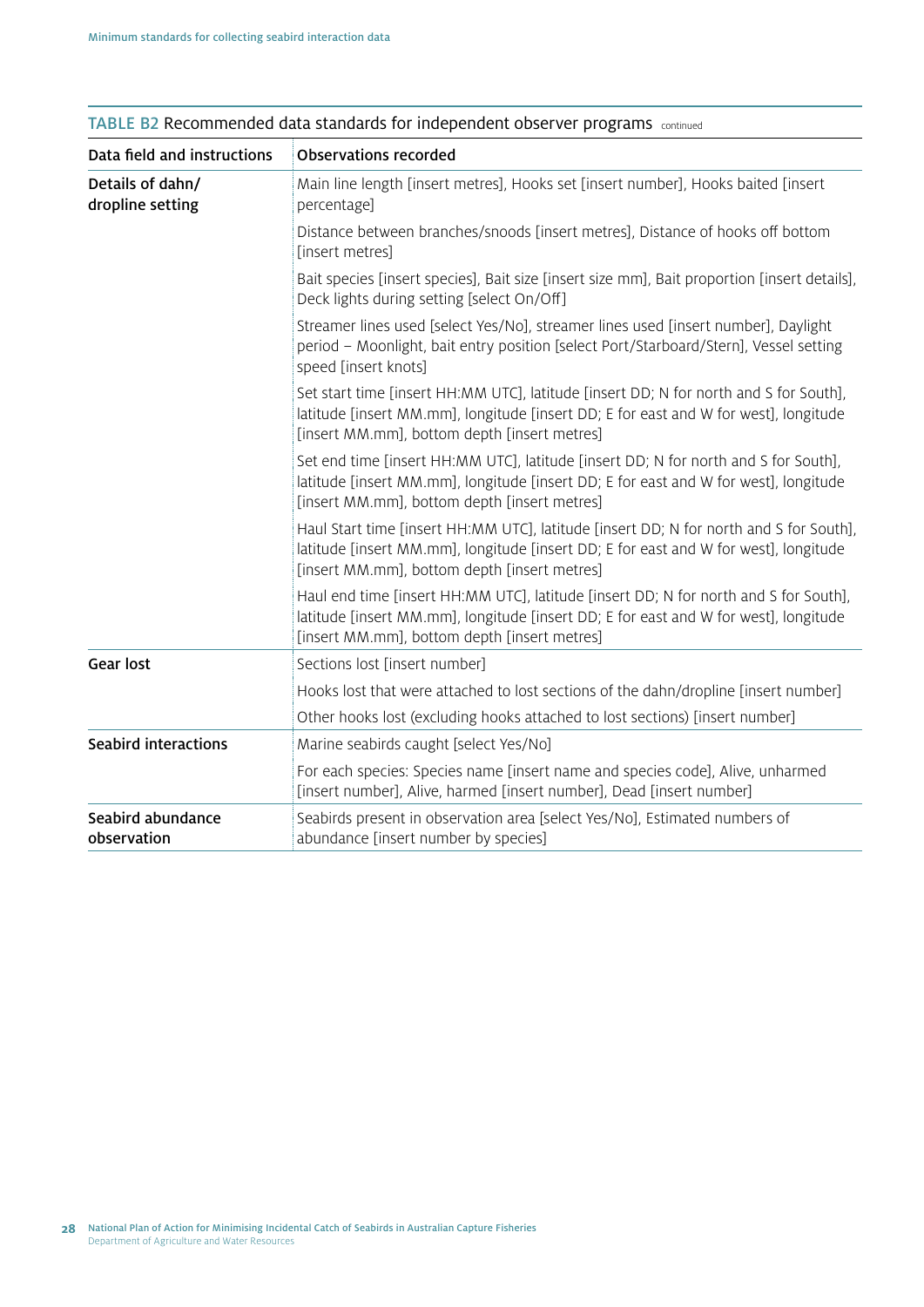## <span id="page-32-0"></span>Appendix C ACAP recommended best-practice approaches for longline and trawl fisheries

Summarised from the International Agreement on the Conservation of Albatrosses and Petrels.

| Mitigation                                                            | Description                                                                                                                                                                                                                                                                                                                                    | Objective of mitigation action                                                               |  |
|-----------------------------------------------------------------------|------------------------------------------------------------------------------------------------------------------------------------------------------------------------------------------------------------------------------------------------------------------------------------------------------------------------------------------------|----------------------------------------------------------------------------------------------|--|
| <b>Nets</b>                                                           |                                                                                                                                                                                                                                                                                                                                                |                                                                                              |  |
| Net binding                                                           | Net binding is when 3-ply sisal string is applied<br>to the net on the deck, at intervals of around<br>5 metres.                                                                                                                                                                                                                               | Reduce seabird entanglements<br>by preventing the net from<br>lofting and mesh from opening. |  |
| Net weights                                                           | Adding weight on or near the codend to increase<br>the angle of ascent of the net during hauling<br>operations.                                                                                                                                                                                                                                | Reduce the time the net is on<br>the water's surface, reducing<br>seabird entanglements.     |  |
| Net cleaning                                                          | Net cleaning involves removing all fish stickers<br>Reduce net entanglement<br>and other material from nets.<br>during shooting.                                                                                                                                                                                                               |                                                                                              |  |
| <b>Cables</b>                                                         |                                                                                                                                                                                                                                                                                                                                                |                                                                                              |  |
| Bird-scaring lines for warp<br>cables                                 | Attachment of a bird-scaring line to both the port<br>and starboard sides of a vessel, above and outside<br>the warp blocks.                                                                                                                                                                                                                   | Reduce seabird access to the<br>danger zone, where warps<br>enter the water.                 |  |
| Avoid use of net monitoring<br>cables or employ bird-scaring<br>lines | Net-monitoring cables should not be used. Where<br>this is impracticable:<br>• deploy bird-scaring lines positioned to deter<br>birds from net-monitoring cables during fishing<br>operations, and<br>install a snatch block at the stern of the vessel<br>to draw the net-monitoring cable close to the<br>water to reduce its aerial extent. | Avoid or minimise risk of<br>bird strikes.                                                   |  |

TABLE C1 Trawl fisheries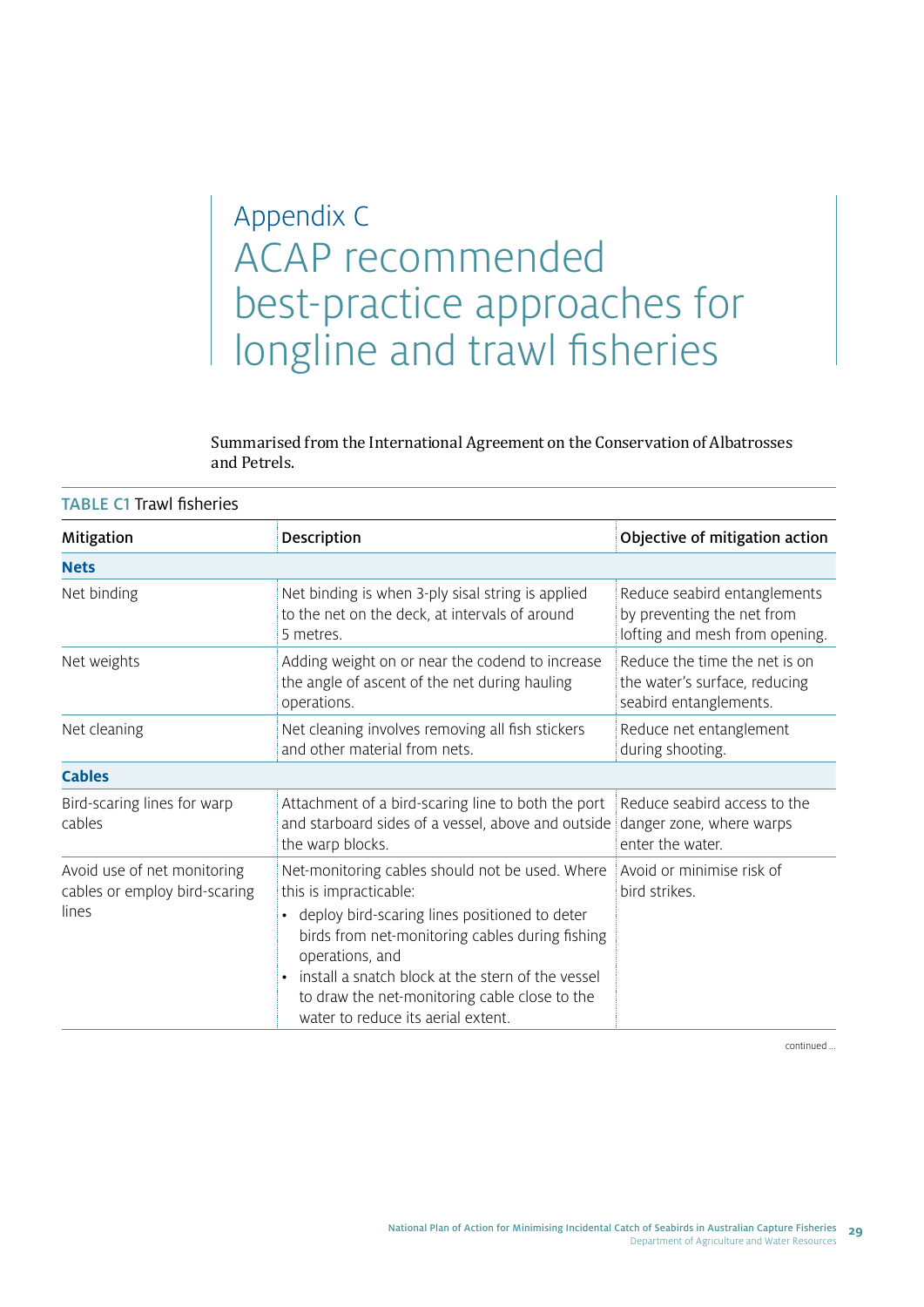| <b>TABLE C1 Trawl fisheries</b> continued |                    |                                |
|-------------------------------------------|--------------------|--------------------------------|
| Mitigation                                | <b>Description</b> | Objective of mitigation action |
| Offal                                     |                    |                                |

| Full retention-recommended<br>as best option                             | All waste material is converted into<br>fish meal and fully retained.                                                                                                 | Reduce the number of seabirds<br>attracted to vessel.  |
|--------------------------------------------------------------------------|-----------------------------------------------------------------------------------------------------------------------------------------------------------------------|--------------------------------------------------------|
| Mealing-recommended when<br>full retention is not possible               | Mealing converts fish waste into fish meal,<br>reducing the quantity of fish waste discharge.<br>Discharging of meal should not occur during<br>shooting and hauling. | Reduce the number of seabirds<br>attracted to vessels. |
| Batching-recommended<br>(when full retention or mealing<br>not possible) | Where meal production from offal and full<br>retention are impracticable, batching of waste<br>(preferably for two hours or longer) should occur.                     | Reduce the number of seabirds<br>attached to vessels.  |
| <b>General measures</b>                                                  |                                                                                                                                                                       |                                                        |
| Area closures                                                            | Avoiding fishing at during periods of intense bird<br>foraging activity.                                                                                              | Reduce seabird bycatch.                                |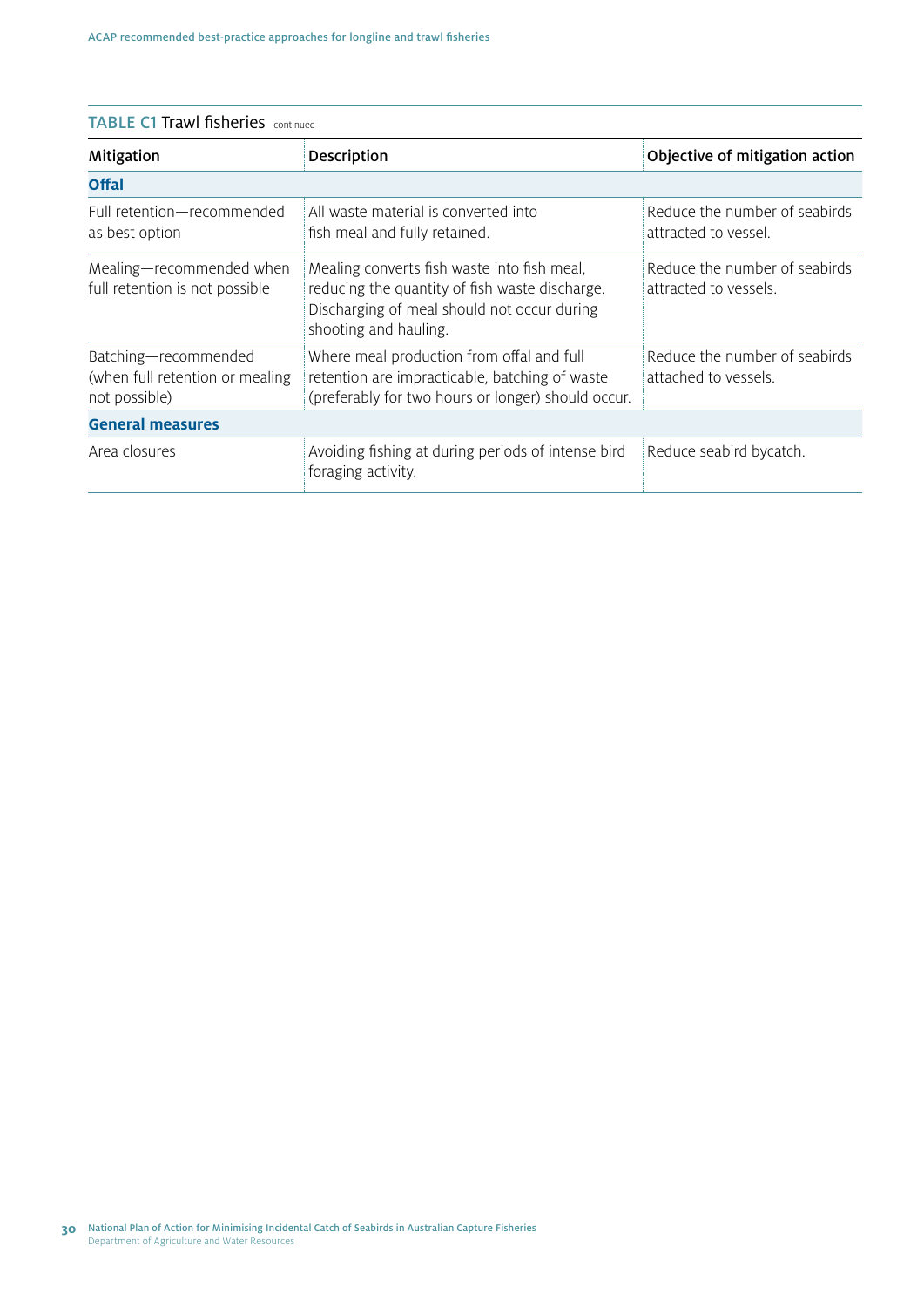| Mitigation                                                                                                                               | Description                                                                                                                                                                                                                                                         | Objective of mitigation action                     |  |
|------------------------------------------------------------------------------------------------------------------------------------------|---------------------------------------------------------------------------------------------------------------------------------------------------------------------------------------------------------------------------------------------------------------------|----------------------------------------------------|--|
| Branch line weighting-<br>recommended for simultaneous<br>use with night setting and<br>bird scanning                                    | Branch lines should be weighted to sink the baited<br>hooks rapidly out of the diving range of feeding<br>seabirds. Recommended minimum standards for<br>branch line weighting configurations are either:                                                           | Reduce seabird attacks on<br>baited hooks.         |  |
|                                                                                                                                          | • 40 grams or greater attached within 0.5 metres<br>of the hook<br>60 grams or greater attached within 1 metre<br>of the hook, or<br>• 80 grams or greater attached within 2 metres<br>of the hook.                                                                 |                                                    |  |
| Night setting-recommended<br>for simultaneous use with<br>branch line weighting and<br>bird scanning                                     | Most vulnerable seabirds are inactive at night.<br>Setting longlines at night, between nautical<br>twilight and nautical dawn, avoids contact with<br>seabirds.                                                                                                     | Reduce seabird bycatch.                            |  |
| Bird-scaring lines for vessels<br>>35 metres long-recommended<br>for simultaneous use with<br>branch line weighting and<br>night setting | Bird-scaring lines run from a high point at the<br>stern (minimum of 8 metres above the water at<br>the stern) to a device or mechanism that creates<br>drag at its terminus, and consistently achieve an<br>aerial extent of 100 metres.                           | Reduce seabird attacks on<br>baited hooks.         |  |
|                                                                                                                                          | Vessels >35 metres long should use two<br>bird-scaring lines, one on each side of the sinking<br>longline.                                                                                                                                                          |                                                    |  |
|                                                                                                                                          | Streamers for vessels >35 metres long should be<br>brightly coloured and a mix of long and short,<br>placed at intervals of no more than 5 metres.                                                                                                                  |                                                    |  |
| Hook-shielding devices-<br>recommended for use in                                                                                        | Hook-shielding devices to be deployed before<br>setting to deter birds from accessing baited hooks.                                                                                                                                                                 | Reduce risk of seabird bycatch<br>on baited hooks. |  |
| addition to the other mitigation<br>measures listed in Table C2<br>(where required)                                                      | Hook-shields should be positioned at the hook<br>and encapsulate the barb and point of the hook<br>during setting.                                                                                                                                                  |                                                    |  |
|                                                                                                                                          | Hook shields should remain attached till they<br>reach a minimum depth of 10 metres or a<br>minimum immersion time of 10 minutes.                                                                                                                                   |                                                    |  |
|                                                                                                                                          | Hook shields should meet minimum standards<br>for branch line weighting.                                                                                                                                                                                            |                                                    |  |
| <b>Cables</b>                                                                                                                            |                                                                                                                                                                                                                                                                     |                                                    |  |
| Time-area fishery closures                                                                                                               | Temporary closure to fishing of important<br>seabird foraging areas (for example, areas<br>adjacent to important seabird colonies during<br>the breeding season or highly productive waters<br>when large numbers of aggressively feeding<br>seabirds are present). | Avoid seabird bycatch.                             |  |

#### TABLE C2 Pelagic longline fisheries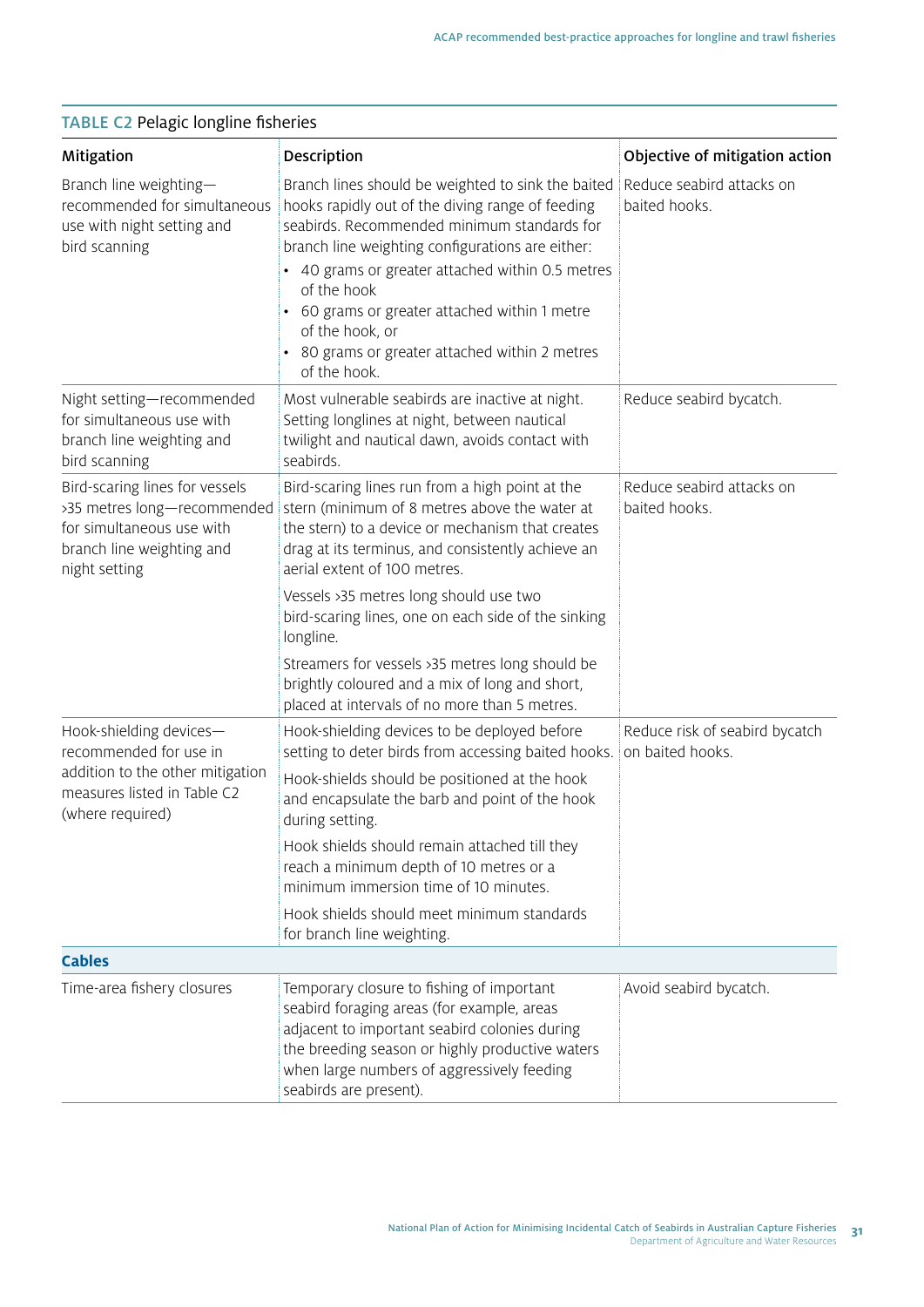| Mitigation                                        | Description                                                                                                                                                                                                                                                                                                                                                                                                                         | Objective of mitigation action             |
|---------------------------------------------------|-------------------------------------------------------------------------------------------------------------------------------------------------------------------------------------------------------------------------------------------------------------------------------------------------------------------------------------------------------------------------------------------------------------------------------------|--------------------------------------------|
| <b>General</b>                                    |                                                                                                                                                                                                                                                                                                                                                                                                                                     |                                            |
| Area and seasonal closures                        | Temporary closure to fishing of important seabird<br>foraging areas (for example, near seabird colonies<br>during the breeding season, when large numbers<br>of aggressively feeding seabirds are present).                                                                                                                                                                                                                         | Reduce seabird bycatch.                    |
| <b>Line setting</b>                               |                                                                                                                                                                                                                                                                                                                                                                                                                                     |                                            |
| Line weighting                                    | Lines should be weighted to get the baited hooks<br>rapidly out of the range of feeding seabirds.<br>Weights should be deployed before line tension<br>occurs to ensure that the line sinks rapidly out of<br>reach of seabirds.                                                                                                                                                                                                    | Reduce seabird attacks on<br>baited hooks. |
| External weighted line:<br>Spanish system         | In the Spanish system the buoyant<br>longlines are deployed with steel weights<br>(minimum 5 kilograms) attached at intervals of<br>4 metres to make them sink.                                                                                                                                                                                                                                                                     | Reduce seabird attacks on<br>baited hooks. |
| External weighted line:<br>Chilean method         | This variant of the traditional Spanish double-line<br>method uses a net sleeve or cachalotera, which<br>envelops captured fish during hauling. Hooks<br>are clustered on secondary lines that have steel<br>weights (minimum of 5 kilograms) attached at<br>intervals of 40 metres. Weights are deployed<br>directly below the hooks. Hook-bearing lines sink<br>in a vertical profile, resulting in very fast hook<br>sink rates. | Reduce seabird attacks on<br>baited hooks. |
| External weighted line:<br>autoline               | Autoline gear consists of a single line with steel<br>weights (minimum of 5 kilograms) at intervals of<br>40 metres. These lines sink fast and consistently,<br>with a near-linear profile from the surface.                                                                                                                                                                                                                        | Reduce seabird attacks on<br>baited hooks. |
| Night setting                                     | Most vulnerable seabirds are inactive at night.<br>Setting longlines at night, between nautical<br>twilight and nautical dawn, avoids contact<br>with seabirds.                                                                                                                                                                                                                                                                     | Reduce seabird bycatch.                    |
| Bird-scaring lines for vessels<br>>35 metres long | Bird-scaring lines run from a high point at the<br>stern to a device or mechanism that creates<br>drag at its terminus.                                                                                                                                                                                                                                                                                                             | Reduce seabird attacks on<br>baited hooks. |
|                                                   | Vessels >35 metres long should use two<br>bird-scaring lines, one on each side of the<br>sinking longline. Streamers for vessels<br>>35 metres long should be brightly coloured<br>and a mix of long and short, placed at intervals<br>of no more than 5 metres.                                                                                                                                                                    |                                            |

| <b>TABLE C3 Demersal longline fisheries</b> |  |
|---------------------------------------------|--|
|---------------------------------------------|--|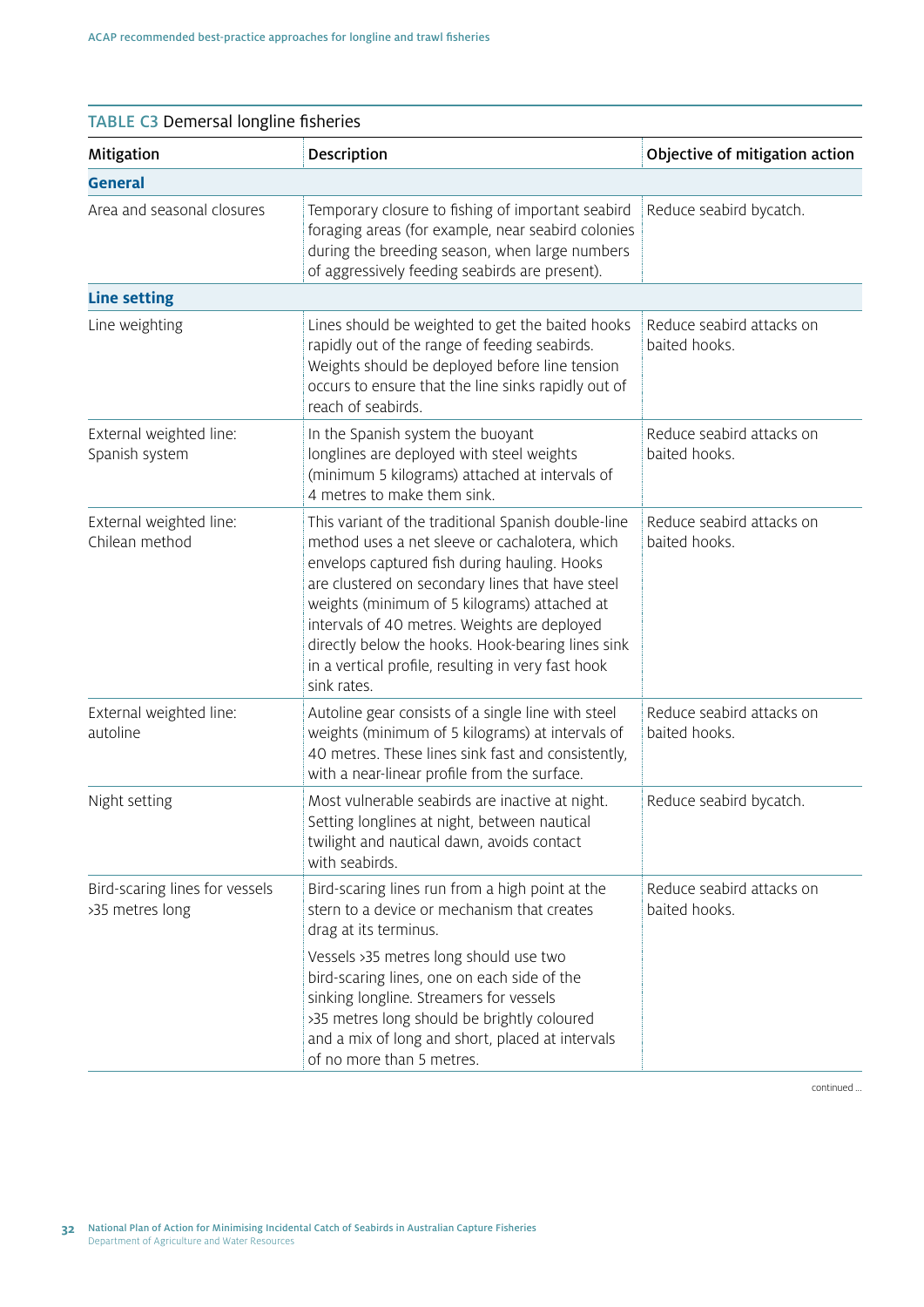| Mitigation                                        | Description                                                                                                                                                                                                                                                                                                    | Objective of mitigation action                                                                                                                                  |
|---------------------------------------------------|----------------------------------------------------------------------------------------------------------------------------------------------------------------------------------------------------------------------------------------------------------------------------------------------------------------|-----------------------------------------------------------------------------------------------------------------------------------------------------------------|
| Bird-scaring lines for vessels<br><35 metres long | Bird-scaring lines run from a high point at the<br>stern to a device or mechanism that creates<br>drag at its terminus.                                                                                                                                                                                        | Reduce seabird attacks on<br>baited hooks.                                                                                                                      |
|                                                   | Small vessels should use a single bird-scaring<br>line-either long and short streamers or short<br>streamers only. Streamers for vessels <35 metres<br>long should be brightly coloured. Short streamers<br>(>1 metre long) should be placed at intervals of<br>1 metre along the length of the aerial extent. |                                                                                                                                                                 |
| Offal and discard management                      | Offal and discards should be retained on board.<br>If this is not possible, these should be either<br>retained on board during hauling (preferable) or<br>released on the opposite side of the vessel to the<br>hauling bay.                                                                                   | Reduce seabird bycatch.                                                                                                                                         |
| <b>Line hauling</b>                               |                                                                                                                                                                                                                                                                                                                |                                                                                                                                                                 |
| Bird exclusion device<br>(BED/brickle curtain)    | A BED or brickle curtain is a horizontal support<br>several metres above the water that encircles<br>the entire line-hauling bay. Vertical streamers<br>are positioned between the support and<br>water surface.                                                                                               | Deter birds from flying into the<br>area where the line is being<br>hauled and prevent birds that<br>on the surface from swimming<br>into the hauling bay area. |
| Offal and discard management                      | Offal and discards should be retained on board.<br>If this is not possible, these should be either<br>retained on board during hauling (preferable)<br>or released on the opposite side of the vessel to<br>the hauling bay.                                                                                   | Reduce seabird bycatch.                                                                                                                                         |

#### TABLE C3 Demersal longline fisheries continued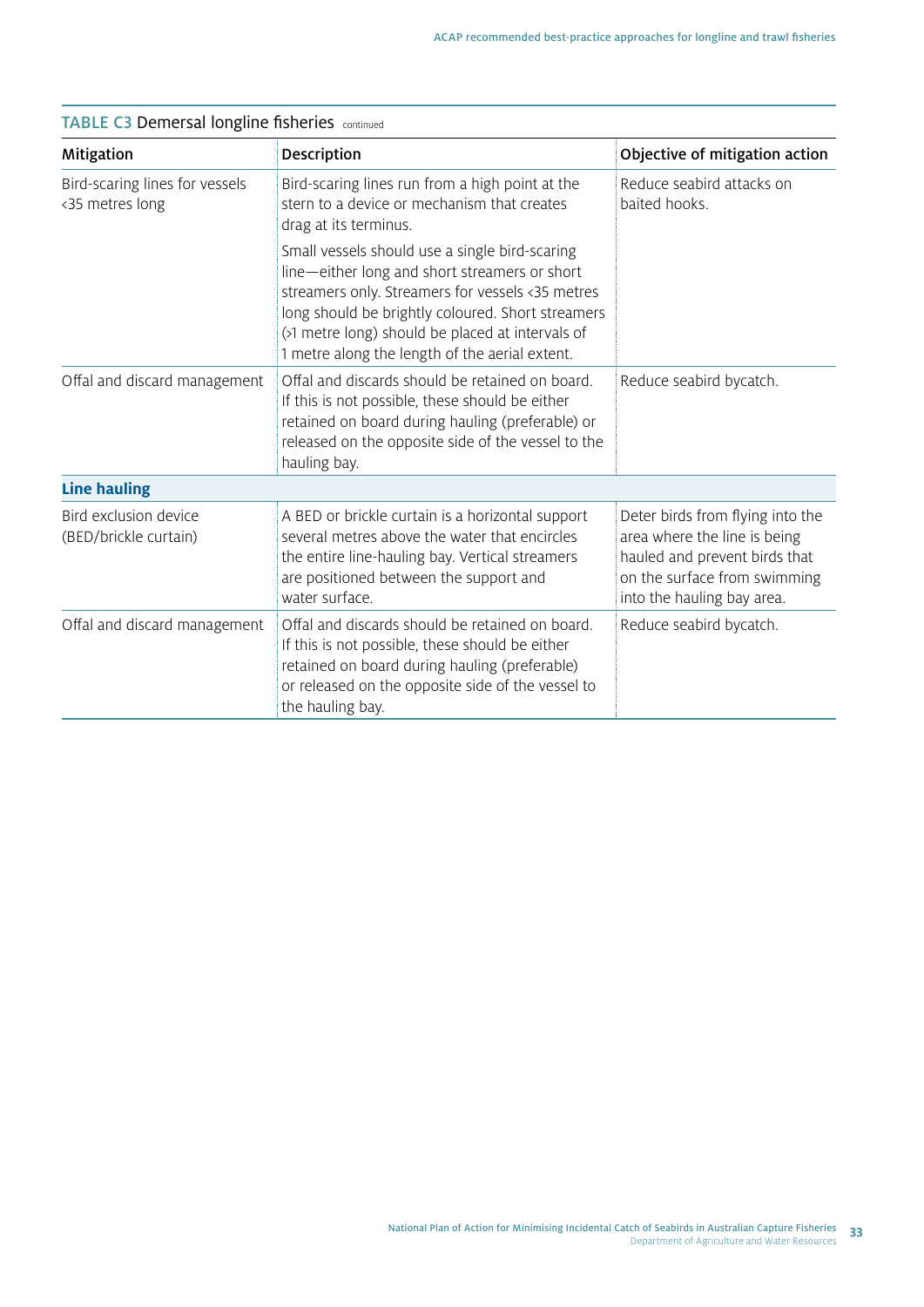## <span id="page-37-0"></span>Appendix D Principles for recreational fishing codes of practice

### **Principle 1 Reduce seabird attraction to fishing activity**

- Avoid bird feeding and nesting areas.
- Look out for diving birds, which may take bait when lines are cast.
- Avoid discarding fish waste in areas where you are actively fishing.
- Avoid fishing near fish-cleaning tables because seabirds are attracted to these areas.

### **Principle 2 Use responsible fishing practices**

- Do not leave your fishing equipment unattended at any time.
- Avoid using alloy or stainless steel hooks; these remain intact indefinitely and can cause serious or fatal infections in seabirds.
- Use single hooks, barbless hooks and circle hooks to minimise harm.
- Don't leave anything behind—take all your tackle home and dispose of discarded fishing line, other gear or rubbish responsibly.

### **Principle 3 Promote best-practice hook removal**

- If you accidently hook a bird, carefully pull the bird in and if possible carefully de-hook it.
- If the hook is too deep to remove, contain the bird and call for help, or take it to the nearest vet so the hook can be surgically removed. Most vets will treat native wildlife for free.
- If the bird breaks free of the line, call for help immediately and keep the creature in sight so that a rescuer can find it.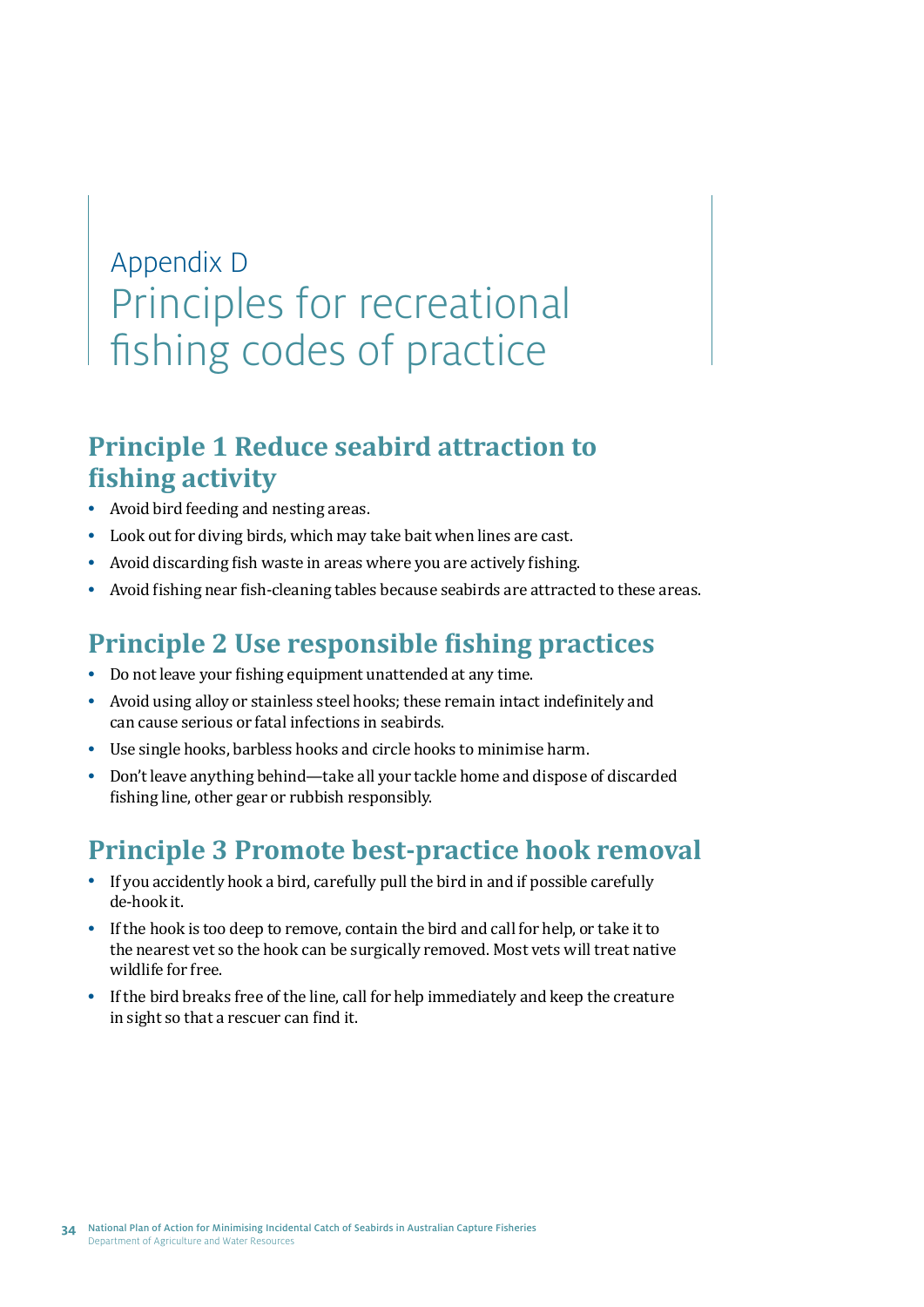### **Principle 4 Promote best-practice seabird handling**

- Keep handling to a minimum to avoid causing stress to an injured seabird. Remain calm, speak quietly and refrain from sudden movements.
- Immobilise the beak and feet with a firm hold and gently restrain the rest of the bird.
- Do not hold birds around the neck. This restricts breathing and can cause muscle damage.
- When handling birds with long legs, hold the legs of the bird at the top of the femur where the legs and body meet. Hold the bird at waist height, away from your face.
- Protect your eyes and other body parts from birds with sharp beaks and claws.
- To minimise stress, attempt to create a quiet, dark, ventilated and temperature-controlled environment when holding and transporting birds.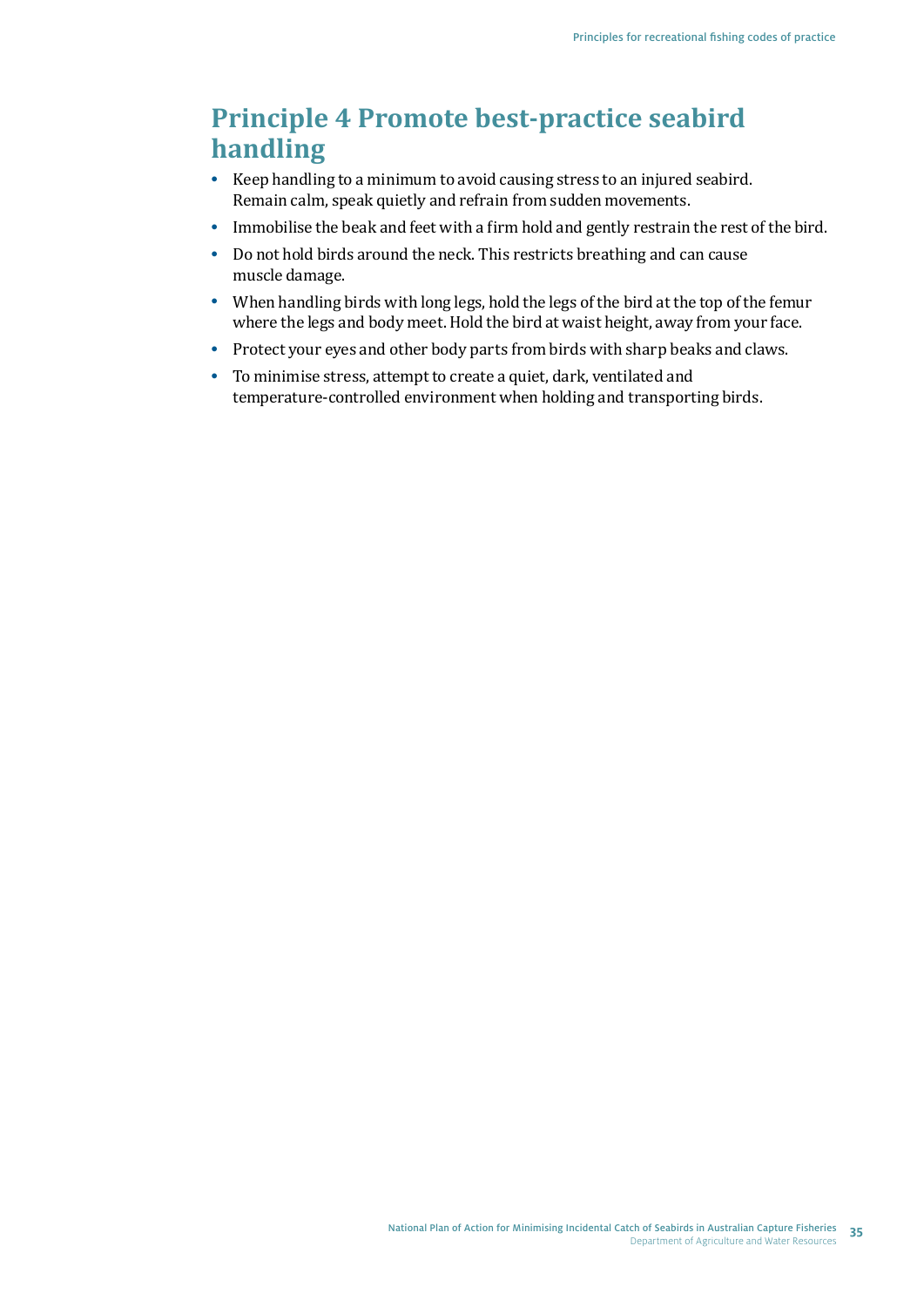## <span id="page-39-0"></span>Appendix E Voluntary implementation actions

## **Objective 1**

Understand the extent of the incidental catch of seabirds.

|  |  |  |  | TABLE E1 Actions to achieve Objective 1, NPOA-Seabirds |
|--|--|--|--|--------------------------------------------------------|
|--|--|--|--|--------------------------------------------------------|

| <b>Action</b>                                                                                                                                                                             | Responsible                                                                                                                                | Time frames |
|-------------------------------------------------------------------------------------------------------------------------------------------------------------------------------------------|--------------------------------------------------------------------------------------------------------------------------------------------|-------------|
| 1.1 Conduct a qualitative or quantitative<br>assessment of the level of incidental catch<br>of seabirds and current use of mitigation<br>measures in all relevant fisheries (Appendix A). | Fisheries management<br>agencies                                                                                                           | By 2019     |
| 1.2 Develop a national data standard for<br>logbook reporting of incidental catch of<br>seabirds and the use of mitigation measures<br>in commercial fisheries (Appendix B).              | Department of Agriculture<br>and Water Resources<br>ABARES                                                                                 | By 2019     |
| 1.3 Implement national data standard<br>for logbook reporting, ensuring<br>comparable, representative and verifiable<br>time-series information.                                          | Fisheries management<br>agencies                                                                                                           | By 2020     |
| 1.4 Identify gaps in existing monitoring and<br>data collection programs for recreational<br>fishing to understand the incidental catch<br>of seabirds.                                   | Fisheries management<br>agencies<br>Department of the<br>$\bullet$<br>Environment and Energy                                               | By 2021     |
| 1.5 In capture fisheries with uncertain seabird<br>catch levels, conduct independent monitoring<br>to provide impartial and representative data.                                          | Fisheries management<br>$\bullet$<br>agencies<br>Commercial fisheries                                                                      | By 2021     |
| 1.6 Investigate potential for additional tools for<br>seabird identification, such as morphological<br>diagnostic tools or DNA identification kits.                                       | Fisheries management<br>$\bullet$<br>agencies<br>Industry bodies<br>Research and development<br>institutions                               | By 2020     |
| 1.7 Analyse collected information to determine<br>the extent of incidental catch of seabirds in<br>capture fisheries.                                                                     | Department of Agriculture<br>$\bullet$<br>and Water Resources (lead)<br>ABARES<br>Australian Fisheries<br>Management<br>Forum subcommittee | By 2020     |

Source: ABARES (forthcoming)

**36** National Plan of Action for Minimising Incidental Catch of Seabirds in Australian Capture Fisheries Department of Agriculture and Water Resources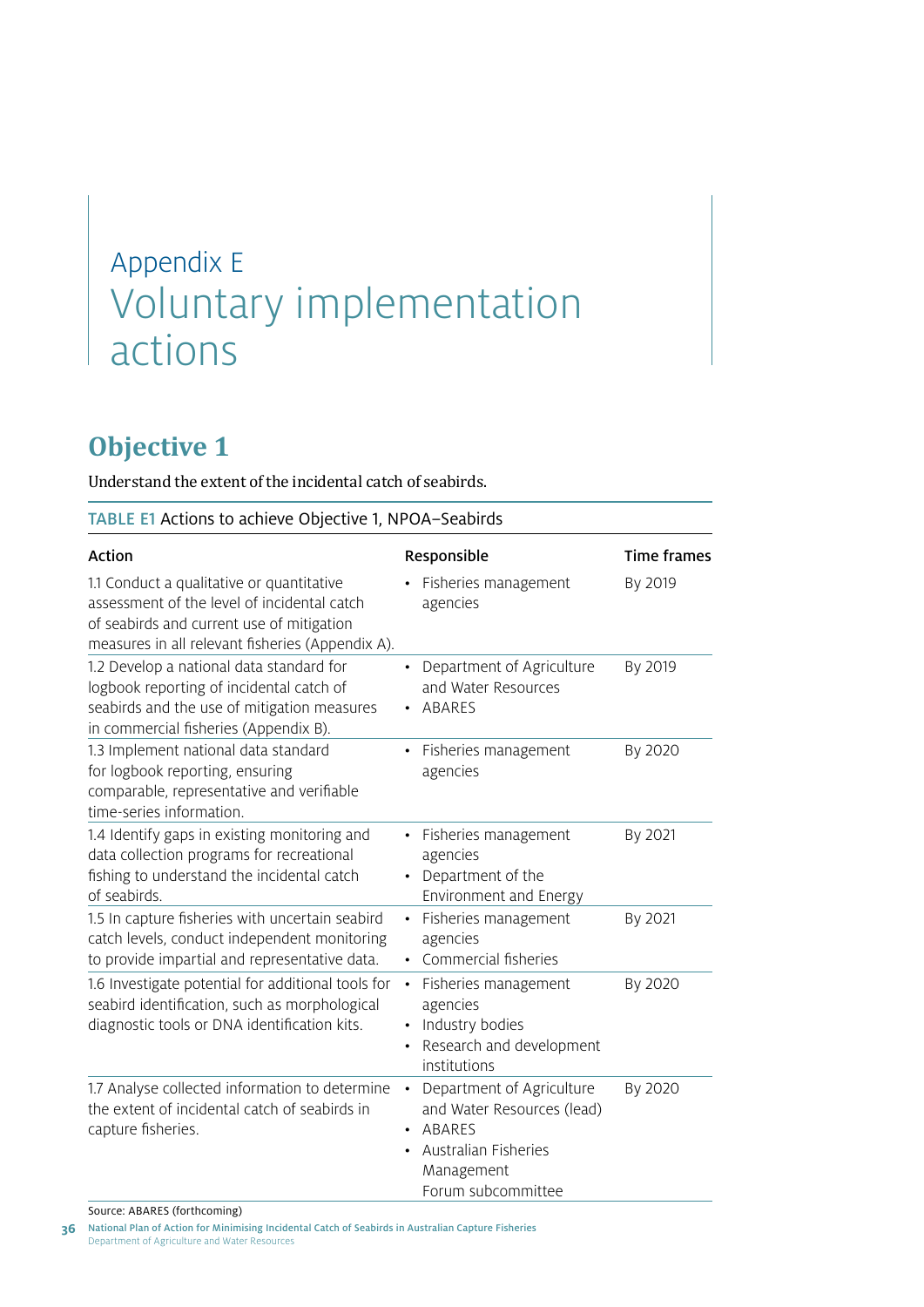### **Objective 2**

Have best-practice seabird bycatch mitigation in capture fisheries to:

- minimise or, where practicable, eliminate the incidental catch of seabirds
- contribute towards achieving and maintaining a favourable conservation status for seabirds.

#### TABLE E2 Actions to achieve Objective 2, NPOA–Seabirds

| Action                                                                                                                                                              | Responsible                                                                       | Time frames |
|---------------------------------------------------------------------------------------------------------------------------------------------------------------------|-----------------------------------------------------------------------------------|-------------|
| 2.1 Identify and review use of existing mitigation<br>measures in all relevant capture fisheries<br>against best practice (using ACAP advice<br>where appropriate). | • Fisheries management<br>agencies<br>Department of the<br>Environment and Energy | By 2020     |
| 2.2 Assess the need for mitigation practices<br>in all capture fisheries and implement<br>best-practice mitigation where identified.                                | • Fisheries management<br>agencies                                                | By 2021     |

**ACAP** Agreement on the Conservation of Albatrosses and Petrels.

### **Objective 3**

Promote development of innovative mitigation procedures and technologies that are feasible, effective and efficient.

#### TABLE E3 Actions to achieve Objective 3, NPOA–Seabirds

| <b>Action</b>                                                                                                                                | Responsible                                                                                                                                                                                                                                     | Time frames |
|----------------------------------------------------------------------------------------------------------------------------------------------|-------------------------------------------------------------------------------------------------------------------------------------------------------------------------------------------------------------------------------------------------|-------------|
| 3.1 Encourage and support innovation in<br>mitigation, including through research,<br>development and extension.                             | • Fisheries management<br>agencies<br>Department of Agriculture<br>and Water Resources<br>Department of the<br>$\bullet$<br>Environment and Energy<br>Commercial fisheries<br>Recreational fishing<br>$\bullet$<br>representative organisations | Ongoing     |
| 3.2 Assess the need for changed mitigation<br>practices in all capture fisheries and implement<br>best-practice mitigation where identified. | Fisheries management<br>$\bullet$<br>agencies                                                                                                                                                                                                   | By 2019     |
| 3.3 Develop national guidelines for conducting<br>research on seabird bycatch mitigation.                                                    | Department of Agriculture<br>and Water Resources<br>Department of the<br>Environment and Energy                                                                                                                                                 | By 2019     |
| 3.4 Develop a set of effective technologies that<br>can be applied to different fisheries.                                                   | Fisheries management<br>$\bullet$<br>agencies                                                                                                                                                                                                   | By 2019     |
| 3.5 Develop management arrangements that<br>complement best-practice mitigation measures.                                                    | Fisheries management<br>$\bullet$<br>agencies                                                                                                                                                                                                   | By 2019     |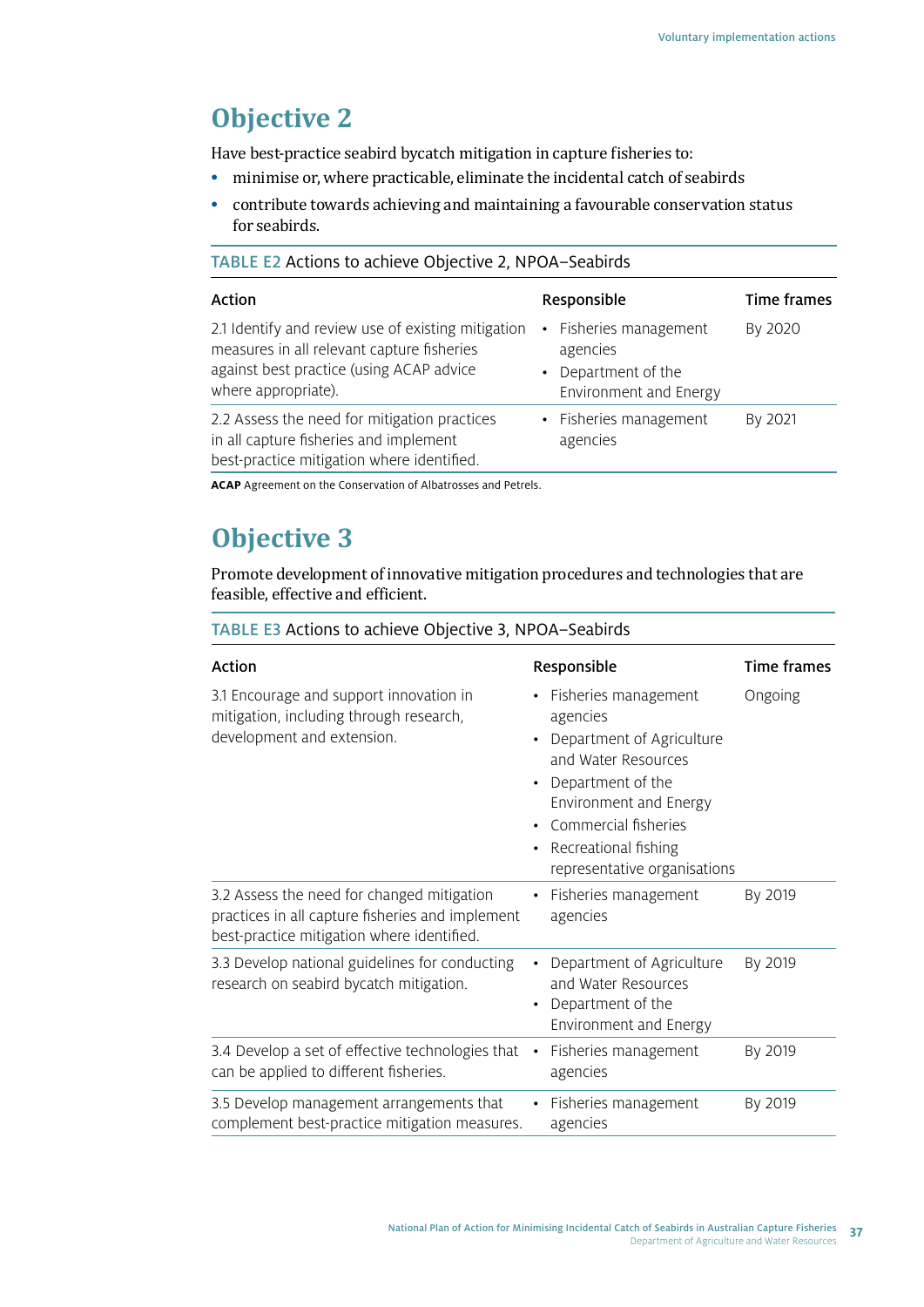## **Objective 4**

Increase awareness and understanding of the incidental catch of seabirds and best-practice mitigation.

| TABLE E4 Actions to achieve Objective 4, NPOA-Seabirds                                                                                                                 |                                                                                                                              |             |  |
|------------------------------------------------------------------------------------------------------------------------------------------------------------------------|------------------------------------------------------------------------------------------------------------------------------|-------------|--|
| <b>Action</b>                                                                                                                                                          | Responsible                                                                                                                  | Time frames |  |
| 4.1 Incorporate within commercial and<br>recreational education programs information<br>about the incidental catch of seabirds and<br>effective mitigation techniques. | • Fisheries management<br>agencies<br>Commercial fisheries<br>Non-government<br>environmental groups                         | By 2019     |  |
| 4.2 Promote methods for recognising and<br>reporting interactions with seabirds.                                                                                       | Fisheries management<br>$\bullet$<br>agencies<br>Commercial fisheries<br>$\bullet$<br>Non-government<br>environmental groups | Ongoing     |  |
| 4.3 Develop and promote duty of care and<br>seabird handling techniques, especially for<br>hooked and entangled seabirds.                                              | Fisheries management<br>$\bullet$<br>agencies<br>Commercial fisheries<br>Non-government<br>environmental groups              | Ongoing     |  |
| 4.4 Provide guidance and raise awareness on<br>best practice for minimising interactions with<br>fishing gear and discarded gear.                                      | Fisheries management<br>$\bullet$<br>agencies                                                                                | Ongoing     |  |
| 4.5 Promote best-practice mitigation of<br>seabird interactions in codes of conduct.                                                                                   | Fisheries management<br>agencies<br>Commercial fisheries<br>Non-government<br>environmental groups                           | Ongoing     |  |

#### **38** National Plan of Action for Minimising Incidental Catch of Seabirds in Australian Capture Fisheries Department of Agriculture and Water Resources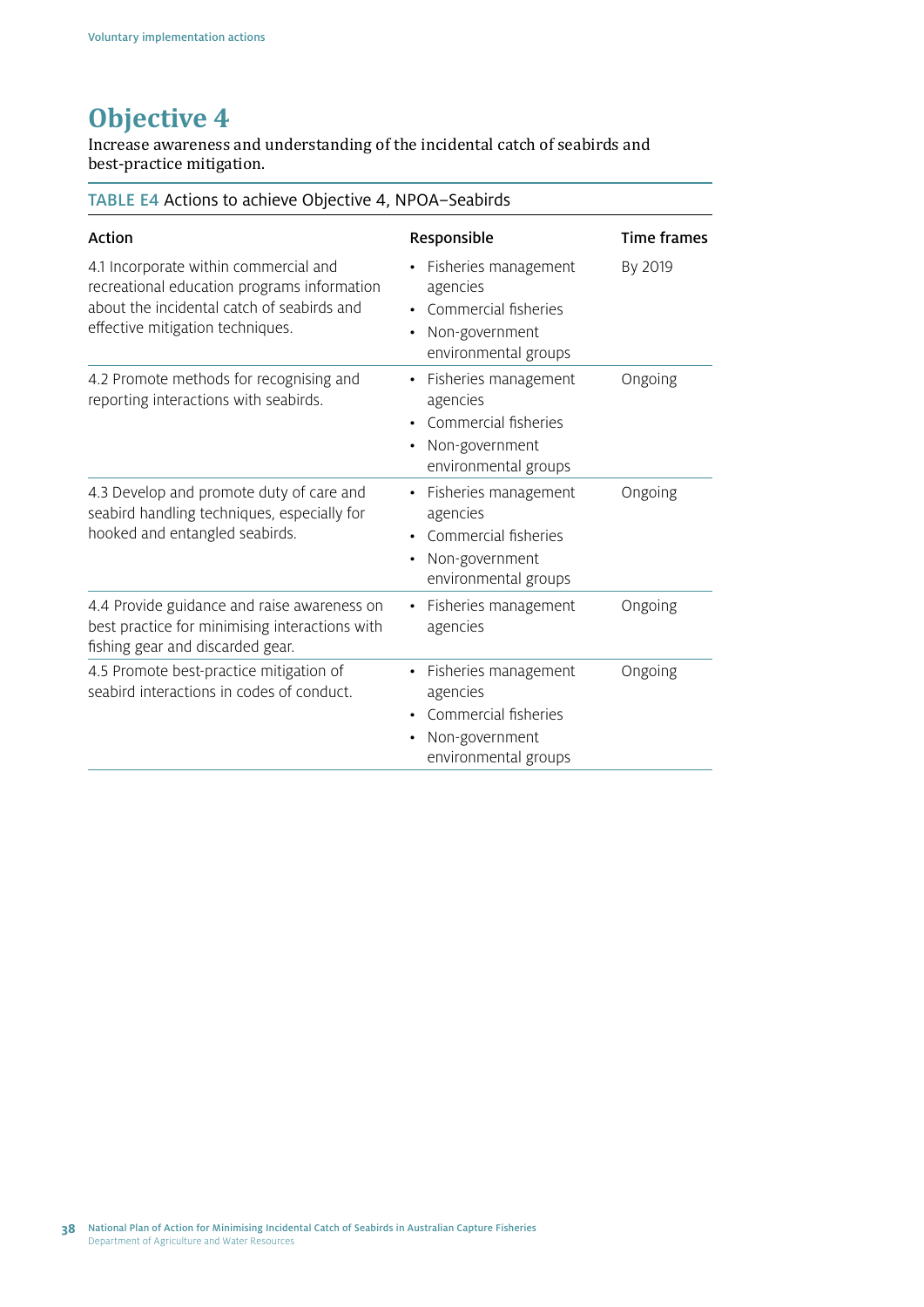## **Objective 5**

Promote adoption of effective mitigation measures in regional fisheries and conservation bodies.

| TABLE E5 Actions to achieve Objective 5, NPOA-Seabirds |  |  |
|--------------------------------------------------------|--|--|
|--------------------------------------------------------|--|--|

| Action                                                                                              | Responsible                                                             | Time frames |
|-----------------------------------------------------------------------------------------------------|-------------------------------------------------------------------------|-------------|
| 5.1 Advocate for effective mitigation<br>measures in regional fisheries and<br>conservation bodies. | • Australian Government agencies Ongoing<br>on behalf of the government |             |
| 5.2 Encourage collaborative research<br>between countries.                                          | • Australian Government agencies Ongoing<br>on behalf of the government |             |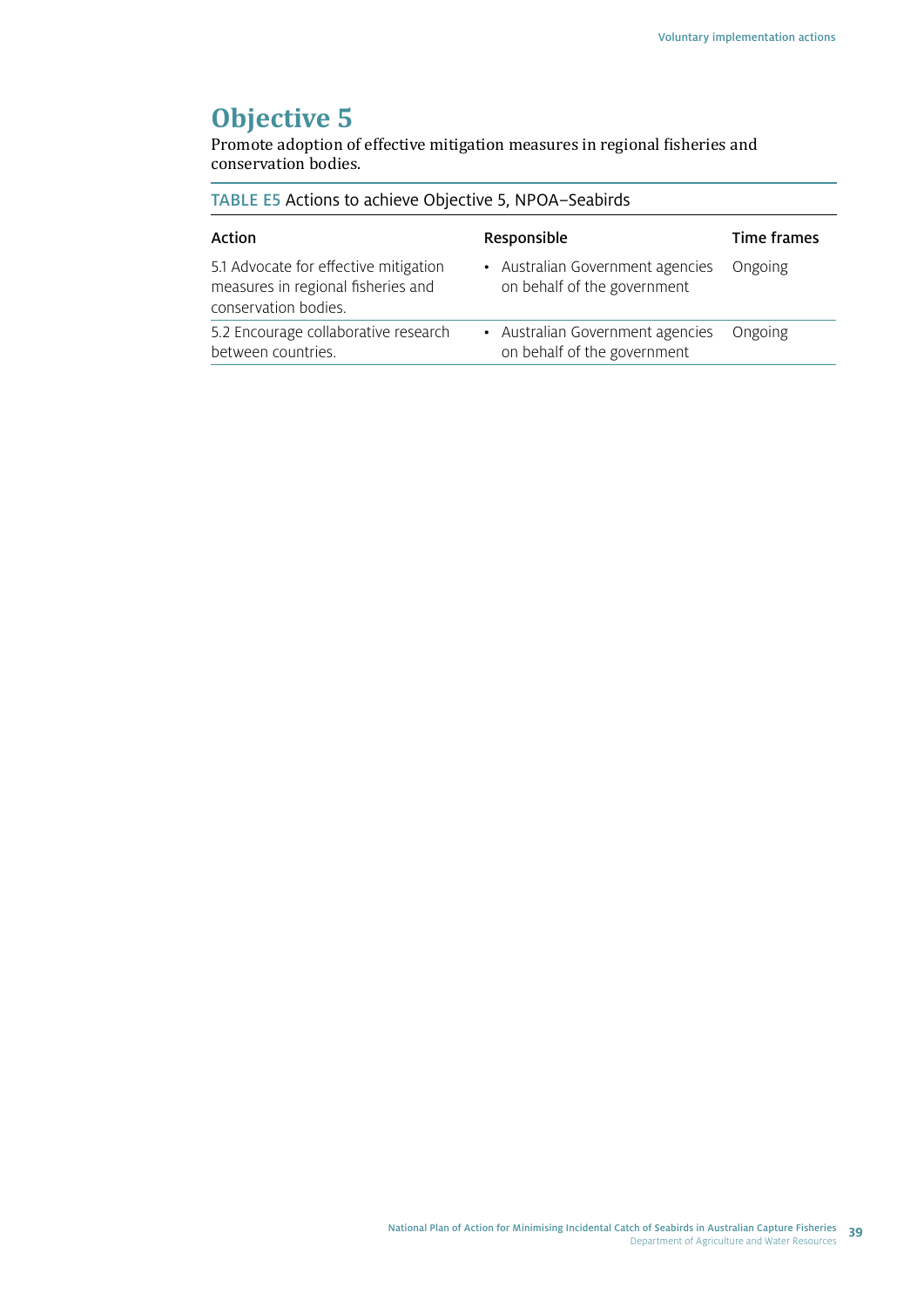## <span id="page-43-0"></span>Glossary

| Term                                       | <b>Definition</b>                                                                                                                                                                                                                 |
|--------------------------------------------|-----------------------------------------------------------------------------------------------------------------------------------------------------------------------------------------------------------------------------------|
| <b>ACAP</b>                                | International Agreement on the Conservation of Albatrosses and Petrels.                                                                                                                                                           |
| AFMF                                       | Australian Fisheries Management Forum, an informal network for sharing<br>information between Australian, state and territory government agencies<br>involved in managing fisheries and aquaculture in Australia.                 |
| bycatch                                    | A species that is incidentally taken in a fishery and returned to the sea<br>or killed or injured (but not taken) as a result of interacting with fishing<br>equipment in the fishery.                                            |
| capture fishery                            | Refers to all kinds of harvesting of naturally occurring living fish resources,<br>including industrial, small-scale and recreational fishing.                                                                                    |
| ecologically<br>sustainable<br>development | under the Environment Protection and Biodiversity Conservation Act 1999<br>this is defined as using, conserving and enhancing community resources<br>to maintain ecological processes and ensure quality of life into the future. |
| incidental catch                           | See 'bycatch'.                                                                                                                                                                                                                    |
| interaction                                | Any physical contact with a species and all catches (for example, hooked,<br>netted, entangled), discards, releases and collisions with these species.                                                                            |
| IPOA-Seabirds                              | The FAO's International Plan of Action for Reducing Incidental Catch<br>of Seabirds in Longline Fisheries.                                                                                                                        |
| NPOA-Seabirds                              | National Plan of Action for Minimising the Incidental Catch of Seabirds<br>in Australian Capture Fisheries.                                                                                                                       |
| offal (marine)                             | Discarded waste from processing fish (such as discarded fish and other<br>organisms and unused baits), discarded food and food scraps.                                                                                            |
| seabird                                    | A species of the class Aves that frequents coastal waters and the open<br>ocean, such as albatrosses, cormorants, gannets, gulls, pelicans, petrels<br>and shearwaters.                                                           |
| TAP-Seabirds                               | Australia's Threat Abatement Plan 2014 for the incidental catch<br>(or bycatch) of seabirds during oceanic longline fishing operations.                                                                                           |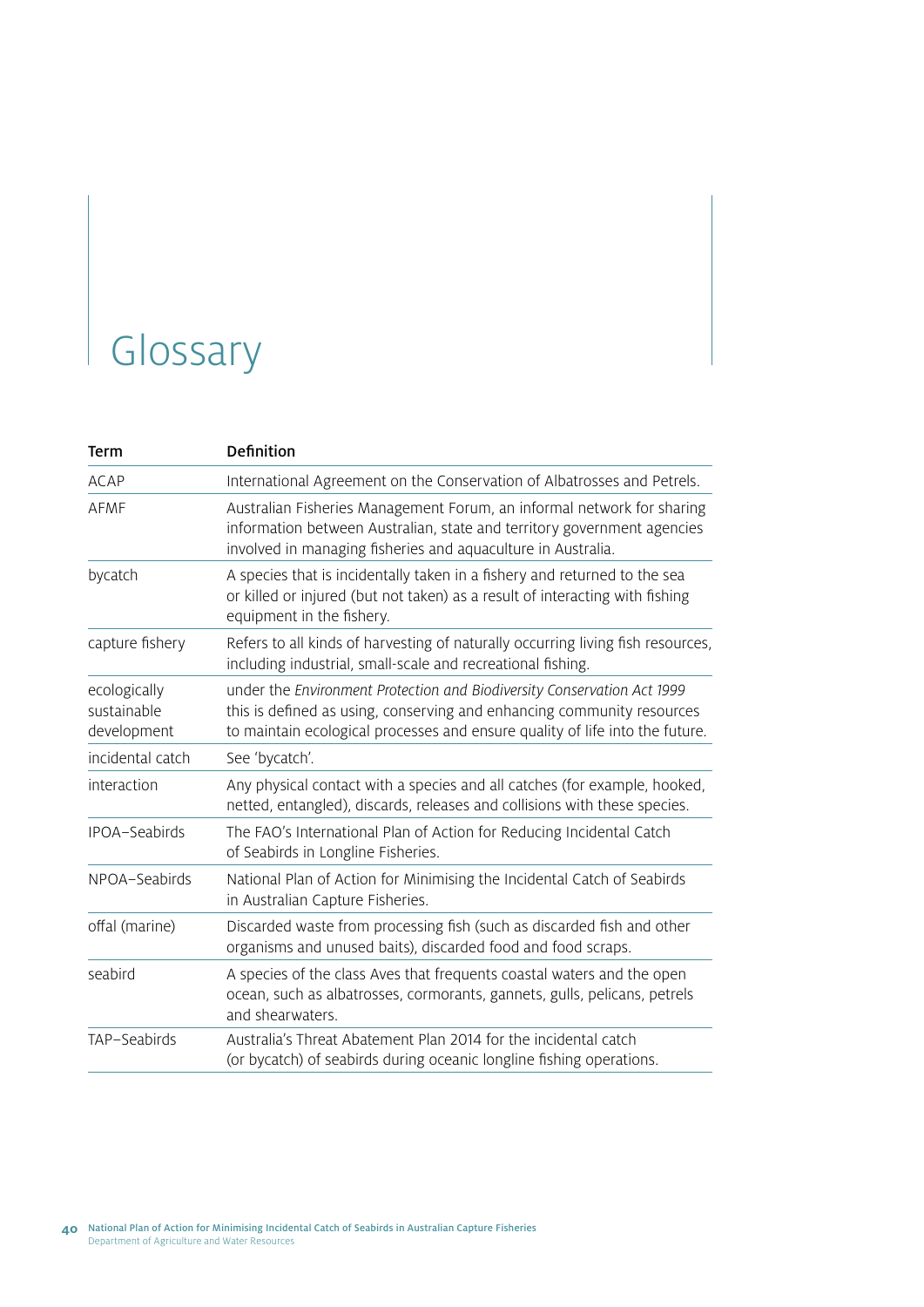## <span id="page-44-0"></span>References

Draft National Plan of Action for Minimising the Incidental Catch of Seabirds in Australian Capture Fisheries

ABARES forthcoming, *Supporting information for the preparation of a national plan of action for seabirds in Australia,* Australian Bureau of Agricultural and Resource Economics and Sciences, Canberra.

Alexander, K, Robertson, G & Gales, R 1997, *The incidental mortality of albatrosses in longline fisheries*, Australian Antarctic Division, Tasmania.

Anderson, A, Small, C, Croxall, J, Dunn, E, Sullivan, B, Yates, O & Black, A 2011, Global [seabird](http://www.int-res.com/abstracts/esr/v14/n2/p91-106/)  [bycatch in longline fisheries](http://www.int-res.com/abstracts/esr/v14/n2/p91-106/)*, Endangered Species Research*, vol. 14, pp. 91–106.

Baker, GB & Finley, LA 2010, *2008 National assessment report for reducing the incidental catch of seabirds in longline fisheries*, Australian Bureau of Agricultural and Resource Economics and Sciences, Canberra.

—— 2013, *National assessment of the incidental catch of seabirds in trawl, gillnet and purse-seine fisheries*, Fisheries Research and Development Corporation, Canberra.

Baker, GB, Gales, R, Hamilton, S & Wilkinson, V 2002, 'Albatrosses and petrels in Australia: a review of their conservation and management', *Emu-Austral Ornithology*, vol. 102, pp. 7–97.

Bartle, JA 1991, 'Incidental capture of seabirds in the New Zealand sub-Antarctic squid trawl fishery, 1990', *Bird Conservation International,* vol. 1, pp. 351–9.

Birdlife International 1995, 'Global impacts of fisheries on seabirds', paper presented at the London workshop on environmental science: comprehensive and consistency in global decisions on ocean issues, London, 30 November to 2 December.

Brothers, N 1991, 'Albatross mortality and associated bail loss in the Japanese longline fishery in the Southern Ocean', *Biological Conservation,* vol. 55, pp. 255–68.

Brothers, NP, Cooper, J, & Løkkeborg, S 1999, *The incidental catch of seabirds by longline fisheries: worldwide review and technical guidelines for mitigation*, FAO Fisheries circular no. 937, Food and Agriculture Organization of the United Nation, Rome.

Brothers, N, Gales, R, & Reid, T 1998, *Seabird interactions with longline fishing in the AFZ: 1996 seabird mortality estimates and 1988–1996 trends*, Wildlife report 98/1, Parks and Wildlife Service, Tasmania.

Bull, LS 2007, 'Reducing seabird bycatch in longline, trawl and gillnet fisheries', *Fish*, vol. 8, pp. 31–56.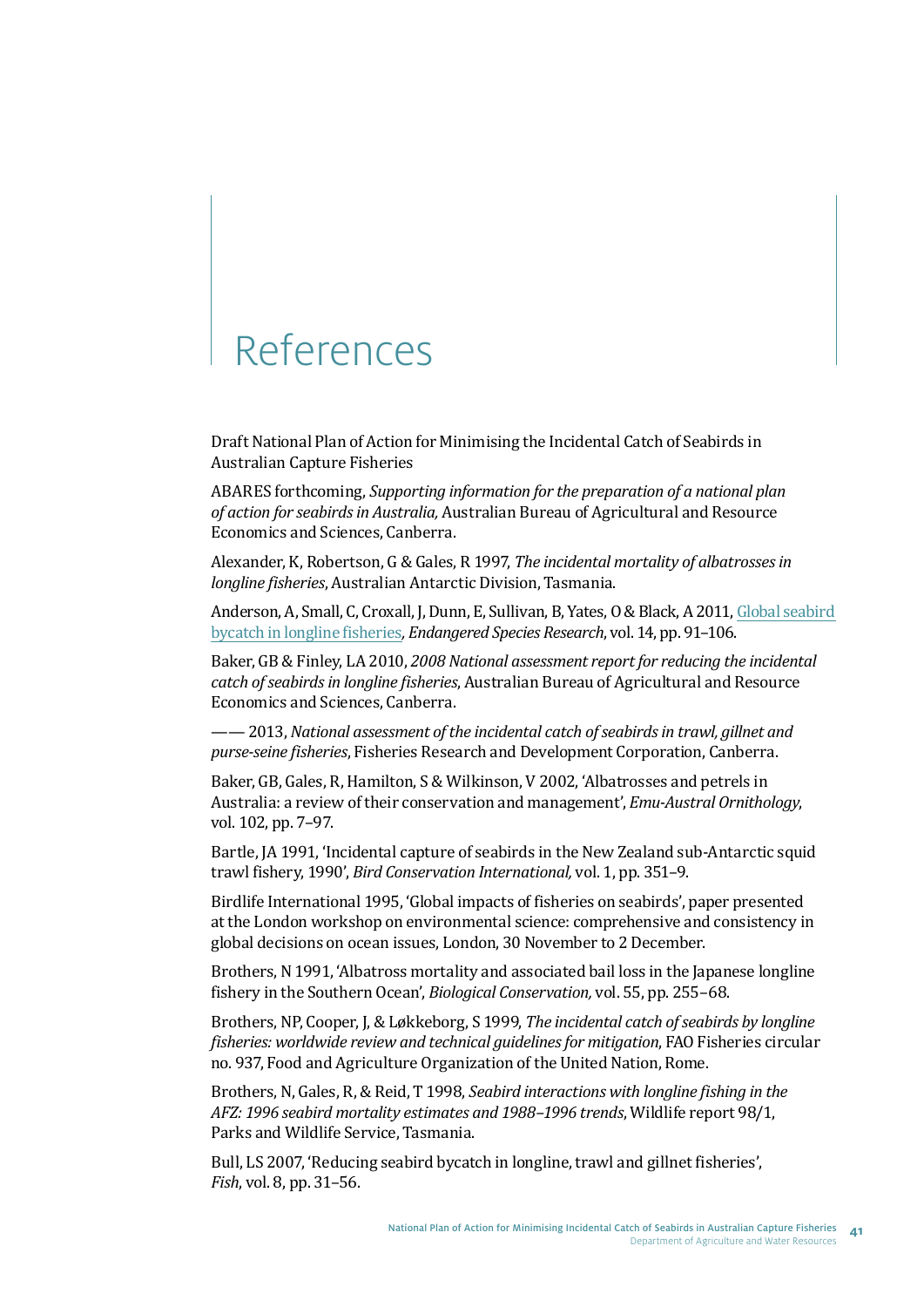Campbell, M 2013, *Tactical Research Fund: reducing the impact of discarded recreational fishing tackle on coastal seabirds, 2011/057*, Queensland Department of Agriculture, Fisheries and Forestry, Brisbane.

Commonwealth of Australia 2003, *Seabird interactions with longline fisheries in the Australian Fishing Zone: assessment report for the National Plan of Action for Reducing the Incidental Catch of Seabirds in Longline Fisheries*, Department of Agriculture, Fisheries and Forestry, Canberra.

- 2014, Threat Abatement Plan 2014 for the incidental catch (or bycatch) of seabirds [during oceanic longline fishing operations](http://www.antarctica.gov.au/environment/plants-and-animals/albatrosses-and-giant-petrels/threat-abatement-plan-seabirds), Department of the Environment, Canberra.

Croxall, JP 1998, 'Research and conservation: a future for albatrosses?' in G Robertson & R Gales (eds), *Albatross biology and conservation*, Surrey Beatty & Sons, Chipping Norton, New South Wales.

Croxall, JP, Butchart, SHM, Lascelles, B, Stattersfield, AJ, Sullivan, B, Symes, A & Taylor P 2012, 'Seabird conservation status, threats and priority actions: a global assessment', *Bird Conservation International*, vol. 22, pp. 1–34.

FAO 1999, [International Plan of Action for Reducing Incidental Catch of Seabirds in](http://www.fao.org/fishery/ipoa-seabirds/legal-text/en)  [Longline Fisheries,](http://www.fao.org/fishery/ipoa-seabirds/legal-text/en) Food and Agriculture Organization of the United Nations, Rome.

—— 2009, *FAO technical guidelines for responsible fisheries. No. 1, Suppl. 2. Fishing operations 2. Best practices to reduce incidental catch of seabirds in capture fisheries*, Food and Agriculture Organization of the United Nations, Rome.

Gales, R 1998, 'Albatross populations: status and threats', in G Robertson & R Gales (eds), *Albatross biology and conservation*, Surrey Beatty & Sons, Chipping Norton, New South Wales, pp. 20–45.

Gales, R, Brothers, N & Reid, T 1998, 'Seabird mortality in the Japanese tuna longline fishery around Australia, 1988–1995', *Biological Conservation*, vol. 86, pp. 37–56.

González-Zevallos, D & Yorio, P 2006, *Seabird use of discards and incidental captures at the Argentine hake trawl fishery in the Golfo San Jorge, Argentina*, Marine Ecology Progress Series, vol. 316, pp. 175–83.

Harper, PC, Croxall, JP & Cooper, J 1985, *A guide to foraging methods used by marine birds in Antarctic and sub-Antarctic seas*, BIOMASS handbook, no. 24, University of California, Davis, pp. 1–22.

Løkkeborg, S 2008, *Review and assessment of mitigation measures to reduce incidental catch of seabirds in longline, trawl and gillnet fisheries*, Food and Agriculture Organization of the United Nations, Rome.

—— 2011, 'Best practices to mitigate seabird bycatch in longline, trawl and gillnet fisheries—efficiency and practical applicability', *Marine Ecology Progress*, vol. 435, pp. 285–303.

McPhee, DP, Leadbitter D & Skilleter, GA 2002, 'Swallowing the bait: is recreational fishing in Australia ecologically sustainable?', *Pacific Conservation Biology*, vol. 8, no. 1, pp. 40–51.

Sullivan, BJ, Reid, TA & Bugoni, L 2006, 'Seabird mortality on factory trawlers in the Falkland Islands and beyond', *Biological Conservation*, vol. 131, pp. 495–504.

Weimerskirch, H, Capdeville, D & Duhamel, G 2000, 'Factors affecting the number and mortality of seabirds attending trawlers and long-liners in the Kerguelen area', *Polar Biology*, vol. 23, pp. 236–49.

Zydelis, R, Small, C & French, G 2013, 'The incidental catch of seabirds in gillnet fisheries: a global review', *Biological Conservation*, vol. 162, pp. 76–88.